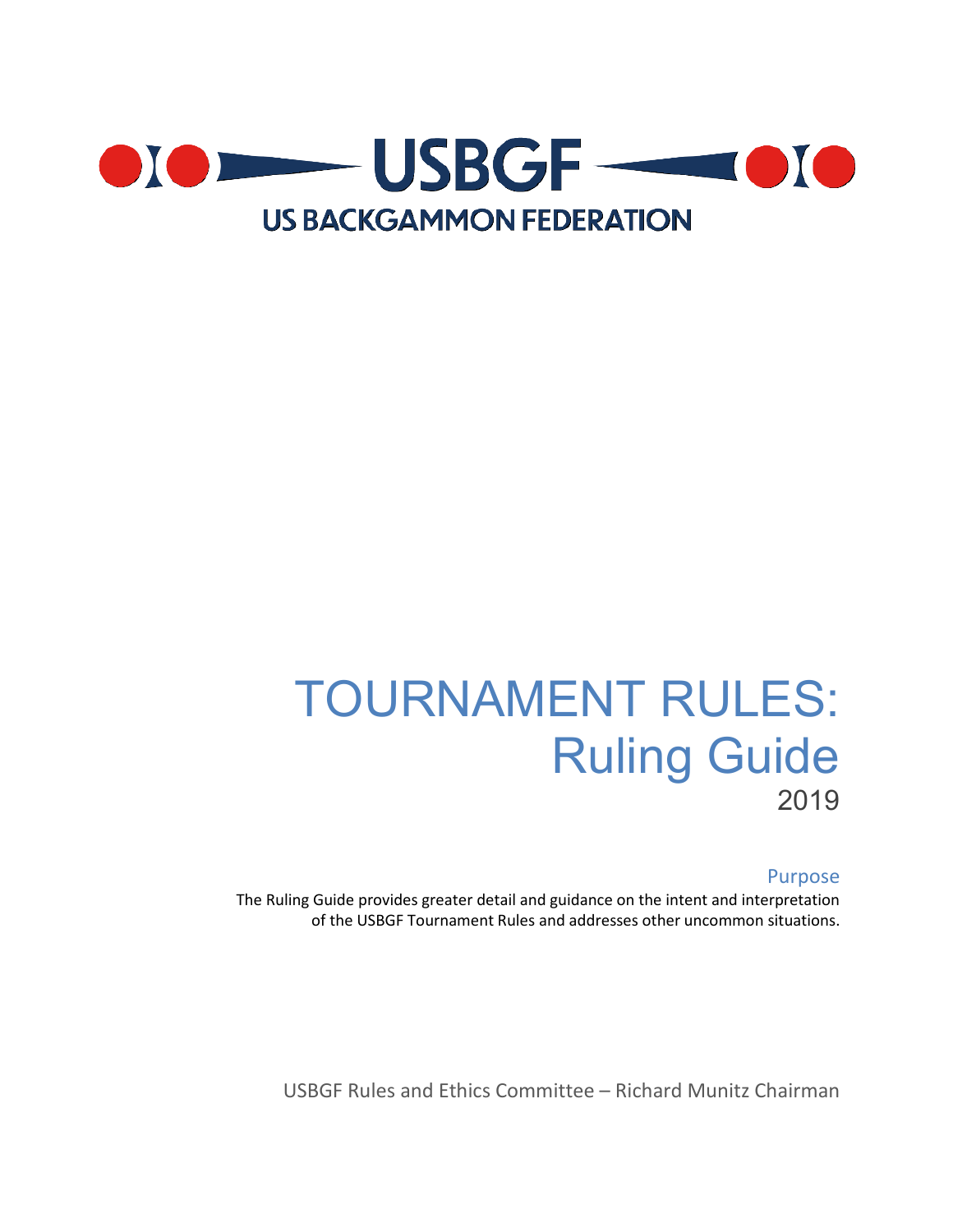| $\mathbf{1}$ |  |
|--------------|--|
| 1.1          |  |
| 1.1.1        |  |
| 1.1.2        |  |
| 1.1.3        |  |
| 1.1.4        |  |
| 1.1.4.1      |  |
| 1.1.4.2      |  |
| 1.1.4.3      |  |
| 1.1.5        |  |
| 1.1.6        |  |
| 1.2          |  |
| 1.2.1        |  |
| 1.2.2        |  |
| 1.2.3        |  |
| 1.2.4        |  |
| 1.2.5        |  |
|              |  |
| 1.3.1        |  |
| 1.3.2        |  |
| 1.3.3        |  |
| 1.4          |  |
| 1.4.1        |  |
| 1.4.2        |  |
| 1.5          |  |
| 1.6          |  |
| 1.6.1        |  |
| 1.6.2        |  |
| 1.6.3        |  |
| 1.6.4        |  |
| 1.7          |  |
| 1.7.1        |  |
| 1.7.1.1      |  |
| 1.7.1.2      |  |
| 1.7.1.3      |  |
| 1.7.1.4      |  |
| 1.7.1.5      |  |
| 1.7.1.6      |  |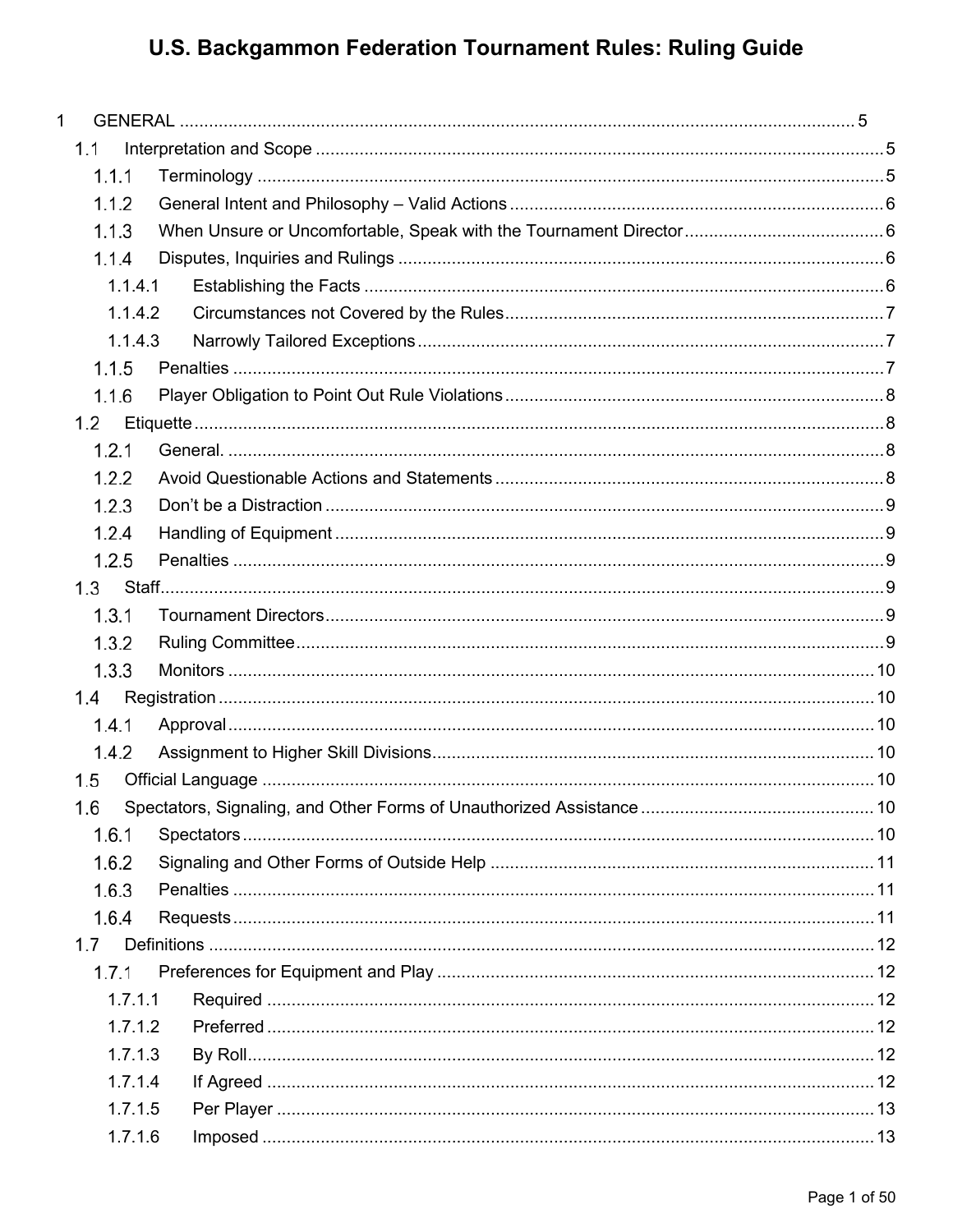| 1.8            |         |  |
|----------------|---------|--|
|                | 1.8.1   |  |
|                | 1.8.2   |  |
|                | 1.8.2.1 |  |
|                | 1.8.2.2 |  |
|                | 1.8.3   |  |
|                | 1.8.4   |  |
| $\overline{2}$ |         |  |
| 2.1            |         |  |
| 2.2            |         |  |
|                | 2.2.1   |  |
|                | 2.2.2   |  |
|                | 2.2.3   |  |
|                | 2.2.4   |  |
|                | 2.2.5   |  |
| 2.3            |         |  |
|                | 2.3.1   |  |
|                | 2.3.2   |  |
| 3              |         |  |
| 3.1            |         |  |
| 3.2            |         |  |
|                | 3.2.1   |  |
|                | 3.2.2   |  |
|                | 3.2.3   |  |
|                | 3.2.3.1 |  |
|                |         |  |
|                | 3.2.3.3 |  |
|                | 3.2.3.4 |  |
| 3.3            |         |  |
| 3.4            |         |  |
|                | 3.4.1   |  |
|                | 3.4.2   |  |
|                | 3.4.3   |  |
|                | 3.4.4   |  |
|                | 3.4.4.1 |  |
|                | 3.4.4.2 |  |
|                | 3.4.4.3 |  |
|                | 3.4.4.4 |  |
| $3.5\,$        |         |  |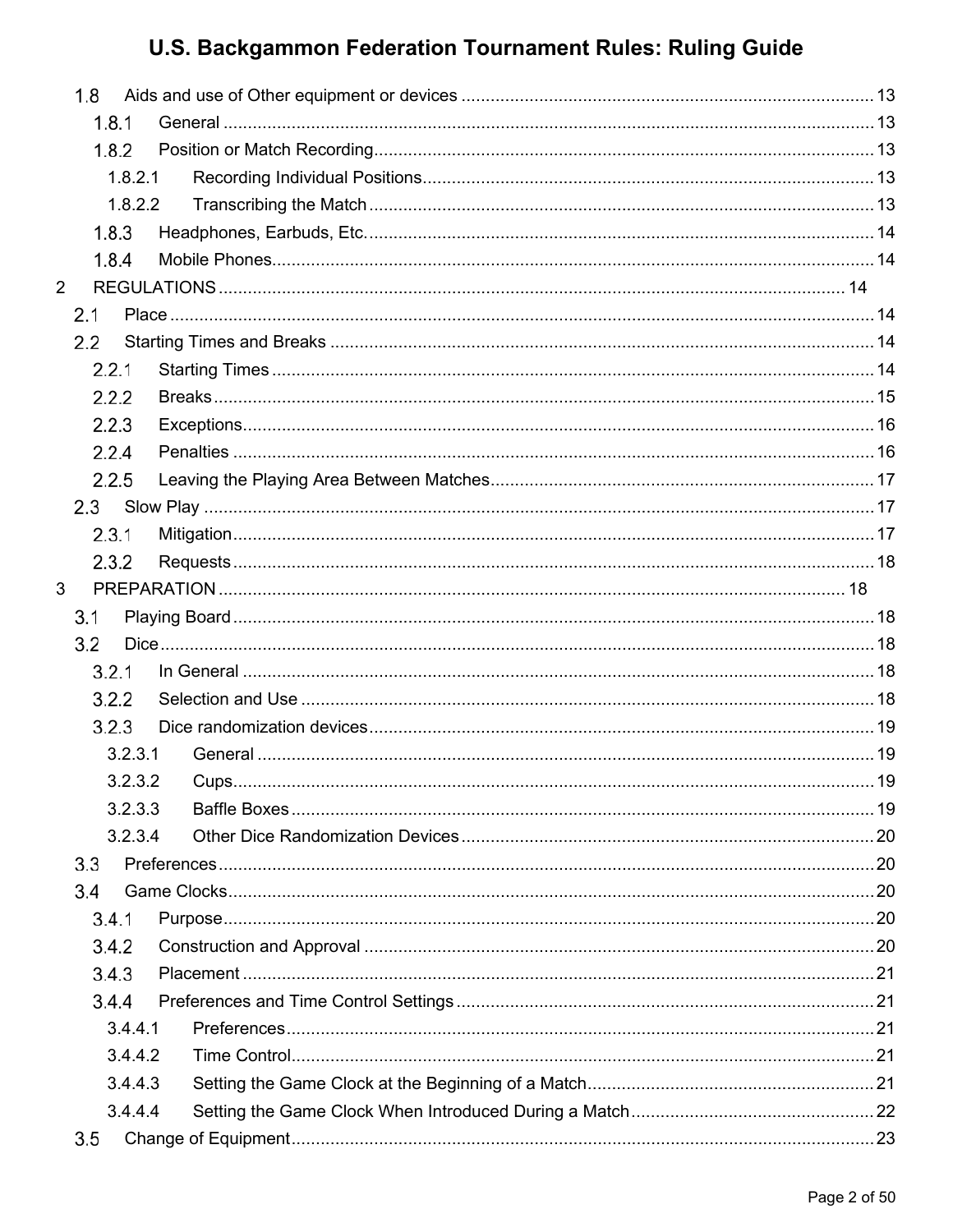| 3.5.1   |  |
|---------|--|
| 3.5.2   |  |
| 4       |  |
| 4.1     |  |
| 4.1.1   |  |
| 4.1.2   |  |
| 4.1.3   |  |
| 4.1.4   |  |
| 4.1.4.1 |  |
| 4.1.4.2 |  |
| 4.1.4.3 |  |
| 4.1.5   |  |
| 4.1.6   |  |
| 4.1.7   |  |
| 4.1.7.1 |  |
| 4.1.7.2 |  |
| 4.1.7.3 |  |
| 4.1.8   |  |
| 4.1.8.1 |  |
| 4.1.8.2 |  |
| 4.1.8.3 |  |
| 4.1.8.4 |  |
| 4.2     |  |
| 4.2.1   |  |
| 4.2.2   |  |
|         |  |
| 4.2.2.2 |  |
| 4.2.2.3 |  |
| 4.2.3   |  |
| 4.2.3.1 |  |
| 4.2.3.2 |  |
| 4.2.3.3 |  |
| 4.2.3.4 |  |
| 4.2.4   |  |
| 4.3     |  |
| 4.3.1   |  |
| 4.3.2   |  |
| 4.3.3   |  |
| 4.3.4   |  |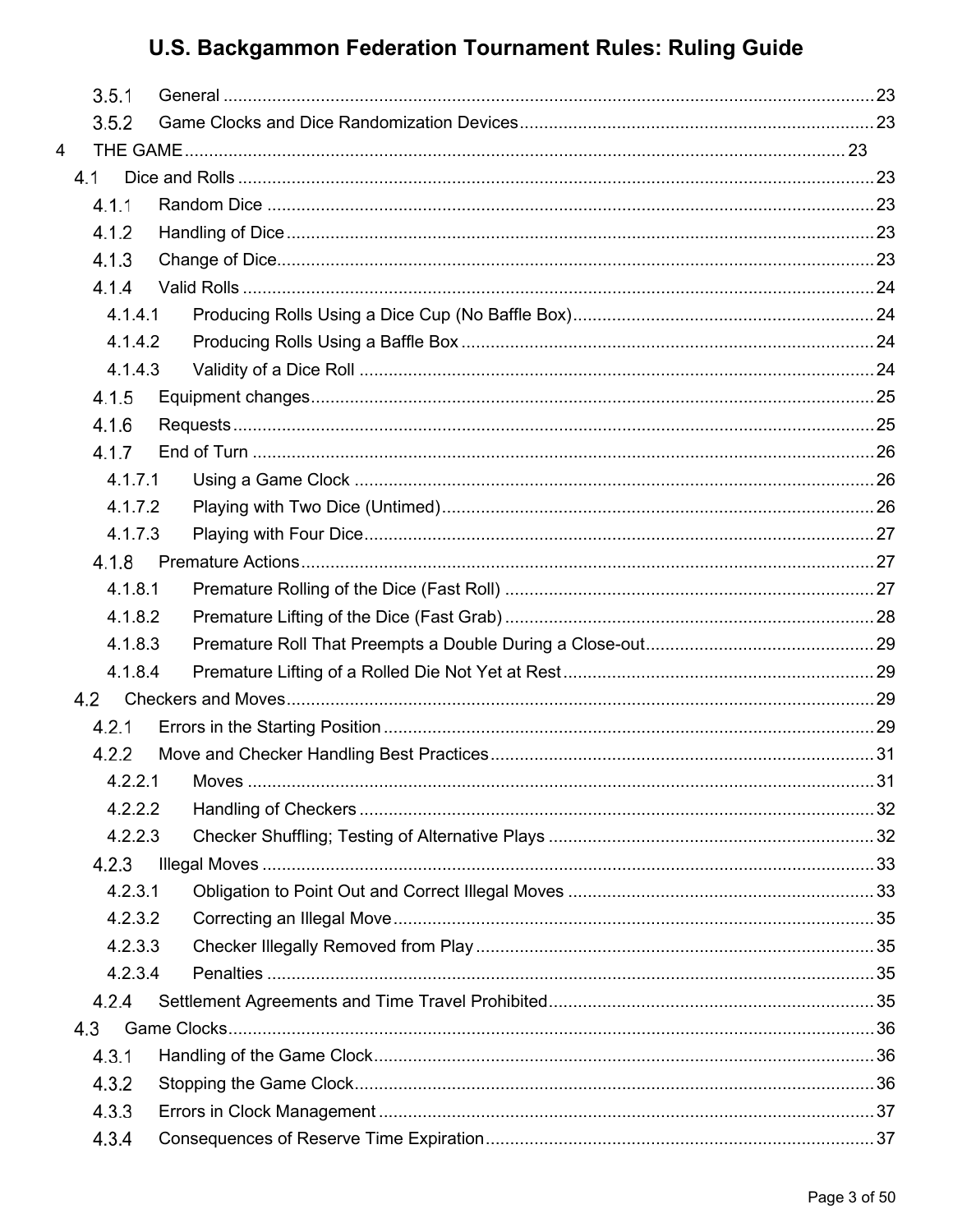|   | 4.4 |         |  |
|---|-----|---------|--|
|   |     | 4.4.1   |  |
|   |     | 4.4.2   |  |
|   |     | 4.4.3   |  |
|   |     | 4.4.4   |  |
|   |     | 4.4.4.1 |  |
|   |     | 4.4.4.2 |  |
|   |     | 4.4.4.3 |  |
|   |     | 4.4.5   |  |
|   |     | 4.4.5.1 |  |
|   |     | 4.4.5.2 |  |
|   |     | 4.4.5.3 |  |
|   |     | 4.4.6   |  |
|   |     | 4.4.7   |  |
|   |     | 4.4.7.1 |  |
|   |     | 4.4.7.2 |  |
|   |     | 4.4.8   |  |
|   |     | 4.4.9   |  |
|   |     | 4.4.10  |  |
|   | 4.5 |         |  |
|   |     | 4.5.1   |  |
|   |     | 4.5.2   |  |
|   | 4.6 |         |  |
|   |     | 4.6.1   |  |
|   |     | 4.6.2   |  |
|   |     | 4.6.3   |  |
|   | 4.7 |         |  |
|   | 4.8 |         |  |
|   |     | 4.8.1   |  |
|   |     | 4.8.1.1 |  |
|   |     | 4.8.1.2 |  |
|   |     | 4.8.2   |  |
|   |     | 4.8.2.1 |  |
|   |     | 4.8.2.2 |  |
|   |     | 4.8.3   |  |
| 5 |     |         |  |
|   | 5.1 |         |  |
|   | 5.2 |         |  |
|   | 5.3 |         |  |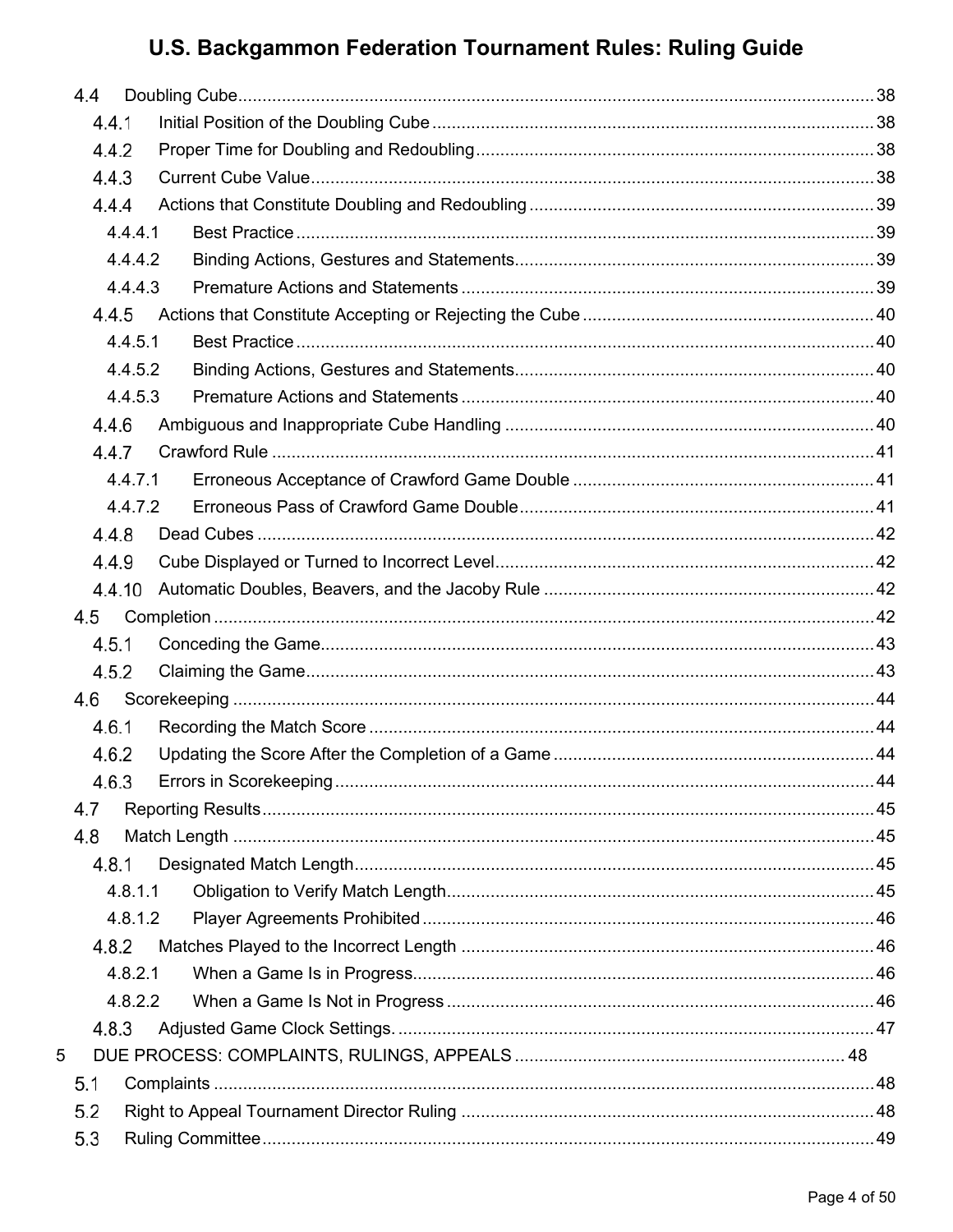#### 5.4 [Evidence Collection and Argument....................................................................................................50](#page-50-0)

## <span id="page-5-0"></span>**1 GENERAL**

### <span id="page-5-1"></span>**1.1 INTERPRETATION AND SCOPE**

*These Tournament Rules govern live backgammon tournament play. The Tournament Ruling Guide and the Tournament Rules Options documents have been prepared for directors and players to consult as may be appropriate. The Ruling Guide provides greater detail and guidance for these rules (section numbers cited) and addresses other uncommon situations. Rules Options govern the variations to these standard rules that directors may employ.*

The official text of the USBGF Tournament Rules (the "**Rules**") appears in fragmented form throughout this document (see: [https://usbgf.org/tournament-rules/ \)](https://usbgf.org/tournament-rules/), within boxes at the beginning of the relevant sections. The remaining text of this Ruling Guide provides guidance related to these Rules, as well as to the general rules of the game of backgammon, provides additional detail and clarifies intent for the Rules and advises how the Rules should be applied in various situations.

Tournament players are presumed to be familiar with the generally accepted rules of play for the game of backgammon, including use of the doubling cube, as described in several print and online publications including, for example, a webpage [\(http://www.bkgm.com/rules.html\)](http://www.bkgm.com/rules.html) from the website "Backgammon Galore!". The stating of those basic rules of backgammon are beyond the scope of the Tournament Rules, but adherence to them is mandatory for all backgammon tournament play unless specifically superseded by the Tournament Rules.

The Tournament Rules text states the standard rules for tournament backgammon competition that are used when a Tournament Director does not otherwise provide advance notice about any rules variations to be in effect for that tournament. The allowed variations are limited and are detailed in the USBGF Rules Options document. See<https://usbgf.org/tournament-rules/>

Tournament Directors may run special events for variants of the game of backgammon and may establish any rules they wish for such events – because the game being played in such events is not backgammon and is therefore not governed by the Rules.

#### <span id="page-5-2"></span>**Terminology**

#### *The Ruling Guide defines: must, shall, should, and may.*

The Rules cover a wide spectrum of statements of varying force from absolute requirements to advised best practices to things that are simply permitted. Without carefully chosen, well defined terminology that is applied consistently, it can be difficult for the reader to be sure what level of force applies to a particular rule and what consequences may be faced, if any, for violation. The following terms are used by the Rules, and throughout the Ruling Guide:

- Must (must not): Indicates that an action is explicitly required (or prohibited). This is a mandatory rule and intentional or repeated violation is a serious matter that will generally be subject to sanctions.
- Shall (shall not):
	- 1. Indicates the expected manner or flow of events or processes. Often used to make a statement of general fact but that can on occasion have exceptions, particularly when referring to actions by the Tournament Director. This is a mandatory rule and violation may be subject to sanctions.
	- 2. Used in cases where an action is required (or prohibited) for the protection or benefit of the potentially offending player. In these cases, it is a mandatory rule in the same sense as "must", however a violation is generally not subject to sanctions because a violation is a mistake that is clearly not to the advantage of the offending player.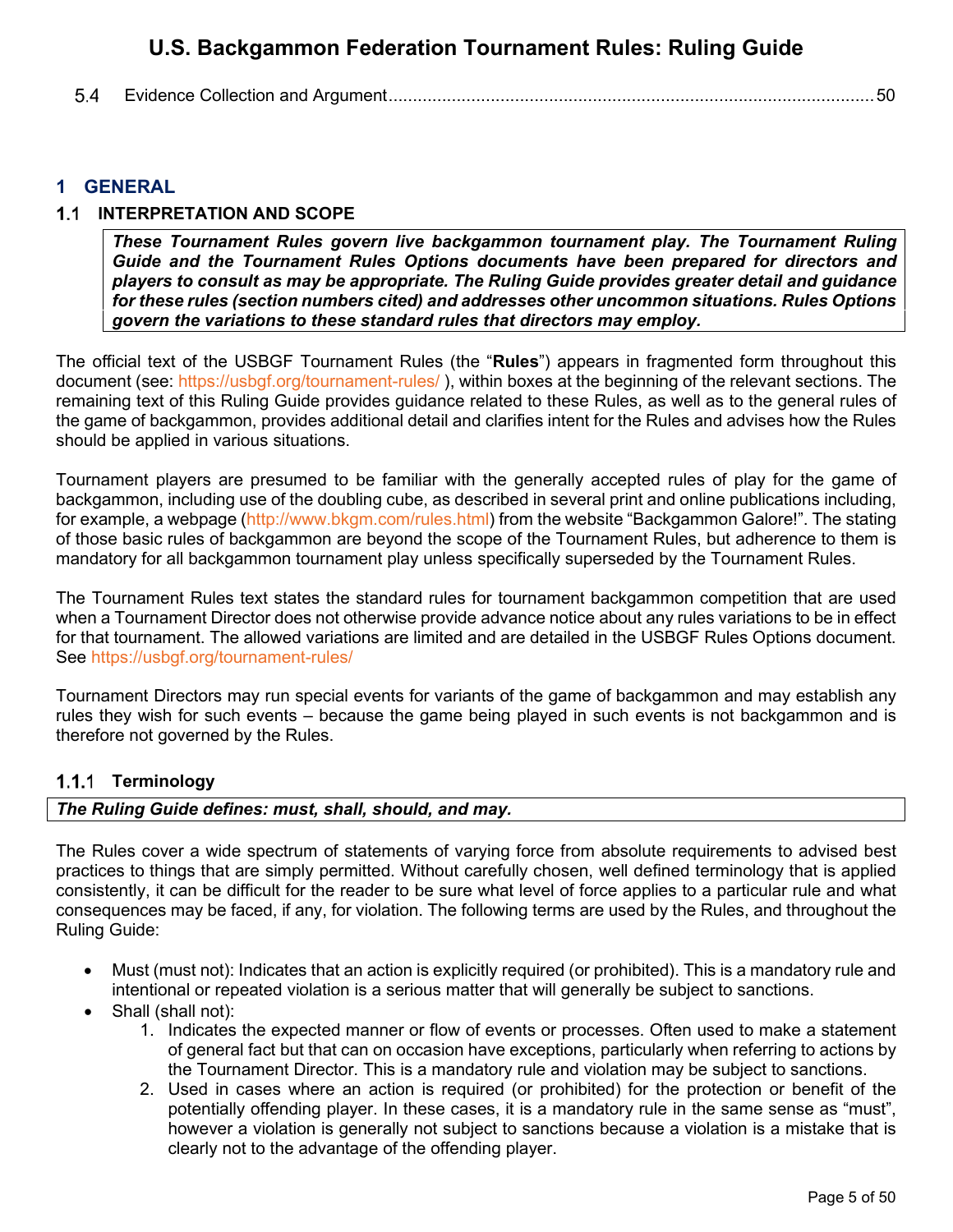- Should (should not): Indicates a best practice something recommended to be done (not done). Following such a rule will minimize the possibility for dispute, confusion, and ambiguous situations. This is not a mandatory rule; failure to comply is not by itself an infraction that may be subject to sanctions but a player who does not comply is at risk of an unfavorable ruling by creating the confusion that led to the dispute. A player may ask their opponent to follow such a best practice, and a player who fails to comply with such an explicit request should expect to be at a disadvantage in any related ruling. A player who repeatedly creates confusion and thereby disrupts play may be subject to sanctions. The Tournament Director may issue a warning and require subsequent conformance with the best practice as a means of avoiding such sanctions.
- May Indicates something that is allowed or is a matter of choice, but generally carries no connotation of being either recommended, or discouraged by the Rules. This is not a mandatory rule. The word "may" is not used to indicate the simple possibility that something can happen; generally, "might" or "can" is used in such a context.

## <span id="page-6-0"></span>**General Intent and Philosophy – Valid Actions**

The general intent of the Rules is to avoid disputes, help create an enjoyable tournament experience for the players while minimizing difficulty for the Tournament Director and their staff, and to foster a culture of good sportsmanship.

All players are expected to perform basic validation on all actions taken in play and require the correction of any irregularity regardless of whether it is to their advantage to do so. In general, if it would not be possible for a given action to occur when playing online or against a computer program, players must act to prevent that same action from occurring in live play. Players are responsible for conducting themselves in this manner and validating that all actions taken by both players conform to the rules of the game and match play. There are two equally valid approaches to rules: Valid Actions, and Responsible Actions. There are substantial and strong differences of opinion within the backgammon community on the preferred approach, but one approach must be taken. With the Responsible Actions approach, players are fully responsible for all of their game actions, and their opponent is permitted to condone any invalid action that occurs. These Rules adopt the Valid Actions approach as described above, and consistently apply the obligation for players to perform basic validation of game actions throughout.

## <span id="page-6-1"></span>**When Unsure or Uncomfortable, Speak with the Tournament Director**

All players are strongly encouraged to speak with the Tournament Director or tournament staff when any situation arises in which they are unsure, uncomfortable, or if something simply doesn't feel right or fair. The Tournament Director would much rather have the opportunity to understand a player's concern, to educate them, to make them feel comfortable, and on occasion, to fix an actual problem, instead of having a player go home with a bad tournament experience. A player must never make their opponent feel intimidated or discouraged about making such an inquiry. Tournament Directors should welcome inquiries about any reasonable player concern.

## <span id="page-6-2"></span>**Disputes, Inquiries and Rulings**

#### <span id="page-6-3"></span>**1.1.4.1 Establishing the Facts**

*In case of a dispute or inquiry, participants must be truthful and forthcoming when questioned by the tournament director (Director)*

When a ruling is required, everyone's overriding goal should be to get the ruling right. A correct ruling requires the complete set of relevant facts to be accurately established. Revealing the facts is everyone's responsibility, not just the aggrieved player's. Any player (or spectator) questioned by the Tournament Director must always truthfully and completely state what they know and disclose any other information that might be relevant to the decision. A player does not have the right to remain silent, nor to withhold essential information simply because the Tournament Director didn't think to ask the right question. A player having access to any recordings that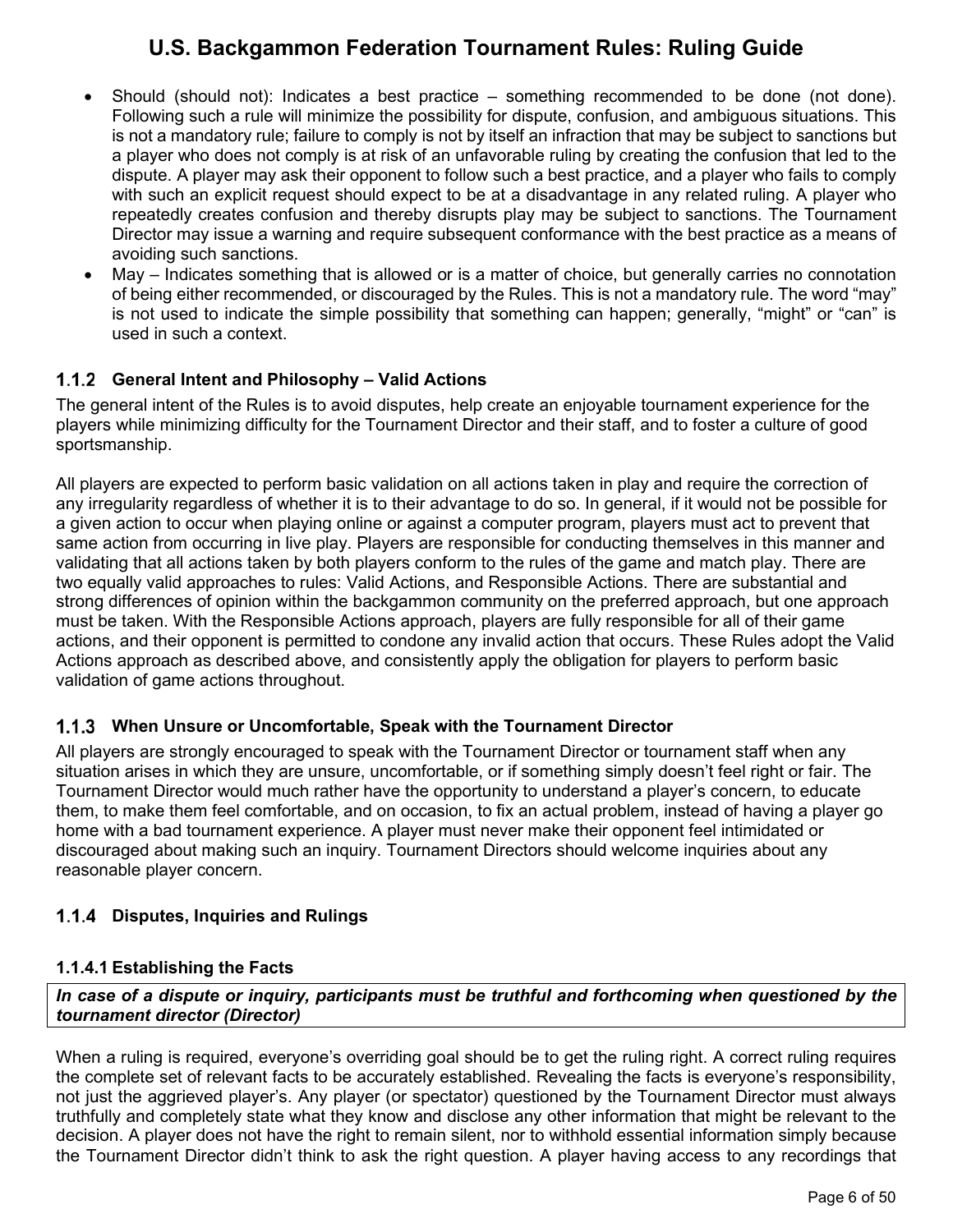might help establish the facts must note their existence and provide such access upon request by the Tournament Director. A spectator who saw the events in question should inform the Tournament Director that they were a witness but should not speak further until asked to do so by the Tournament Director.

#### <span id="page-7-0"></span>**1.1.4.2 Circumstances not Covered by the Rules**

*[The] tournament director … shall determine the most appropriate course of action in circumstances not expressly addressed by the Rules. Based on the circumstances of a particular case, the Director may find the solution as dictated by fairness, …*

The Rules are a statement of generally accepted principles of best practice for the enjoyment of tournament backgammon in the United States of America by all participants. However, the Rules are not intended to cover every possible situation that might arise in the course of a Tournament and, in any event, should not be considered a substitute for the Tournament Director's judgment and discretion to determine the fair and most appropriate course of action in any particular set of circumstances that are not expressly addressed in these Rules.

A Tournament Director may be called upon to rule in situations where confusing or ambiguous actions or statements made by a player render the facts or intent unclear, leaving the proper ruling in doubt. In such cases, the Tournament Director should tend to rule against the player whose actions or statements created the uncertainty. Players should take care to avoid such confusing or ambiguous actions or statements as a means to avoid dispute and any unfavorable rulings that can result. See section [1.2.2.](#page-8-3)

### <span id="page-7-1"></span>**1.1.4.3 Narrowly Tailored Exceptions**

### *Based on the circumstances of a particular case, the Director may … make narrowly tailored exceptions.*

It is said that every rule has an exception. There will be times where blind application of a rule as written is the wrong thing to do when considering the special circumstances of a particular case. A fair and just resolution might be possible only by making an exception to the rule in that particular case. This rule is intended to explicitly give the Tournament Director such leeway.

The Tournament Director is authorized to make narrowly tailored exceptions with regard to the enforcement or application of the Rules, meaning that the exception must be limited in scope based on the particular circumstances of the situation and as tightly constrained as possible so as to address the particular problem at hand without broadly undermining the rule at large.

This rule is broadly applicable, in that the power to make a narrowly tailored exception potentially applies to every rule. However, this must not be construed as giving the Tournament Director license to modify or ignore a rule in general. Not liking a rule, or the simple fact that a player complained or requested an exemption is not a valid reason to make an exception. In order for an exception to be made, the Tournament Director must be capable of articulating what facts about the circumstance justify making an exception in that particular case, without which an exception would not be justified in the general case. For example, the Tournament Director may make an exception to accommodate a player with a disability that they would not make for the typical player.

## <span id="page-7-2"></span>**Penalties**

*The Director may impose penalties for serious or repeated rule violations or for unacceptable behavior.*

The Tournament Director must, as a means for enforcing the Rules and to discourage abuse, have the authority to impose penalties on players that violate the Rules. In certain cases, the Rules may specify penalties for certain infractions. However, in general, the Tournament Director is authorized to impose any penalty believed to be fair and appropriate, given the nature of the infraction(s). In general, a severe violation of the Rules, or egregious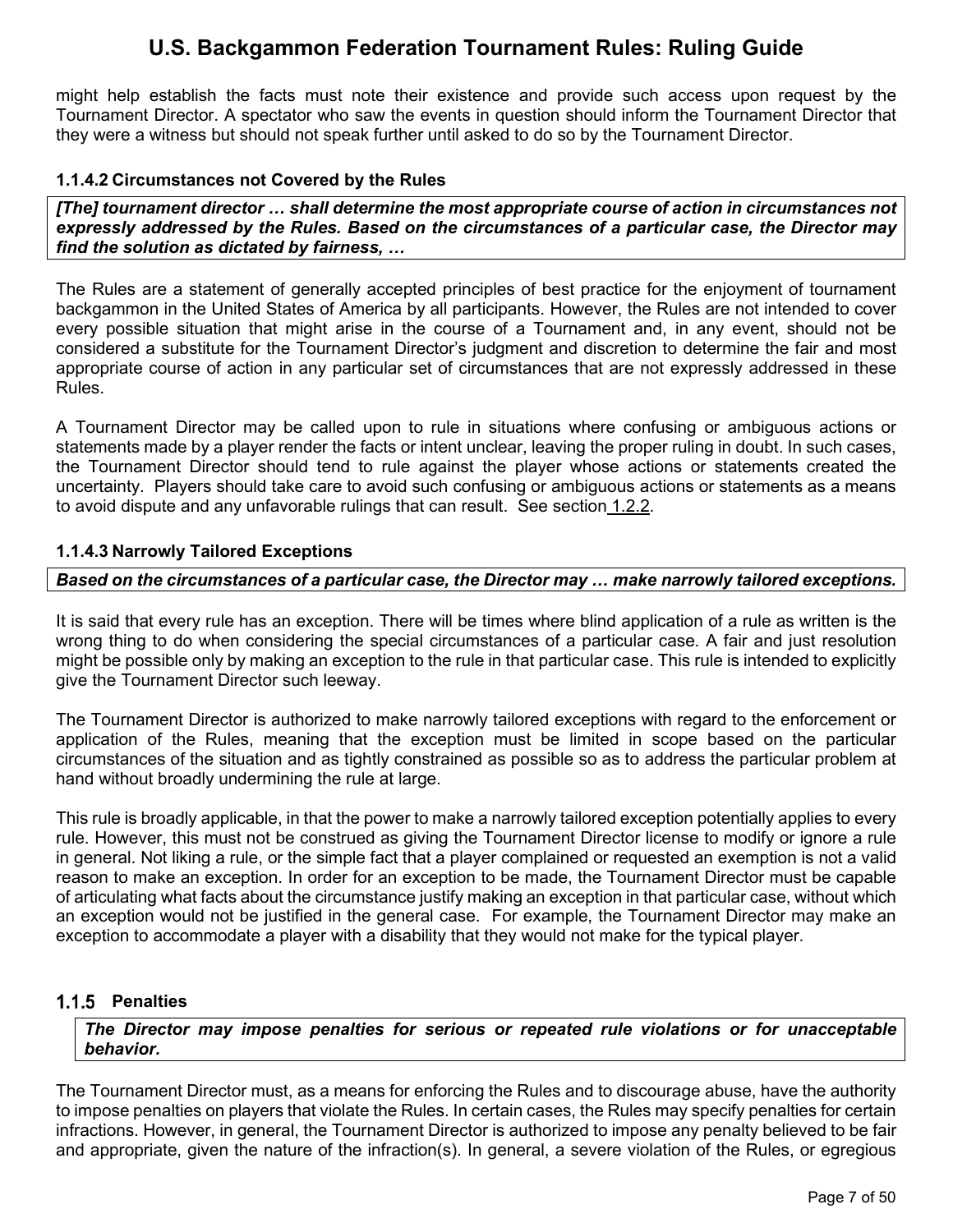behavior may warrant an immediate penalty, whereas less serious violations of the Rules or unacceptable behavior may warrant a penalty if those actions are repeated. The Tournament Director may issue a warning to the offending player that repeated violations will result in a penalty but is under no obligation to do so. A director issuing a warning or a penalty should explain the nature of the violation to the offending player, along with an explanation of the rule and the best practices they are expected to follow to avoid further dispute. Penalties are subject to appeal by the sanctioned player in accordance with section *[5](#page-48-0)*, both in regard to their applicability or severity.

## <span id="page-8-0"></span>**Player Obligation to Point Out Rule Violations**

*Both players must promptly point out any violation of a mandatory rule and must correct it unless the Rules explicitly allow the opponent to condone the infraction.*

While it should be clear that a player who knowingly violates a rule is cheating, it might not be clear that a player is doing something wrong if they notice a rule violation made by their opponent but say nothing. This rule clarifies that both players have an obligation to immediately point out to their opponent all mandatory rule violations that they notice. Furthermore, any such violation must be corrected. The exceptions to the requirement for correction is if the Rules specify a time limit for correction, or specifically allow this particular kind of infraction to be condoned by the opponent of the offending player. However, the passage of the time limit or the right to condone an infraction does not relieve the opponent of the obligation to point out the infraction. In some cases, the repeated failure to point out a type of infraction and then later insisting upon correction only when it is advantageous to do so may be considered entrapment by the Tournament Director, who may rule against such a player in that and future situations as a penalty for their repeated failure to satisfy their obligation to point out all violations under this rule.

The phrase "mandatory rule" is intended to distinguish rules that establish an obligation to comply on players, as contrasting with rules that are more advisory in nature - best practices that should be followed in order to avoid dispute and unfavorable rulings. In general, words like "shall" and "must" convey mandatory rules, while the words "should" or "may" conveys a non-mandatory rule. See section [1.1.1- Terminology](#page-5-2) for more complete details on the differentiating terms regarding the force of rules. The rules of the game of backgammon (as distinct from these Tournament Rules) are all considered mandatory.

## <span id="page-8-1"></span>**ETIQUETTE**

#### <span id="page-8-2"></span>**General.**

*Tournament staff and players must engage in good sportsmanship and fair play and comply with the [Standards of Ethical Practice.](http://usbgf.org/standards-of-ethical-practice/)* 

The Tournament Director as defined in section [1.3.1,](#page-9-4) Tournament staff, and players are expected at all times to behave in the spirit of the game, to show generous sportsmanship and considerate behavior, and otherwise to comport with the USBGF Standards of Ethical Practice (see: [https://usbgf.org/standards-of-ethical-practice/\)](https://usbgf.org/standards-of-ethical-practice/).

Good sportsmanship includes refraining from actions that are distracting or disturbing to the opponent, such as unwelcome conversation, sounds, or gestures. Players should not hesitate to point out any such unwelcome actions and request that they be discontinued. Players so asked, should comply. Even if a player does not object to conversation in general, specific statements can be unsportsmanlike in isolation – even non-offensive statements such as complaints about dice rolls or luck in general, pointing out errors made by the opponent, etc.

#### <span id="page-8-3"></span>**Avoid Questionable Actions and Statements**

*Players should speak and play in a clear and unambiguous manner and avoid the appearance of impropriety or they will be at a disadvantage if a ruling is needed.*

During play, players should make every effort to speak and act in a clear, unambiguous manner, and to avoid doing anything that is potentially confusing. Players must be careful when speaking; they may be bound in the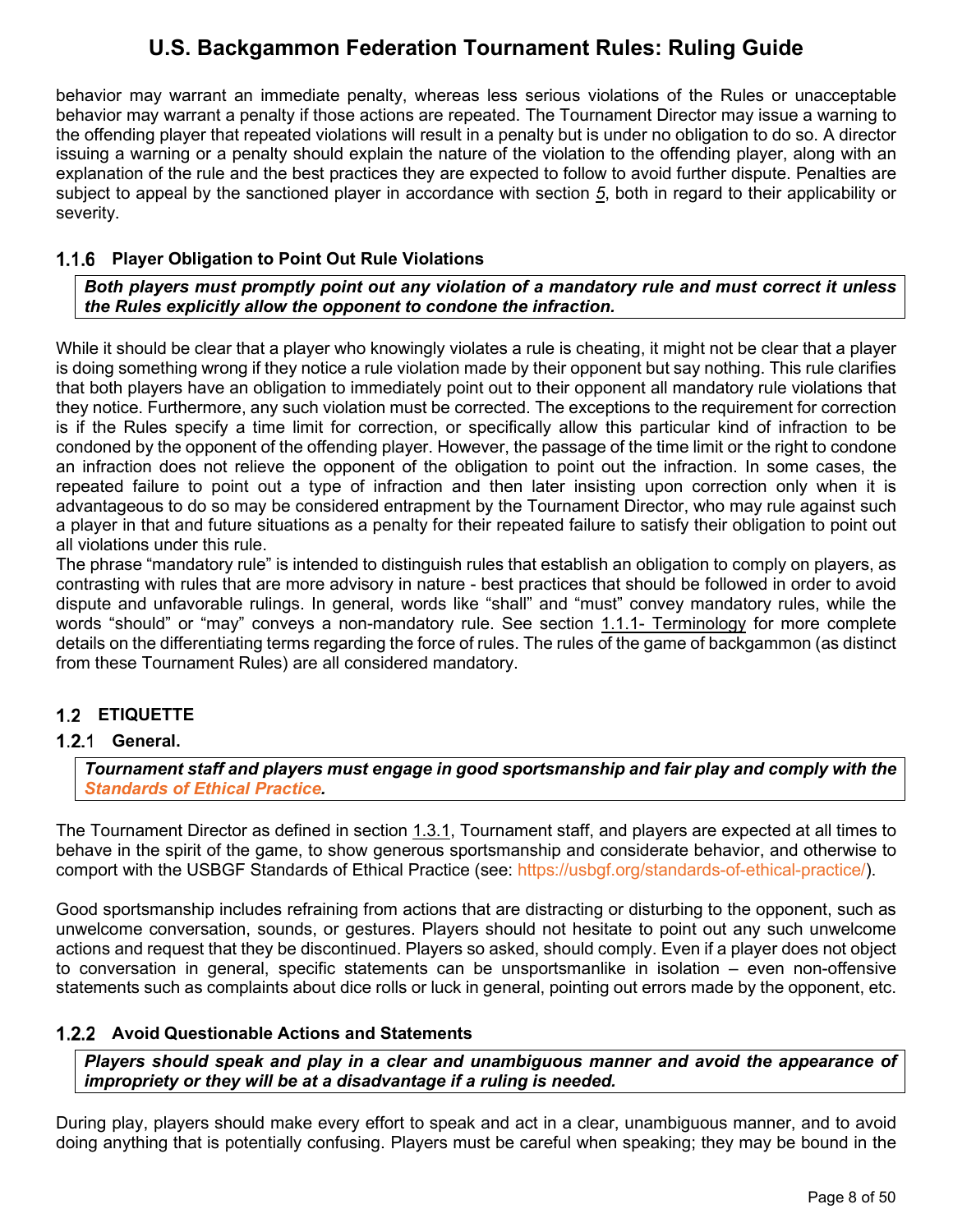future to any statement they make, even if it is not their turn, and even if the statement was said in jest. Furthermore, players are advised that any statements or actions that present the mere appearance or possible interpretation of impropriety should be avoided, even if done in jest or in the absence of any such intent. A player who fails to conduct themselves in the manner advised are on notice that any such statements or actions may be used as grounds for a ruling against them in the absence of other evidence to the contrary.

## <span id="page-9-0"></span>**1.2.3** Don't be a Distraction

### *Players must respect a request to limit conversation or distraction.*

Backgammon is a social game, and banter between opponents can add to the enjoyment of the game, both for the players and the spectators. However, conversation that is not necessary for the smooth conduct of the match can be an unwelcome distraction to the other player. Similarly, some non-verbal acts can also be an unwelcome distraction. The key word is "unwelcome". A player has the right to ask their opponent or nearby spectators to limit or stop unnecessary conversation or other distractions. Any reasonable request to cease distracting behavior must be respected. If there is a dispute over the reasonability of any request to cease alleged distracting behavior, or a player's fails to respect such a request, the Tournament Director should be summoned. No player should feel intimidated about asking someone to limit distracting behavior or feel that they are causing trouble by making such a request or summoning the Tournament Director. Any situation that causes a player's tournament experience to be negatively impacted is a situation that should be resolved, and every Tournament Director will want the opportunity to address the matter when it arises.

## <span id="page-9-1"></span>**Handling of Equipment**

Players must at all times treat the playing equipment in a non-abusive manner.

## <span id="page-9-2"></span>**Penalties**

A player in breach of the above standards of behavior may be sanctioned in any manner considered just and appropriate by the Tournament Director including, but not limited to, disqualification and exclusion from the Tournament playing area.

## <span id="page-9-3"></span>**STAFF**

#### <span id="page-9-4"></span>**Tournament Directors**

Tournaments must be supervised by one or more skilled and impartial tournament directors (each a "Tournament Director").

## <span id="page-9-5"></span>**1.3.2 Ruling Committee**

## *The Director shall convene a ruling committee of qualified and disinterested players…*

A ruling committee (the "Ruling Committee") shall be formed as necessary, pursuant to section [5.](#page-48-0) The Ruling Committee must consist of knowledgeable and disinterested persons who are readily available at the Tournament and shall be selected at the sole discretion of the Tournament Director. The number of persons comprising the Ruling Committee is entirely at the Tournament Director's discretion and may vary each time that the Ruling Committee is formed; however, by definition, there must be at least two persons on any committee. When selecting members for a Ruling Committee, the Tournament Director must not appoint any person who is serving as either a Director or staff member for that tournament. In the interest of transparency, some Tournament Directors may identify the members of their Ruling Committee in advance via their tournament brochure or website or by announcement at the beginning of the Tournament. If circumstances do not permit one of these individuals to serve, the Tournament Director may freely substitute another qualified individual at any time, without prior notice.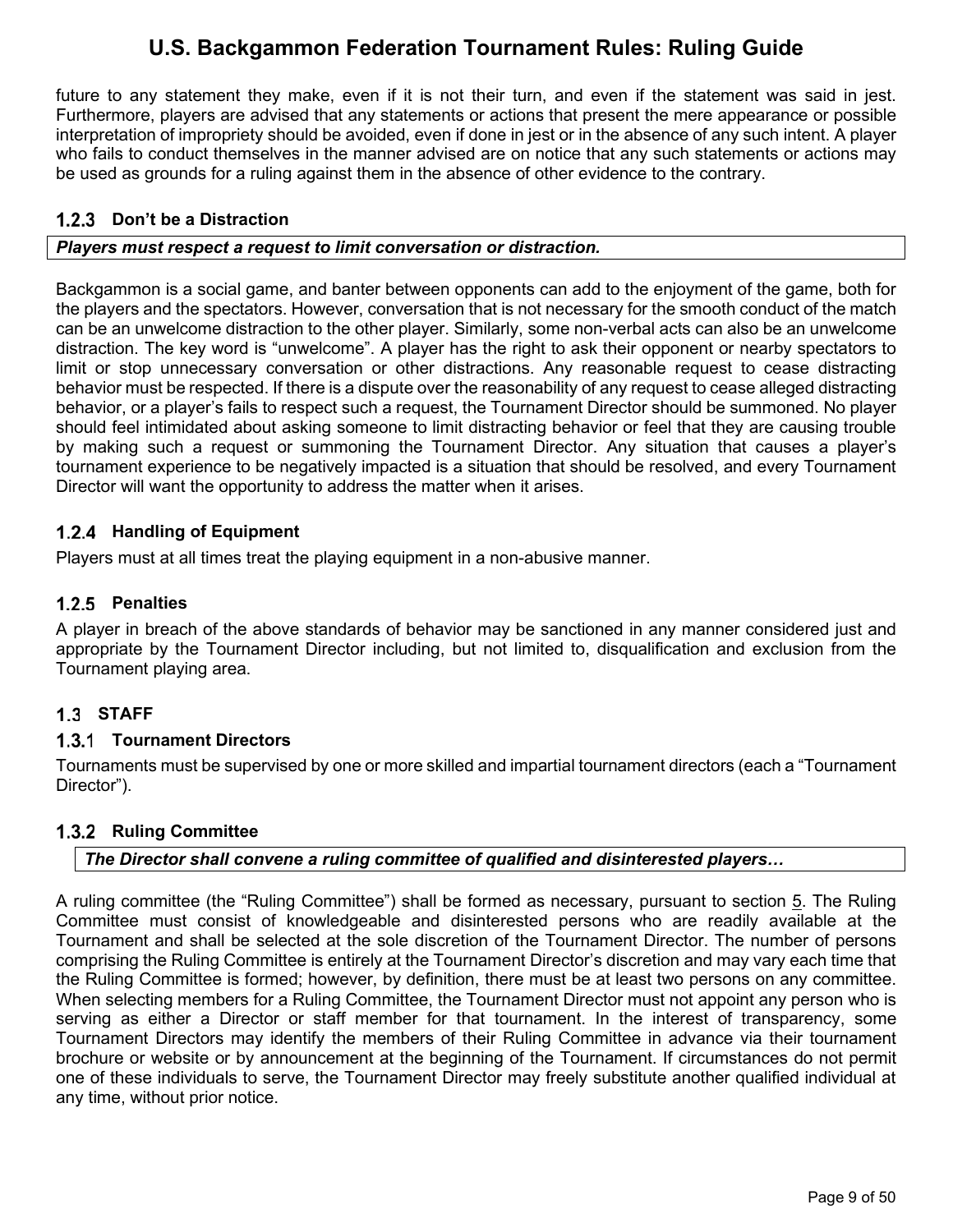### <span id="page-10-0"></span>**Monitors**

*The Director or both players by mutual agreement may appoint a match monitor who is authorized to point out irregularities during play and to require correction.*

At the request of a player, or unsolicited, the Tournament Director may appoint a monitor for any match. The monitor will have responsibility and authority to draw attention to illegal actions, including but not limited to illegal moves, and otherwise to ensure that play proceeds in a fair and respectful manner. The monitor may track player break time and may suspend play to summon the Tournament Director. Both players may also, by mutual agreement, appoint a single individual as a monitor for their match. A match monitor may make rulings in any situation that arises. However, players may appeal any such ruling to the Tournament Director, whose judgment shall supersede that of the monitor. The appointment of a match monitor, and the failure of the monitor to observe an irregularity does not relieve the players of their obligation to point out and correct infractions of the rules as required by section [1.1.6.](#page-8-0)

Uncorrected irregularities are bad for the public perception of the game. The Tournament Director should make a reasonable attempt to find a volunteer to monitor the matches of greatest significance in the Tournament, such as the finals of the main event, especially when those matches are being streamed or otherwise recorded for viewing by the general public.

### <span id="page-10-1"></span>**1.4 REGISTRATION**

*The Director may bar a player from entering tournament events, or a lower skill division.*

#### <span id="page-10-2"></span>**Approval**

All players who enter a Tournament must be approved by the Tournament Director. A player may be excluded at the Tournament Director's sole discretion with or without explanation, and without any right of the player to appeal.

#### <span id="page-10-3"></span>**Assignment to Higher Skill Divisions**

In Tournaments with more than one skill division, a player may be barred from a lower skill division and be placed in a higher skill division at the sole discretion of the Tournament Director, and without any right of the player to appeal. However, any reassigned player may withdraw from the event in question without obligation.

#### <span id="page-10-4"></span>**1.5 OFFICIAL LANGUAGE**

*Only English or other official tournament language may be spoken by players and spectators while a match is in progress, except between consulting doubles partners.*

While a match is in progress, players and spectators may speak in an Official Language, but they must not speak in any other language. English shall be an official language at all Tournaments. Other languages may additionally be designated an official language if required by law or if they are the predominant languages in use in the location where the Tournament is held.

Notwithstanding the above, players on a consulting doubles team are explicitly permitted to speak with one another in a language other than an Official Language.

#### <span id="page-10-5"></span>**SPECTATORS, SIGNALING, AND OTHER FORMS OF UNAUTHORIZED ASSISTANCE**

#### <span id="page-10-6"></span>1.6.1 Spectators

*Spectators must remain silent during a match, except when asked by the Director or both players during a dispute, and between games to point out an error in score, setup, or a running game clock. Spectators observing other irregularities should immediately notify tournament staff.*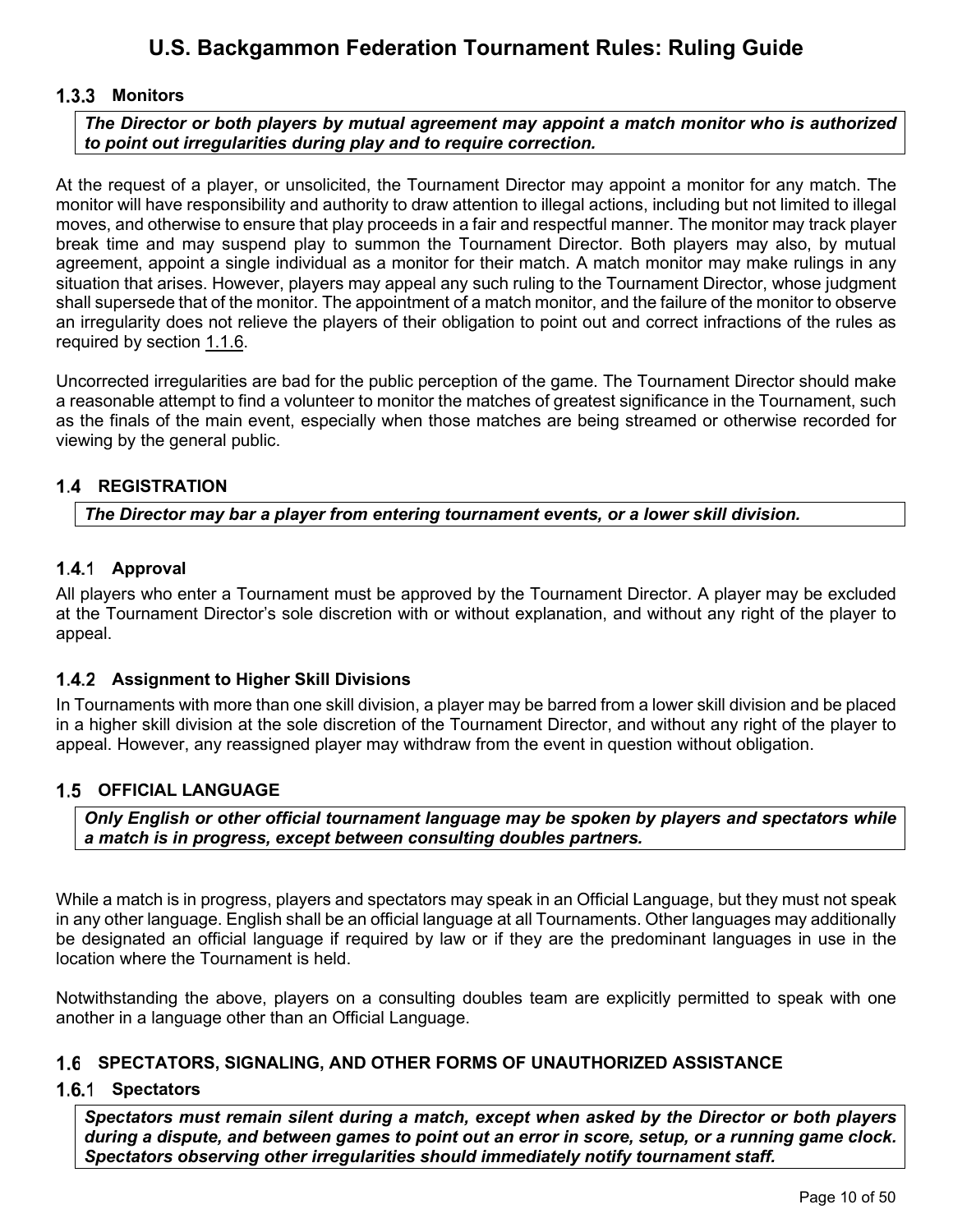Spectators must generally observe tournament backgammon as quietly and unobtrusively as reasonably possible. Between games, the requirements for spectator silence are relaxed – for example, spectators may applaud after an exciting game. However, in no case should spectators make comments related to the past or future play of the match itself; they should walk away from the area to have any such conversation.

Spectators must not call attention to mistakes or illegal actions, nor ask questions or make comments related to play during a match except in the following cases: if a dispute arises and either the director or both players ask the spectators to assist in establishing the facts of the situation; between games to point out an error in score or setup of the checkers and doubling cube; or between games to point out that the game clock is still running. Since the current score is an essential part of a backgammon match position, an incorrectly recorded score at the start of a game is effectively an error in setup; therefore, between games, a spectator may point out an error in scoring under this rule – particularly when there is a discrepancy between score sheets. A match that is being played to the wrong match length is considered to have an error in score at all times, even before the first game has started.

This rule is generally intended to prevent influences by spectators that relate to and could conceivably affect the match or distract the players. As a social game, friendly banter involving spectators may be tolerated, provided that it is welcome by both players. A spectator must immediately comply with a request by either player to cease conversation or other acts that might be distracting.

In cases of perceived improprieties or other errors in game clock handling, spectators should immediately and privately alert the Tournament Director or another Tournament staff member. However, spectators will not be subject to sanctions under section [1.6.3,](#page-11-1) simply for failing to report suspected improprieties or errors in game clock handling. Even when not watching a match, persons in the tournament playing area should conduct conversations as quietly and unobtrusively as reasonably possible and should take care to have such conversations away from any matches in progress.

Players who are watching the match via live streaming or similar, may communicate any irregularities that they observe to the Tournament Director, the streaming technician, etc. They must not attempt to communicate directly with the players, since that lacks transparency and there might be a delay in the stream.

## <span id="page-11-0"></span>**Signaling and Other Forms of Outside Help**

#### *Signaling of any type between a spectator and a player is forbidden.*

While a match is in progress, spectators must not signal or otherwise lend assistance to the players in any way. Spectators should avoid any statement, sound or other action that might convey even the appearance of violating this rule. Even if not directed toward any player in particular, a spectator's perceptible reaction to an event occurring in the match, such as a gasp in reaction to a dice roll, can impart information to a player that they did not otherwise realize.

#### <span id="page-11-1"></span>**Penalties**

Violation of sections [1.6.1](#page-10-6) or [1.6.2](#page-11-0) may result in any sanctions that the Tournament Director considers just and appropriate including, but not limited to, disqualification of the spectator(s) involved as well as the player (if the player knowingly sought or received outside assistance to gain an advantage) and expulsion from the Tournament playing area.

#### <span id="page-11-2"></span>**Requests**

*A player may request that the Director bar a spectator from watching their match.*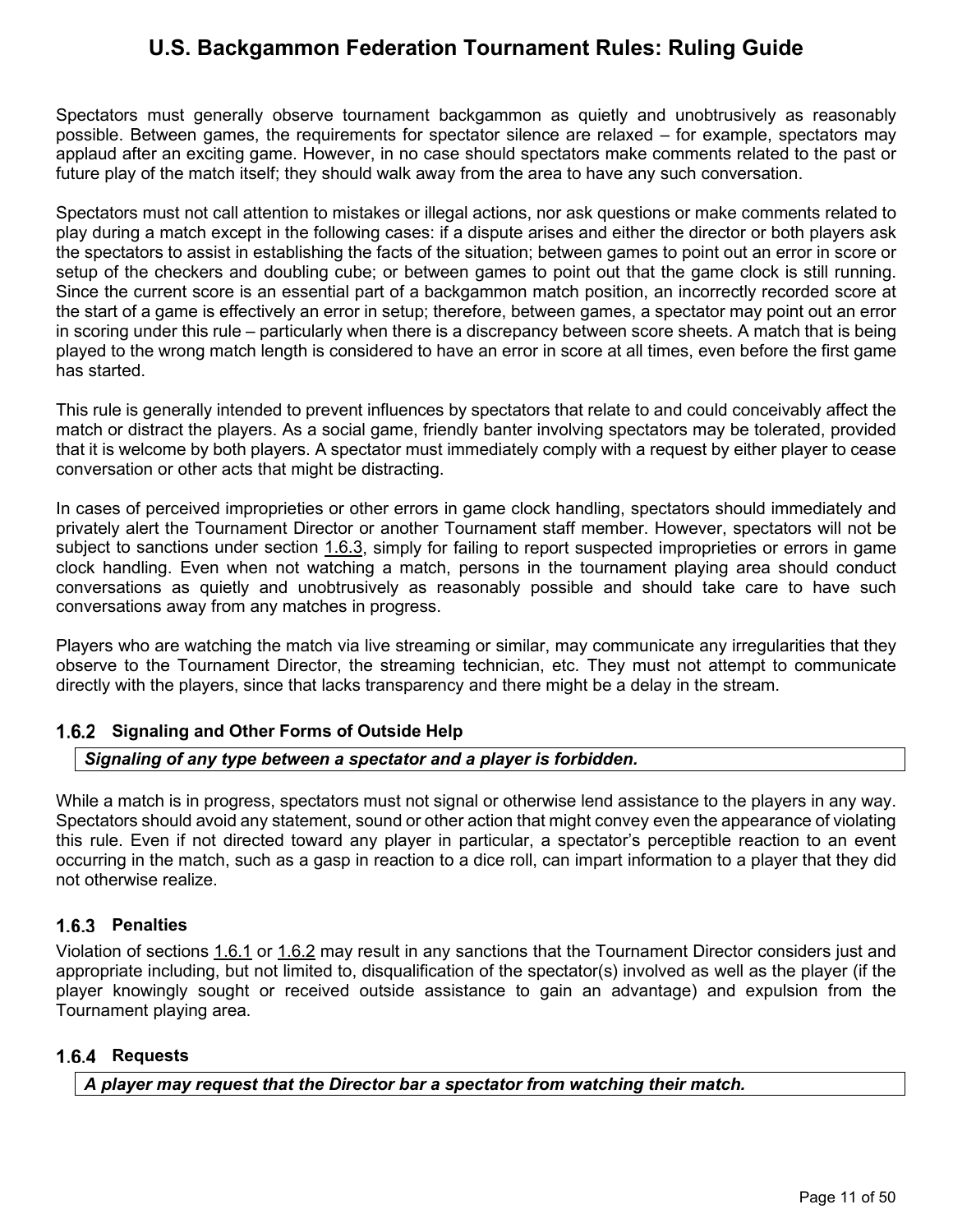A player may at any time during a match ask one or more spectators to stop watching the match. If any spectator refuses, the player may ask the Tournament Director to bar that spectator. The Tournament Director may consent to the player's request, and such consent should not be unreasonably withheld.

## <span id="page-12-0"></span>**1.7 DEFINITIONS**

### <span id="page-12-1"></span>**Preferences for Equipment and Play**

| Required:         | use is required, no player choice;                 |
|-------------------|----------------------------------------------------|
| <b>Preferred:</b> | use if either player insists;                      |
| By Roll:          | use is settled by the roll of high dice;           |
| If Agreed:        | use only if both players agree.                    |
|                   | Per Player: each player may make their own choice. |

When playing a match, there are various choices to be made with regard to the usage of equipment and the manner in which play will be conducted. Sometimes players will have different preferences with regard to those choices. In many such cases, the rules will establish a default precedence between such choices as a means to both avoid dispute, as well as to inform players in advance how the tournament will operate.

The following terms are used where applicable throughout the Rules to identify the default precedence for deciding between valid competing preference resolution methods with regard to equipment and play, and by Directors when modifying those defaults. In general, these terms only govern the resolution of preference disputes at the beginning of the match. Absent any other statement to the contrary within the Rules, once that initial choice has been made, it may only be changed thereafter by mutual agreement at the start of a new game, typically in accordance with section [3.5.](#page-23-0)

### <span id="page-12-2"></span>**1.7.1.1 Required**

Indicates that use of a particular type of equipment or manner of play is required and that players do not have a choice in the matter. Players must not agree to use any alternative choice at any time during the match unless specifically authorized by the Tournament Director.

## <span id="page-12-3"></span>**1.7.1.2 Preferred**

Indicates that a particular type of equipment or manner of play will be used if either player chooses to do so. *Preferred* often indicates that this choice is encouraged; therefore, players should not hesitate to so choose, even if their opponent objects. Similarly, no player should be argumentative with an opponent who exercises an option to which they are entitled; these rules exist to avoid disputes, not to create them. A player who accedes to their opponent's request not to impose their right to a preference at the beginning of the match may do so under the condition that either player may unilaterally impose that preference later. If the opponent agrees to this condition, they are bound to honor it. Players should note any agreement on the score sheet to avoid a dispute.

## <span id="page-12-4"></span>**1.7.1.3 By Roll**

Indicates that two (or more) choices regarding equipment or manner of play have equal precedence. If one player prefers one of these choices and the other player prefers the other choice, then the preference dispute will be resolved by rolling the dice in accordance with section  $3.3$ . Absent any other statement to the contrary within the Rules, once that initial choice has been made, it may only be changed thereafter by mutual agreement at the start of a new game.

#### <span id="page-12-5"></span>**1.7.1.4 If Agreed**

Indicates that a particular type of equipment or manner of play will be used only if both players agree to such use. A player may propose conditions to their opponent on such use, including manner of use or variation of settings, which if not agreed by their opponent, the player may decline to agree to use the option. If the opponent agrees to those conditions, they are bound to adhere to that agreement unless the players mutually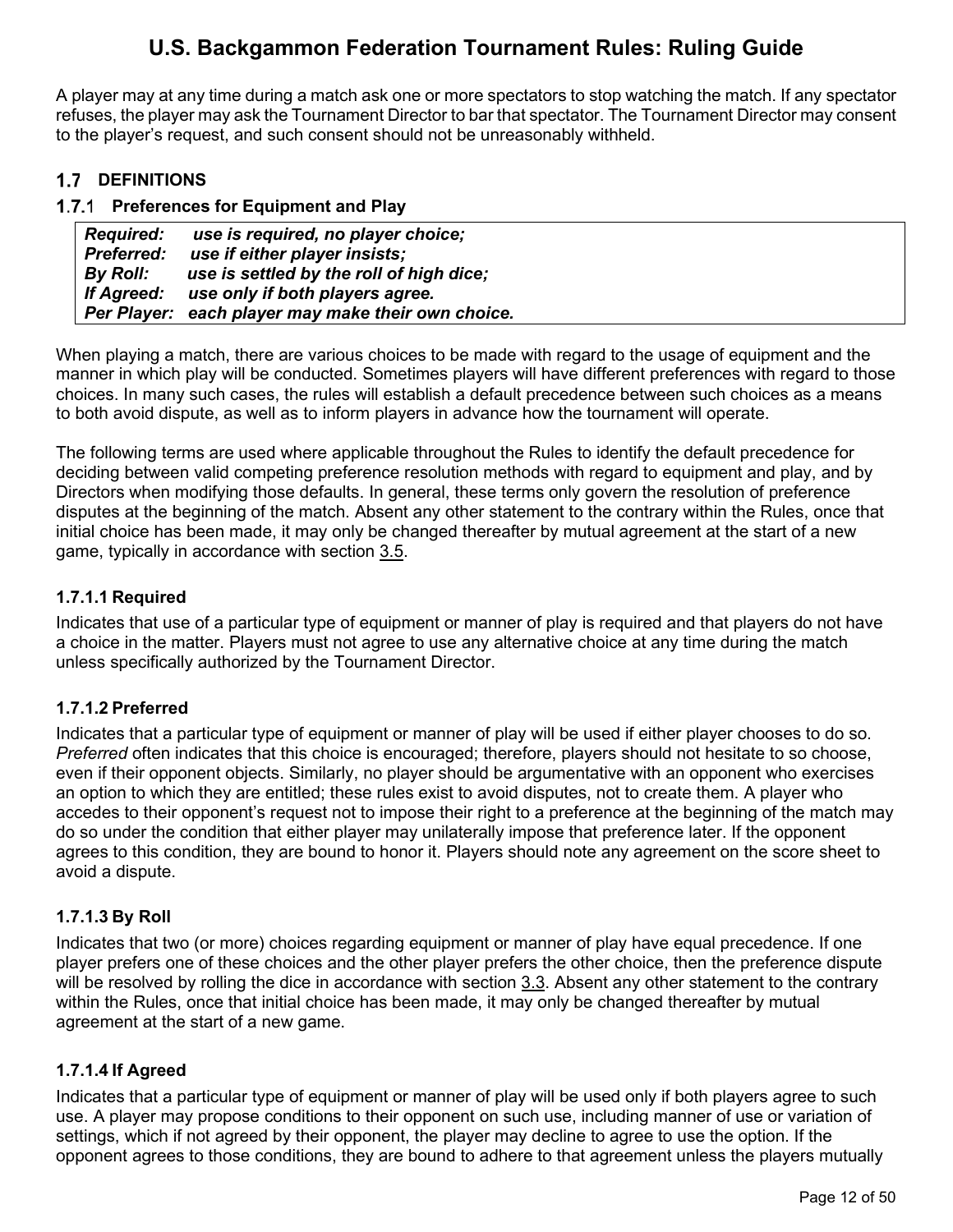agree to modify the agreement. Players should note the terms of any agreement on the score sheet to avoid a dispute.

### <span id="page-13-0"></span>**1.7.1.5 Per Player**

Indicates that each player will choose the relevant equipment or manner of play of their preference for their own personal use. This means that there is no need to resolve any preference conflict because the usual expectation that both players will use the same kind of equipment or manner of play is not applicable in this case; the players are authorized to make different choices for themselves.

### <span id="page-13-1"></span>**1.7.1.6 Imposed**

Regardless of any Preference or Option status in effect, the Tournament Director may impose equipment or a manner of play on a match at any time, including during a game in progress (see section [3.5](#page-23-0) - [Change of](#page-23-0)  [Equipment\)](#page-23-0). Once imposed, players must not agree to use any alternative at any time during the match unless specifically authorized by the Tournament Director.

## <span id="page-13-2"></span>**AIDS AND USE OF OTHER EQUIPMENT OR DEVICES**

### <span id="page-13-3"></span>**General**

*Players must not use any aids during a match, including breaks, except to keep score. Use of personal electronic devices is restricted to recording or clocking the match, and scorekeeping.* 

Except as noted in this section, while a match is in progress and including breaks, players must not use or consult other players, books, articles, computer software programs, mobile phone applications, or any other electronic, mechanical, or written aid relating to backgammon, other than those necessary to keep score and time, or as a dice randomization device if first approved by the Director. However, during scheduled breaks in tournament play such as dinner breaks or overnight, it is understood that players may generally study backgammon, or discuss or review previous cube and checker plays with others, and that is acceptable so long as such activity does not include coaching, advice, or information that is clearly applicable to the rest of any match that is in progress.

A player objecting to the use of any aid or device, should first raise that objection with their opponent, and then if a dispute remains, to the Tournament Director, who shall adjudicate. If the Tournament Director determines that use of the disputed aid or device is normally authorized, they may make an exception to prohibit the use of such aid or device based on the circumstance of the particular case in accordance with the "narrowly tailored exception" clause of section [1.1.](#page-5-1) The director may similarly make an exception to permit the use of any device that is normally not permitted, but determined to be necessary for medical, legal, or other similarly essential reasons.

## <span id="page-13-4"></span>**Position or Match Recording**

## <span id="page-13-5"></span>**1.8.2.1 Recording Individual Positions**

#### *If in use, a player's clock must run while they take pictures, except during breaks.*

While a match is in progress and in order to record individual positions or an entire match, a player may use position cards, a camera (in any form), a video camera, or any similar recording aids. However, non-passive recording of positions that delay the normal flow of play should be kept within reason when a game clock is not in use; the Tournament Director may set hard limits or ban future recording if this privilege is abused. In matches played with a game clock, a position may be recorded only during the player's own time or during a break in between games. The players must not stop the clock for purposes of recording a position. Such recorded positions must not be computer-analyzed or discussed with other players until after the match has concluded.

#### <span id="page-13-6"></span>**1.8.2.2 Transcribing the Match**

*A player must not self-transcribe unless they use a clock.*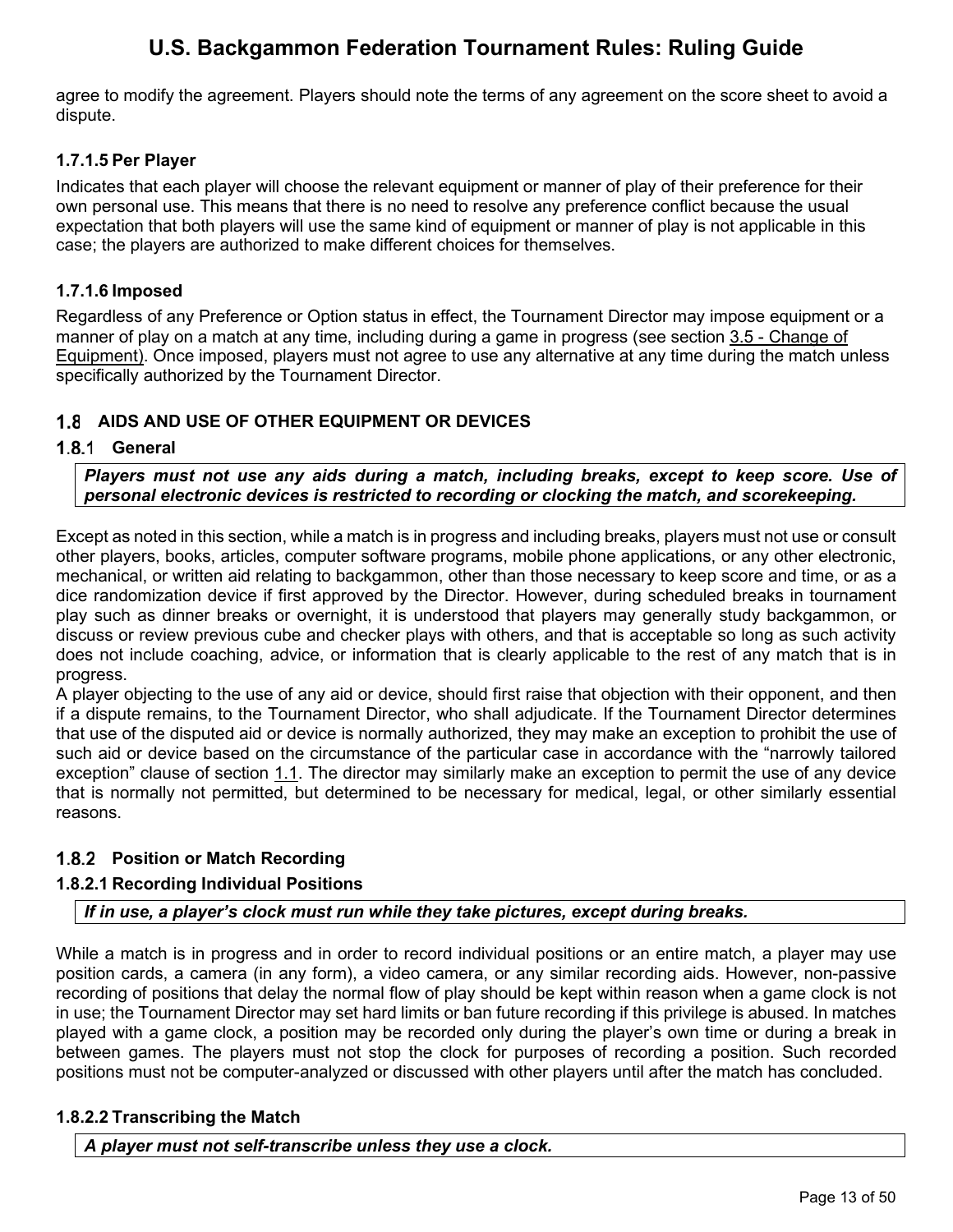Transcribing a match by oneself (a third party is not doing the transcribing) using non-passive means for recording, such as with pen and paper, is a time intensive exercise which can potentially result in substantial delays to play. Therefore, any player wishing to self-transcribe their match must use a timed game clock with standard settings. If the opponent is permitted to decline using a timed game clock in that event, then if the player still wishes to self-transcribe, it is permitted to use the game clock for the match such that the transcribing player is timed, but the non-transcribing player is untimed in accordance with section [3.4.4.3;](#page-21-4) players should note "timed" and "untimed" on the scoresheet for the respective player. If a player wishes to carry out such a selftranscription by electronic means, their opponent must consent, and that consent may be withdrawn at any time.

The Tournament Director may appoint a third person to record a match by means of written notation, transcription software, video-recording, or a combination. Any such decision is not subject to appeal.

## <span id="page-14-0"></span>**Headphones, Earbuds, Etc.**

#### *Listening devices for music or noise cancelling are allowed, subject to Director review.*

While a match is in progress, a player may use listening devices such as headphones, earbuds, or similar for noise cancellation or music listening purposes. However, as with all rules, the Tournament Director has the power under section [1.1.4.3](#page-7-1) to make a narrowly tailored exception and limit or disallow the use of such a device based on the circumstances of the particular case; any limitation imposed on listening device use must be in accordance with that section. A player who objects to headphone use by their opponent, and who believes that special circumstances exist in that particular case to justify constraining their use, may request relief from the Tournament Director who shall review and issue a ruling. Such a request may occur before or after the match has started. Examples of some circumstances that would justify making such an exception include: when sound from the device is audible to the opponent or to nearby players; when a player actively engages with the device to an extent that it becomes a distraction to the match; and when the Tournament Director believes that the chance that particular device might be used as an instrument of foul play in that particular match greatly exceeds the chance of foul play in a typical situation. The Tournament Director may initiate such a review regarding the use of any listening device in any match, without requiring an appeal from a player.

#### <span id="page-14-1"></span>**Mobile Phones**

While a match is in progress, a player must not use a mobile phone except for purposes explicitly authorized by the Rules unless the opponent consents in each instance to the player using the mobile phone for another purpose. Notwithstanding such consent, the Tournament Director has discretion to prohibit any player from using a mobile phone at any time. Mobile phones should always be turned off or set to a silent or vibrate mode while in the Tournament playing area, and players should leave the playing area when speaking on the phone.

## <span id="page-14-2"></span>**2 REGULATIONS**

#### <span id="page-14-3"></span>2.1 **PLACE**

*Matches must … take place in the tournament playing area (non-smoking Preferred).* 

All matches must be played in a tournament area designated by the Tournament Director unless the Tournament Director consents in advance. The choice of playing area is non-smoking Preferred; a match may be played in a designated smoking area only if both players agree to do so.

### <span id="page-14-4"></span>**STARTING TIMES AND BREAKS**

#### <span id="page-14-5"></span>**Starting Times**

*Matches must start, or resume following a scheduled suspension, at the designated time ... Unscheduled matches shall have a designated start time 10 minutes after both preceding matches have been completed.*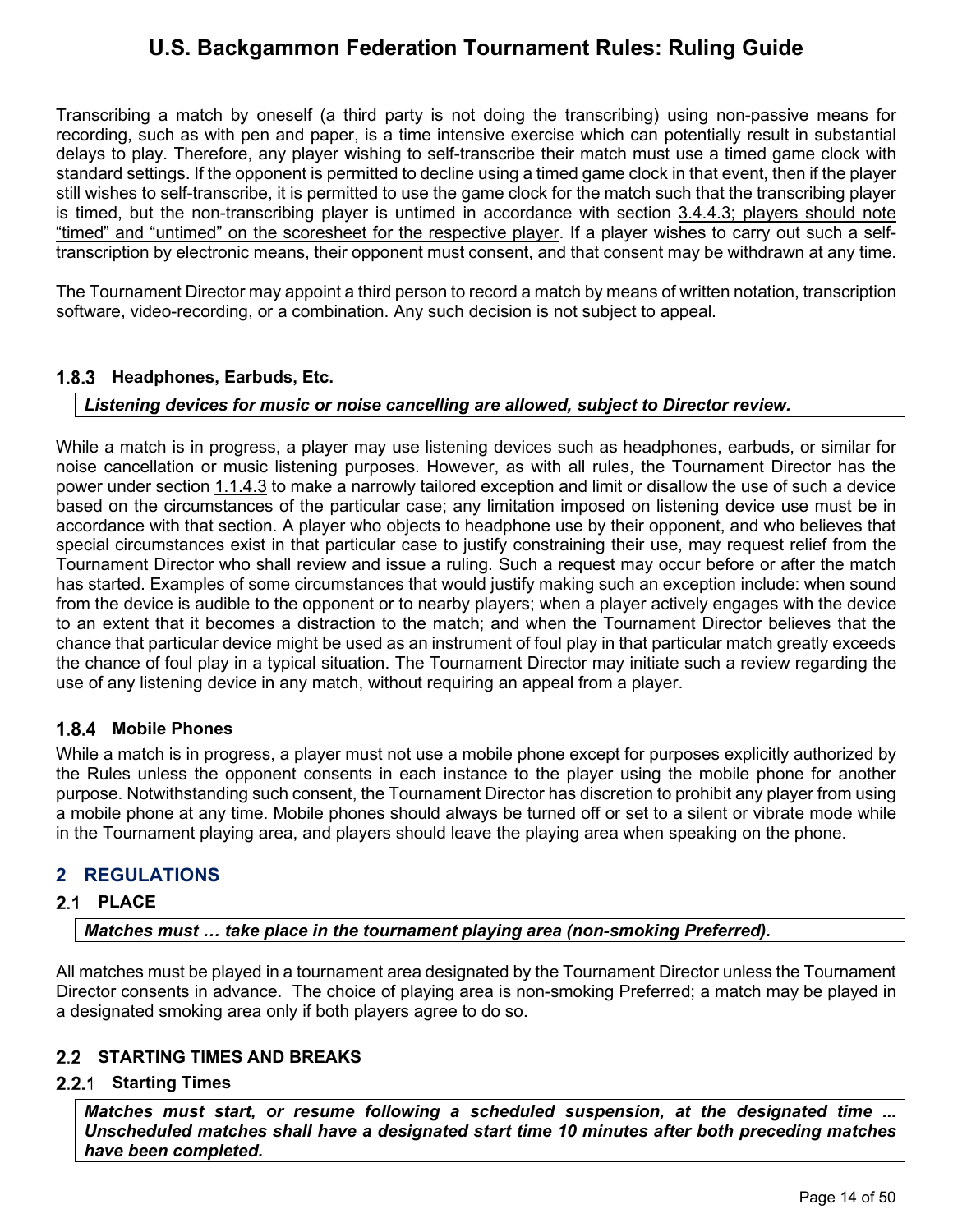All matches must begin at the scheduled times or as otherwise specified by the Tournament Director. If no starting time is explicitly scheduled or specified, then as a standard the designated starting time shall be 10 minutes after both preceding matches have completed. Note that this standard starting time is measured from the time of completion of the match, not from the time at which the players report the match result. It is recommended that Tournament staff explicitly post this start time next to the relevant match on the draw sheet, once the second preceding match has been completed in order to best ensure that there is no misunderstanding regarding expectations. A Tournament Director who believes that allowing more time between certain matches is warranted, can override the standard starting time at will simply by writing a later starting time for that match on the draw sheet.

Some in-progress matches may be suspended due to a scheduled recess in the tournament playing schedule, such as for meals or overnight. Those matches must resume at the next scheduled time for resumption of play, unless a different resume time for the match is posted.

In general, the tournament schedule should be prepared by the Tournament Director and disseminated in advance via the tournament brochure and/or website, as well as being posted prominently in the playing area. Starting times for individual rounds or matches may also be specified on or near the draw sheet for the applicable event. Special side events may be created and started at will, without an explicit start time being specified, however players registered for such events may be denied entry if they are unavailable to start play when needed.

The Tournament Director has the sole discretion to prioritize matches from different events when there is a scheduling conflict. Players having multiple matches that are ready to start should generally presume that matches from the main event take priority but are responsible for confirming priority with the Tournament Director, and for proactively finding opponents and starting lower priority matches after higher priority matches are completed.

#### <span id="page-15-0"></span>2.2.2 Breaks

*Each player is entitled to breaks between games, in general not to exceed 6 minutes per hour elapsed since the start or resume time. Breaks during the first such hour should be limited to urgent need only.*

Breaks should generally only be taken between games but, in exceptional circumstances, may be taken during a game. Players must be sensitive to the tournament schedule and are expected to make every attempt to play straight through shorter matches without taking a break, and to avoid taking breaks during the first hour of longer matches, as well as when resuming a match after a scheduled recess in play like a dinner break.

The intent of this rule is to provide each player with a flexible hourly budget of total time to use for breaks in quantity and duration as needed. Each player accrues a reserve of break time at a rate of 6 minutes per hour that has elapsed since either the start time of the match, or the time at which the match resumed after a scheduled recess. Each player's budget for break time therefore equates to approximately 10% of the total elapsed time of the match. This break time reserve accrues continuously, from the moment that the match starts (or resumes), so that for every 10 seconds of wall clock time that passes during the match, each player earns an additional 1 second of break time. A player's break time reserve is reduced by the duration of any break called by that player. If the player's remaining break time reserve goes to zero, that player is causing a match delay for as long as they remain on break. A player can use their break time reserve in any way they choose; they can take a single large break, or many small breaks of varying duration. Only the total break time used matters. When a match in progress is suspended due to a scheduled recess in the tournament's playing schedule, such as a dinner break, the break time reserve of both players is reset to zero when they resume the match; any unused break time from before the recess is lost.

As an example, if a player does not take any break time for the first 90 minutes of their match, they will have accrued a total of 9 minutes of break time. They may then take a 9-minute break without causing any match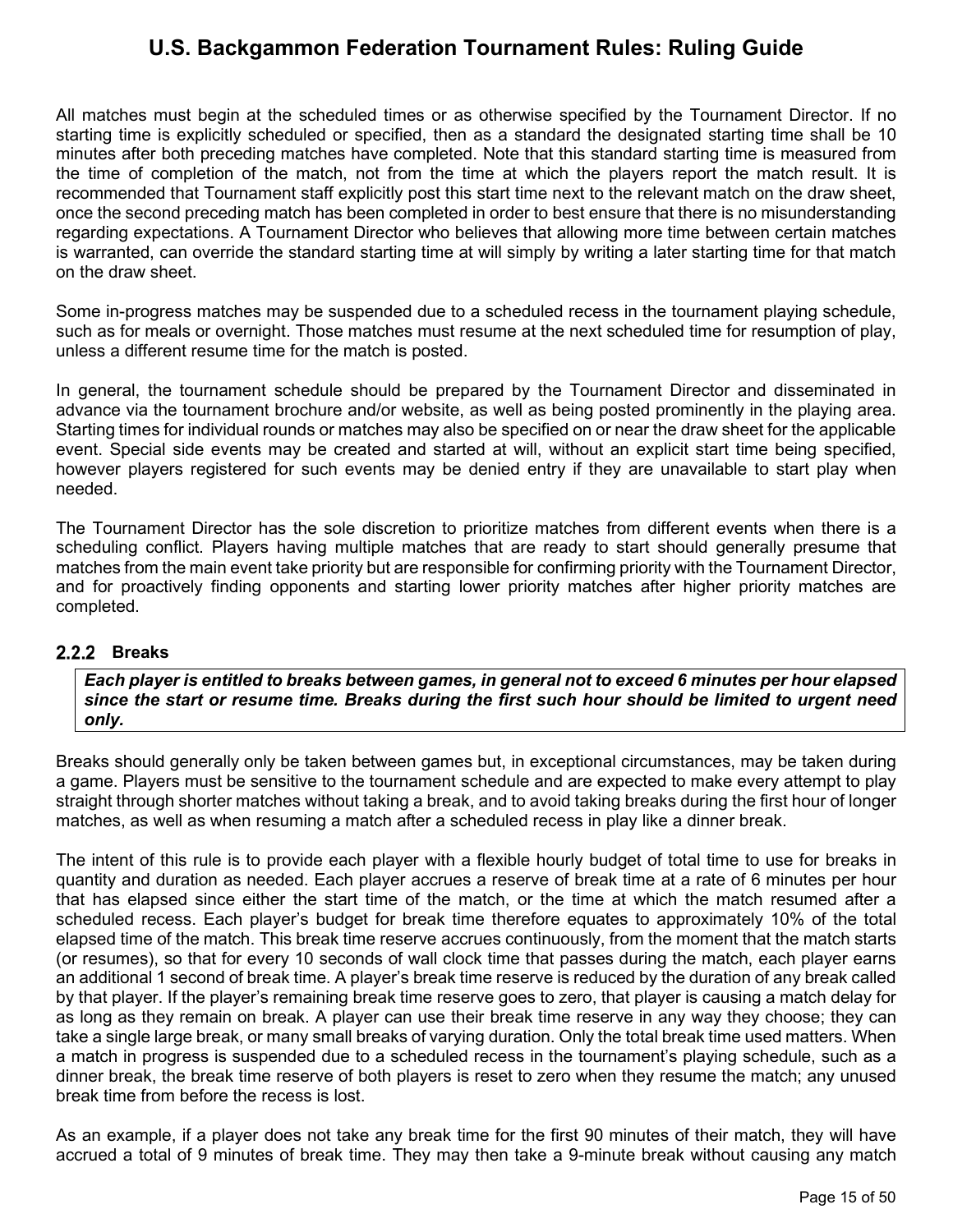delay. In fact, since break time accrues based on elapsed wall-clock time rather than playing time, break time accrues during breaks themselves; so that player could actually take a 10-minute break after 90 minutes without causing delay since they will earn another minute of break time during that break itself (100 minutes total will have elapsed, during which 10 minutes of break time will have accrued). However, if the player remains on break for a total of 15 minutes instead of 10 minutes, they will have caused 5 minutes of delay to the match.

Both players should indicate on their scoresheet both the wall clock time and any game clock times, and the player requesting the break, at the start of any break. Any situation where a player leaves the board is considered to be a break unless doing so is a necessary part of the game (for example, to replace defective equipment, or to summon the director during a dispute).

Players should, as a courtesy, give their opponent an estimate of how long they expect to be away on break; however, such an estimate is not binding. Absent any statement estimating a shorter break duration, a player may presume that the duration of a break called by their opponent will be 2 minutes in length, after which they should be back at the board, ready to resume play when their opponent returns from break. However, if the nonbreaking player leaves and the breaking player returns from their break first, the non-breaking player shall then be considered to have called their own break, beginning at the later of 2 minutes after the initial break began and the time that their opponent returned from their break to the board and was ready to resume play, provided that the opponent remains so located and ready when the player returns.

Players should report instances where they believe that allowed break time has been exceeded to the Tournament Director who will then be in a position to monitor the situation and enforce the rule.

## <span id="page-16-0"></span>**Exceptions**

The Tournament Director may make an exception to the previous sub-sections: [2.2.1](#page-14-5) - [Starting Times](#page-14-5) and [2.2.2](#page-15-0) - [Breaks,](#page-15-0) if particular concerns to one or both players warrant doing so or if the match is of special significance. The Director should directly inform both players in advance of any such change. Note that while changing a published start time is an exception needing reasonable justification, changing the standard start time of 10 minutes after the preceding matches are finished is not an exception, since the Rules already permit the director to simply post an explicit start time, which takes precedence over the standard time.

## <span id="page-16-1"></span>2.2.4 Penalties

*The Director shall strictly assess penalty points against any player who fails to start or resume a match on time, or who takes excessive break time. A player shall be assessed one penalty point after causing a cumulative match delay of 10 minutes, and one additional penalty point for every 5 minutes delay thereafter. A player shall be forfeited when the total penalty points assessed exceeds half the posted match length.* 

Any breach of the rules for starting times and breaks may result in penalty points assessed by the Tournament Director. Penalty points are assessed to a player based upon the cumulative delay to the match caused by that player, either because they are not present and have not started the match at the starting time or resumed the match at the resume time after a recess in the playing schedule, or because they have exceeded their permitted break time. If a player has caused ten (10) minutes of cumulative delay to their match, then one penalty point will be assessed, after which an additional penalty point will be assessed for each subsequent five-minute delay. When a player is assessed penalty points equal to more than half of the entire match length, automatic match forfeiture will result. Cumulative delay includes time both before the start of the match as well as during breaks, so a player who is 8 minutes late to the start of their match will be assessed the first penalty point after exceeding allowed break time by 2 minutes.

A player who foresees a late arrival to the tournament for a scheduled start or resumption of play should contact the Tournament Director in advance to explain the situation and provide an estimated arrival time. Based on the explanation and the needs and schedule of the tournament, the Tournament Director might have some leeway and may choose to post a later start/resume time for the match; they may also choose to start another match for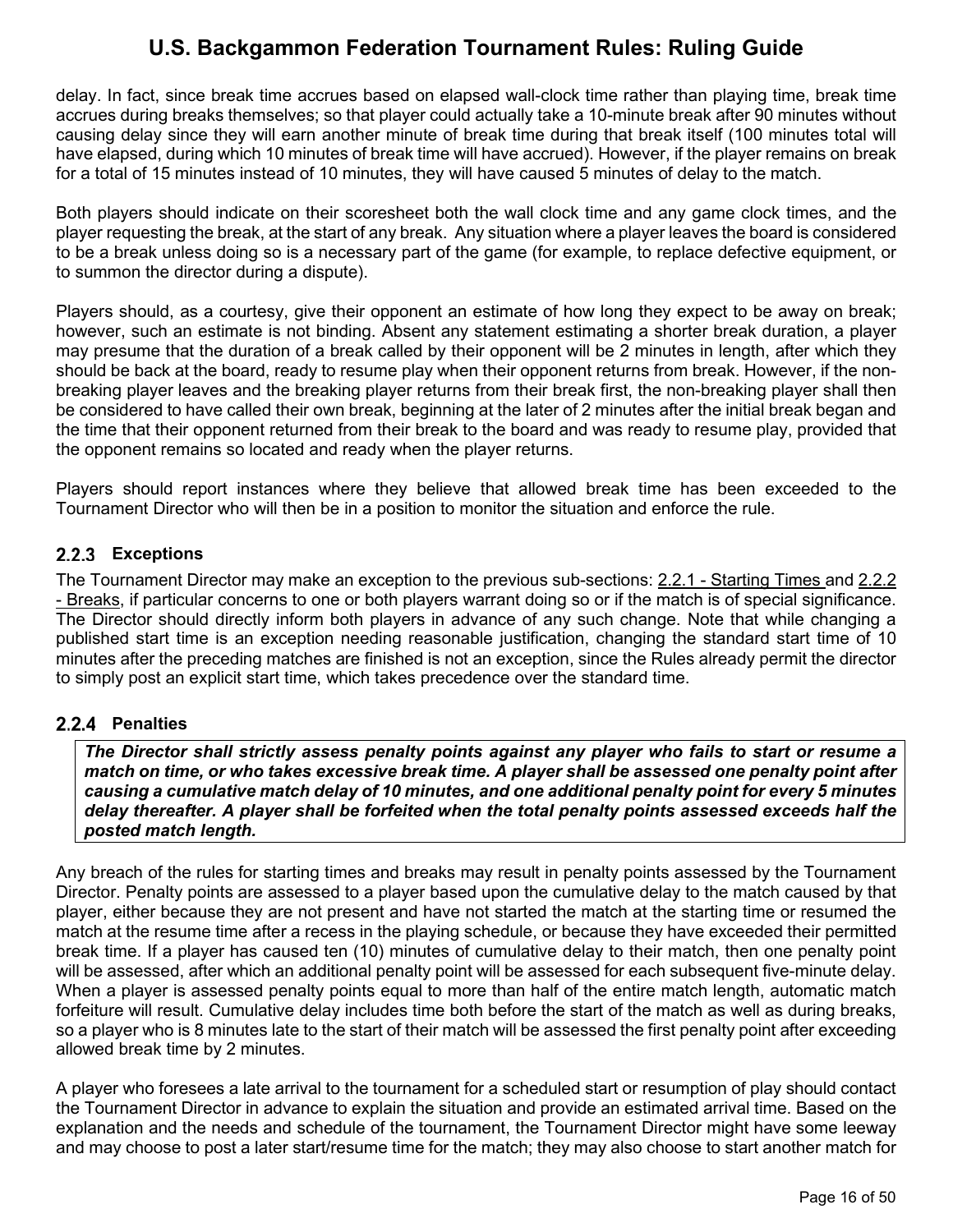which the opponent is needed. No such accommodation for lateness should be expected, however failure to communicate with the Tournament Director will help ensure that no such accommodation is granted.

Players who fail to promptly report their match result are on notice that the starting time of their next match is based upon when the preceding matches finished play - not the time at which they finally report the result. A player who takes a 20-minute break before reporting their result might discover upon returning that they have already been assessed a penalty point, no differently than if they had taken that same 20-minute break after reporting their result. Furthermore, a player who fails to report their result promptly is in violation of section [4.7](#page-45-0) - [Reporting Results](#page-45-0) and may be subject to additional penalties.

#### *Stricter policies may apply when times are posted in advance.*

Some types of events have rigid or tight playing schedules that cannot tolerate matches starting later than their scheduled time. In such events, if the starting time of the bracket, or of a particular match round is posted in advance, the Tournament Director may establish a stricter policy for the assessment of penalty points or forfeits, provided that the policy is posted and announced in advance. Players must not be assessed any penalty as long as they are ready to play within 5 minutes of the posted start time. Otherwise, penalties are at the Director's discretion; the first penalty may be as severe as immediate forfeit. Typical examples of situations for which this might be applicable are Swiss tournament formats, where each Swiss round has the same scheduled start time for all players, and in elimination formats, for the first round of a non-progressive Last Chance flight.

### <span id="page-17-0"></span>**Leaving the Playing Area Between Matches**

*Unless a later start time is posted for a player's next match, they must have the Director's consent (or provide sign-out sheet information) before leaving the playing area for more than 10 minutes.*

Players not involved in a match who leave the tournament area for more than 10 minutes must first post their name and contact information on a sign-out sheet or, if a sign-out sheet is not in use, obtain the permission of the Tournament Director. Players are ultimately responsible for being reachable when the Tournament Director attempts to contact them at the phone number or room provided. Unreachable players are still at risk of being assessed penalty points for causing delay to a match.

Players who are entered in side-events are responsible for proactively completing their matches in those events. A player who is either eliminated from the main event, or who has a substantial wait before their next match, should proactively check the readiness of any side-event matches and opponents that are dependent on them before leaving the playing area for an extended period of time. Players do not relieve themselves from this responsibility to proactively monitor the status of their dependent matches by using the sign-out sheet. Players who sign out should return to the playing area to check status at least once an hour and should obtain direct permission from the Tournament Director if they have a need for a more extended absence. Similarly, a player who is ready for a match but observes that their opponent has signed out or has otherwise left the playing area should not take this as license to sign out and take an extended break themselves; they should inform tournament staff that they are ready to play and ask that their opponent be summoned to the playing area. Players judged to have abused the sign-out privilege may lose that privilege and/or be penalized accordingly.

## <span id="page-17-1"></span>2.3 **SLOW PLAY**

## <span id="page-17-2"></span>2.3.1 Mitigation

#### *The Director may change or impose equipment at any time, including clocks for slow play.*

At any time, if a match not using a game clock is being played at an unreasonably slow pace, the Tournament Director may order that the remainder of the match be played using a game clock, in which case delay time and each player's respective reserve time will be set based on the current match score in accordance with the provisions of section [3.4.4.4.](#page-22-0) Similarly, a clock may be imposed on any match, at any time due to slow play in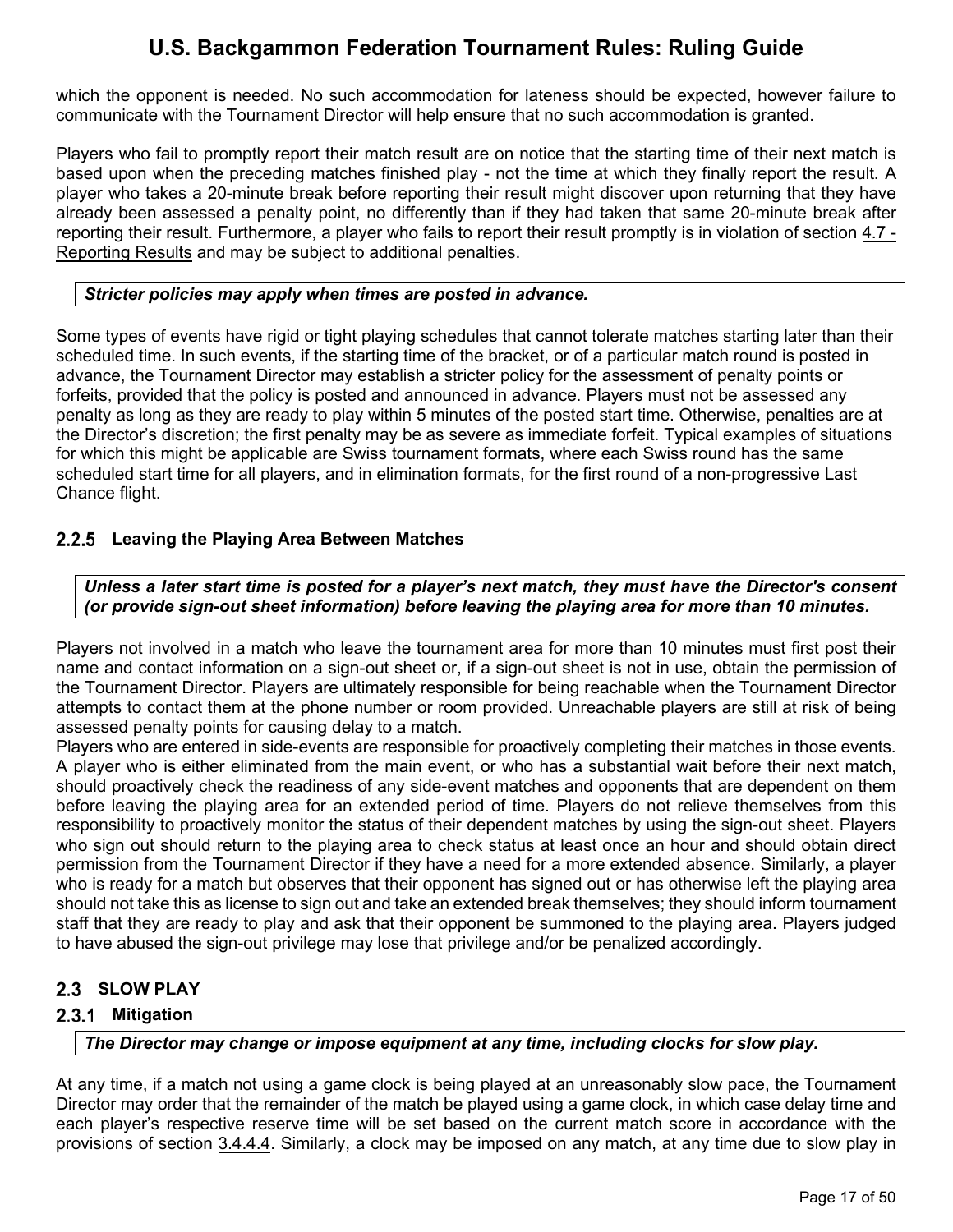previous matches, or simply because the event has fallen behind schedule. Clocks may be imposed by the Tournament Director on matches in any event, regardless of that event's stated clock policy. Standard clock settings for the particular type of event should apply when imposing clocks (see section [3.4.4\)](#page-21-1). The Tournament Director's decision to impose a clock is not subject to appeal because they have the absolute authority to do so without reason or justification. However, a player may make their case to have the clock settings modified if they believe that special circumstances exist, such as a disability, that warrant an exception being made.

## <span id="page-18-0"></span>2.3.2 Requests

In the event of an opponent's slow play, either player may request that the Tournament Director order that the remainder of the match be played using a game clock under section [2.3.1.](#page-17-2) The Tournament Director should generally grant all such requests that are made within a Clocks Preferred event.

## <span id="page-18-1"></span>**3 PREPARATION**

## <span id="page-18-2"></span>**PLAYING BOARD**

Subject to availability, a player may insist that the playing board, when opened, be a minimum of 44 centimeters (17.3 inches) by 55 centimeters (21.7 inches) and a maximum of 66 centimeters (26 inches) by 88 centimeters (34.6 inches). If such a regulation-sized board is only available after a match has started, a player may insist that the non-regulation sized board be replaced at that time. If the opponent objects, the Tournament Director should impose such equipment under section [3.5.](#page-23-0) The board may only be replaced between games. All dice and doubling cubes not in use should be removed from the board area before the start of the match.

## <span id="page-18-3"></span>**3.2 DICE**

## <span id="page-18-4"></span>**In General**

### *Precision dice are Preferred over non-precision.*

Subject to availability, precision dice shall be used instead of non-precision dice unless both players agree to use non-precision dice. For purposes of these Rules, "precision dice" are defined as dice that are manufactured as precise cubes with rounded corners, and equally weighted on all sides so as to maximize the randomness of rolls. If precision dice are not available at the start of a match, a player may insist that the dice in use be replaced as soon as precision dice become available even if that occurs during a game. If the opponent objects, the Tournament Director should impose the precision dice under section [3.5.](#page-23-0)

## <span id="page-18-5"></span>**Selection and Use**

#### *Use of two dice is Preferred over four dice.*

Matches played with a game clock are always played with two dice. Matches played without a game clock may be played with either two dice or four dice. Two dice are Preferred over four dice; two dice are used unless both players agree to play with four dice. There are many advantages for both players to share the same set of dice, most notably the avoidance of disputes when using four dice regarding what the dice roll was; the dispute only becoming apparent after the turn has ended and the dice have been lifted, thus destroying the evidence. Even when no game clock is available, the use of two dice rather than four is encouraged.

At the start of every match, the players shall select four dice for use during the match, except for situations described in section [3.2.1,](#page-18-4) and section [3.5.1.](#page-23-1)

If two dice are to be shared by the players, each player will select one die from among the four. If each player will have two of their own dice, then the players shall take turns selecting their dice, one at a time. If only two of the four dice are in use during a game, the remaining two dice must still be present at the board in case either player demands to mix and re-select dice pursuant to section [4.1.3.](#page-23-7)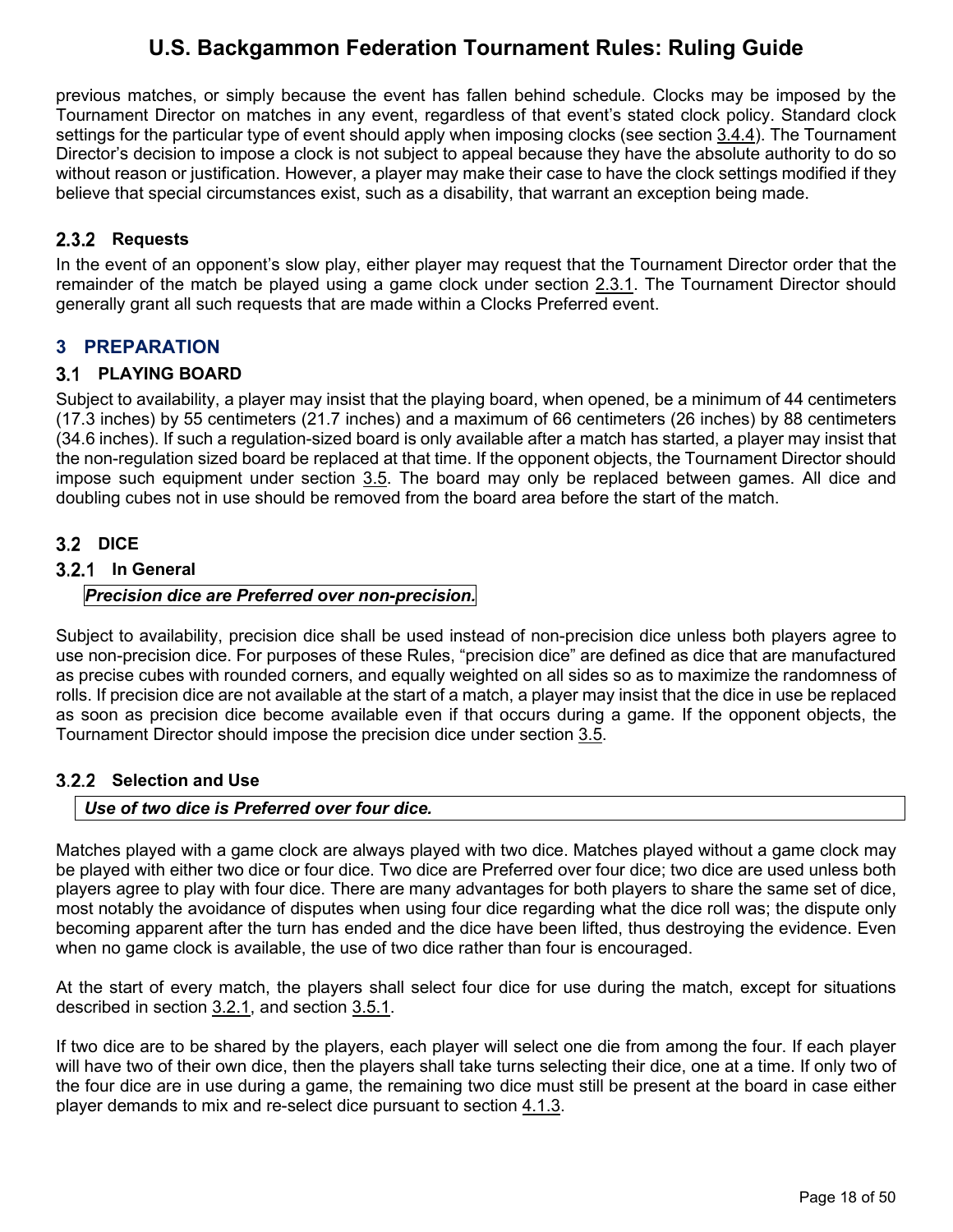#### <span id="page-19-0"></span>**Dice randomization devices**

*Precedence for dice-randomizing device is: 1) lipped cups; 2) baffle box; 3) another device if first approved by the Director; 4) non-lipped cups. Players may agree to each use a different type of dice-randomizing device.*

#### <span id="page-19-1"></span>**3.2.3.1 General**

A dice randomization device must be used at all times; a die must not be cast directly from a hand to the playing surface. The device must be used as designed and intended, exclusively for the purpose of ensuring the production of random rolls of the dice. There are several kinds of dice randomization devices. Cups and baffle boxes are expressly allowed by the Rules. The use of other types of dice randomization devices may be approved by the Tournament Director. The precedence between different types of dice randomization devices are as stated in the rule above. In case of a dispute, the device with the higher precedence (1 is highest) shall be used, if available. However, if each player wishes to use a different type of approved dice-randomizing device to produce their own rolls, they may do so provided that their opponent agrees. For example, if both players agree to the arrangement, one player may roll directly from lipped cups onto the board, while the other player rolls through a baffle box.

#### <span id="page-19-2"></span>**3.2.3.2 Cups**

Subject to availability, a player may insist that cups with an interior lip be used in preference to those without an interior lip. If cups with an interior lip are not available at the start of a match, a player may insist that the non-lipped cups in use be replaced when a dice randomization device of higher precedence becomes available, even if that occurs during a game. If the opponent objects, the Tournament Director should impose such equipment under section [3.5.](#page-23-0)

#### <span id="page-19-3"></span>**3.2.3.3 Baffle Boxes**

#### *When using a baffle box, the dice are dropped … from a cup (Preferred) or hand ...*

#### 3.2.3.3.1 General

A baffle box is a device, typically wood or plastic, through which [dice](http://www.bkgm.com/glossary.html#dice) are dropped from a player's cup or hand in order to randomize a roll. The dice are deflected repeatedly and thereby randomized as they fall through the baffle box onto the playing surface. The use of cups for dropping the dice into the baffle box is Preferred; if players are unable to agree on whether to permit dropping the dice directly from a hand into the baffle box, then cups shall be used. It is permitted for one player to use a cup and the other player to use their hand if both players agree to allow that.

#### 3.2.3.3.2 Construction and Approval

The baffle box must be properly constructed. If a player requests that the baffle box be approved by the Tournament Director, it must be approved before the match is started or continued.

#### 3.2.3.3.3 Placement

When a baffle box is in use, it should be positioned off the playing surface on the opposite side of the players' home boards. The home boards tend to be more crowded with checkers, so the opposite side should be used for rolling from the baffle box. However, if in accordance with section [3.2.3.1,](#page-19-1) the players have agreed that only one player will use a baffle box while the other player will use a different dice randomization device, then the player using a baffle box must have the baffle box positioned on their right-hand side; the player using the dice randomization device of highest precedence shall then have the choice regarding which side of the board will be setup as the home boards.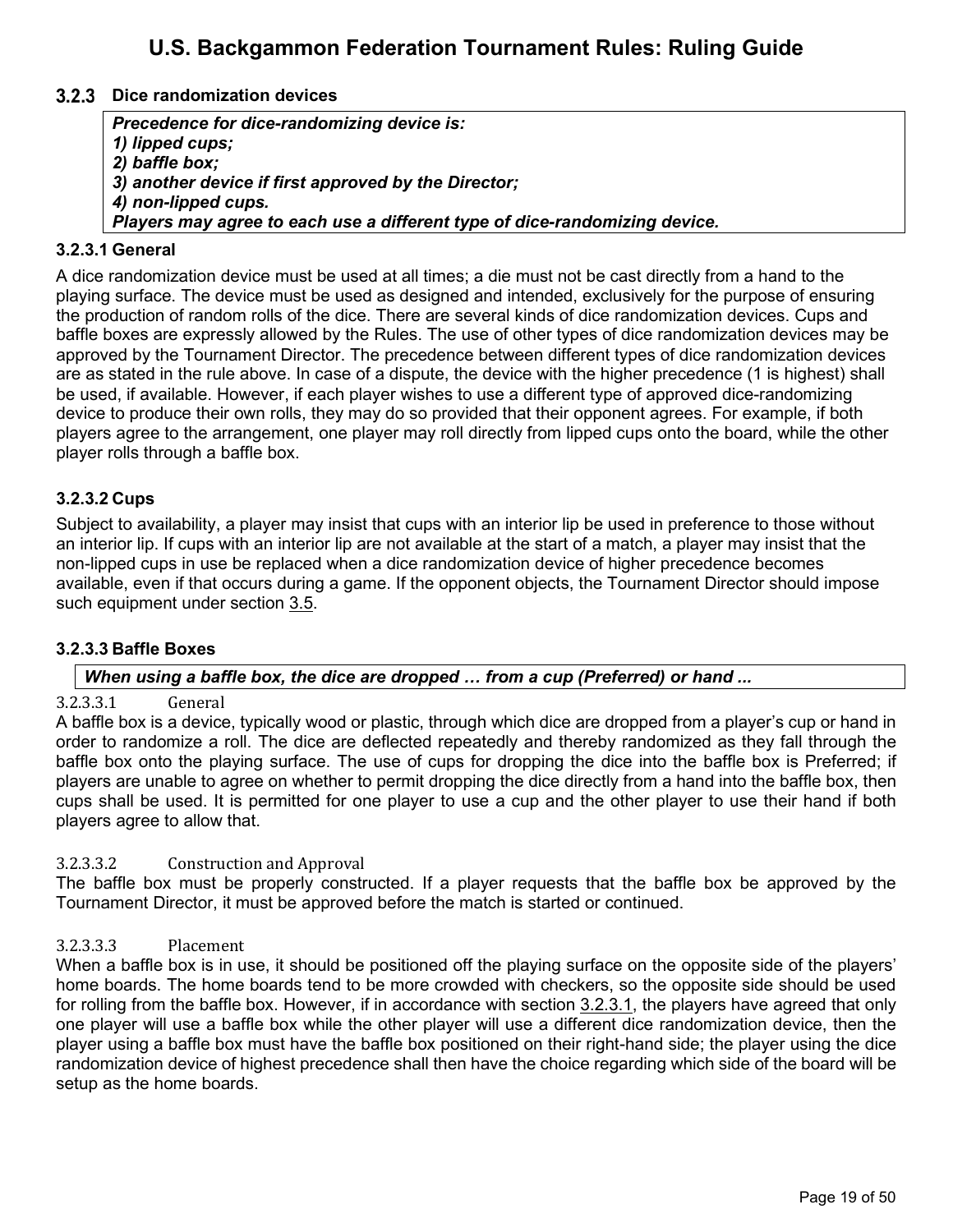### <span id="page-20-0"></span>**3.2.3.4 Other Dice Randomization Devices**

The foregoing provisions of section [3.2.3.3](#page-19-3) shall likewise apply to the extent practicable, to the use of other reliable forms of dice randomizing devices approved for Tournament play by the Tournament Director whether such devices are currently in use or are developed in the future. The Tournament Director may approve the use of a dice randomization device generally throughout the Tournament, or under limited circumstances, including for specific individuals or matches. Approved electronic dice randomization devices will randomize virtual dice rather than physical dice, and that shall not be considered a violation of the rules.

### <span id="page-20-1"></span>**PREFERENCES**

*All other preference disputes, including but not limited to seating, direction of play, and choice of game equipment, must be identified by the players before the start of any match and shall all be resolved in favor of the player obtaining the largest dice roll sum.* 

Players will roll high dice to settle all preference disputes before the match starts. There is no specific requirement for how they must do this, as long as both players agree on what disputes any given roll is deciding. However, if the Tournament Director is called to resolve a dispute, they shall require the players to provide a complete enumeration of all preference issues for which a dispute remains. The player who rolls the highest total dice roll (doublets not counting extra) shall be given their choice as to all such identified disputes. If any previously unidentified preference dispute arises after the Tournament Director has mediated a settlement, the Tournament Director has discretion on how to handle the new dispute. In case of any dispute over equipment, it is possible that a player is being unreasonable and the Tournament Director may impose equipment accordingly without requiring a dice roll, pursuant to section [3.5.](#page-23-0)

### <span id="page-20-2"></span>**GAME CLOCKS**

*In general, game clocks shall use a reserve time of two minutes times the match length and Simple Delay of 12 seconds per move (2/12). Game clocks are Preference for Open and other unlimited division events; Option for other skill divisions (2/15); Obligation for Doubles (3/15); Option otherwise.*

## <span id="page-20-3"></span>3.4.1 Purpose

A "game clock" consists of a single device containing two adjacent [clocks](https://en.wikipedia.org/wiki/Clock) with buttons to stop one clock while starting the other, so that the two clocks never run simultaneously. The game clock's purpose is two-fold: providing a means for players to signify the end of turns and tracking the amount of time that remains available for each player.

Game clocks serve as a means for players to signify the end of their turn by pressing the button nearest to them. The player whose turn it is to act is always the player whose time is decrementing. Additionally, on some clocks, the physical position of the buttons – whether in an up, down, or neutral state, provides similar visual feedback indicating whose turn it is, even if the clock is turned off.

Game clocks display the remaining discretionary thinking time that a player has available to use for the remainder of the match. This ensures that play occurs at a reasonable pace that is not frustrating to opponents and spectators, maintains a level playing field between opponents, and ensures that neither player overly delays the tournament.

For more information on the proper use of a game clock, and regarding penalties assessed when a player's time expires, see section [4.3.](#page-36-0)

#### <span id="page-20-4"></span>**Construction and Approval**

The game clock must be properly constructed and properly functioning. If a player requests that the game clock be approved by the Tournament Director, it must be approved before the match starts or resumes. Otherwise,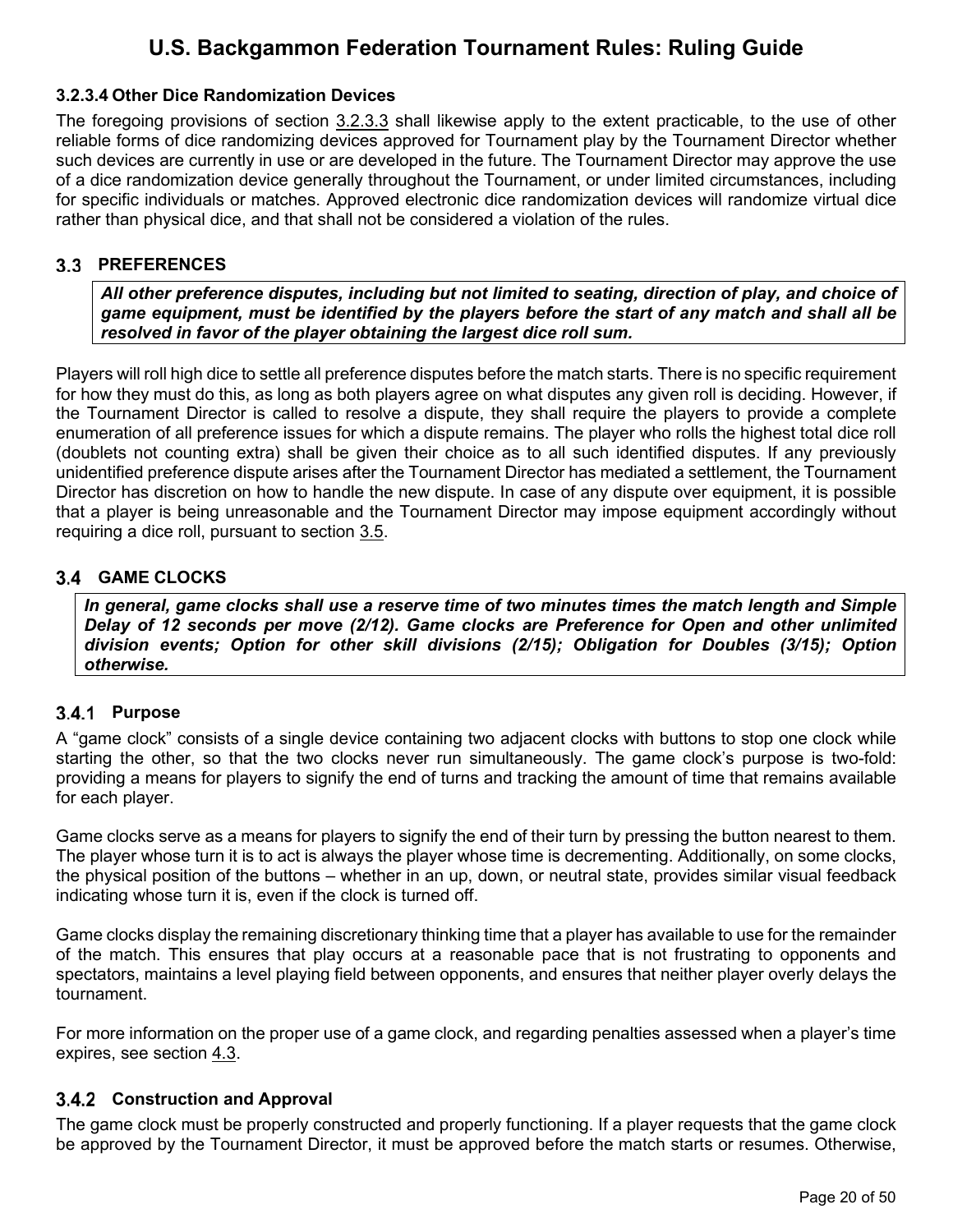play of the match will continue using the game clock in question subject only to a possible change of equipment pursuant to section [3.5.](#page-23-0)

## <span id="page-21-0"></span> **Placement**

When a game clock is in use, it should be positioned on the same side as the players' home boards.

<span id="page-21-1"></span>

|  | 3.4.4 Preferences and Time Control Settings |  |  |  |  |
|--|---------------------------------------------|--|--|--|--|
|--|---------------------------------------------|--|--|--|--|

| <b>Event type</b> | <b>Preference</b> | <b>Reserve</b> | <b>Delay</b> |
|-------------------|-------------------|----------------|--------------|
| Top skill         | Preferred         | 2 min/pt.      | 12 sec.      |
| Other skill       | If Agreed         | 2 min/pt.      | 15 sec.      |
| <b>Doubles</b>    | Required          | 3 min/pt.      | 15 sec.      |
| All other         | If Agreed         | 2 min/pt.      | 12 sec.      |

## <span id="page-21-2"></span>**3.4.4.1 Preferences**

The method of determining whether a timed game clock will be used for a match varies with the type of event. In the tournament's main event and major skill divisional side events, the highest skill division (Open, Championship, Masters, etc.) is Clocks Preferred, meaning that either player may insist that a game clock be used for their match. Doubles events are Clocks Required, meaning that game clocks must always be used, regardless of player preference. All other events are Clocks If Agreed, meaning that a game clock is used only if both players agree to do so.

When players agree to use a game clock in a Clocks If Agreed event, they may agree to use the standard clock settings, or any looser setting (more time); they may also agree to use an untimed game clock solely for the purpose of designating end of turn. Players using an untimed game clock should note that on their score sheet (for example "Untimed" or "UT") to avoid a dispute in the event of a time expiration.

Players are generally responsible for bringing a game clock to any tournament in which they will enter an event requiring game clock use or wish to exercise a preference to use one. Game clock apps can be obtained inexpensively for mobile devices and a mobile device may be used during matches for the purpose of serving as a game clock. Players are responsible for arranging to borrow a game clock if they do not have one when required, no differently from players who attend a tournament without bringing a backgammon board and face an opponent who doesn't have one either. If a Tournament Director imposes a clock on a match in an event that does not require clocks, then the Tournament Director is responsible for providing the clock.

## <span id="page-21-3"></span>**3.4.4.2 Time Control**

All matches played using game clocks must use the time delay method known as 'Simple Delay' which operates as follows: each player is initially allotted a certain amount of discretionary thinking time ("reserve time") for use during the match – typically specified as the fixed number of minutes to be multiplied by the match length to obtain total reserve time; however, the reserve time may also be specified by giving the total number of minutes allotted for the entire match, or as a combination of the two representations (for example 2 minutes per point plus 1 additional minute). Each player is additionally permitted a certain amount of time per move before the player's reserve time will start to decrease ("delay time"). The delay time cannot be accumulated; any delay time that is not used for that move is lost. A player who moves within the delay time therefore consumes no reserve time, and can play indefinitely, without the clock expiring, for as long as they continue to do so.

## <span id="page-21-4"></span>**3.4.4.3 Setting the Game Clock at the Beginning of a Match**

The major consideration when selecting the delay time to be used for an event is the amount of time within which the players in the given event can comfortably complete the tasks of making a play without deep thinking – they must pick up the dice; shake and roll the dice; scan the board for candidate plays; choose a reasonable play (not necessarily the best play that they might make with unlimited time); move the checkers; and hit the clock. Players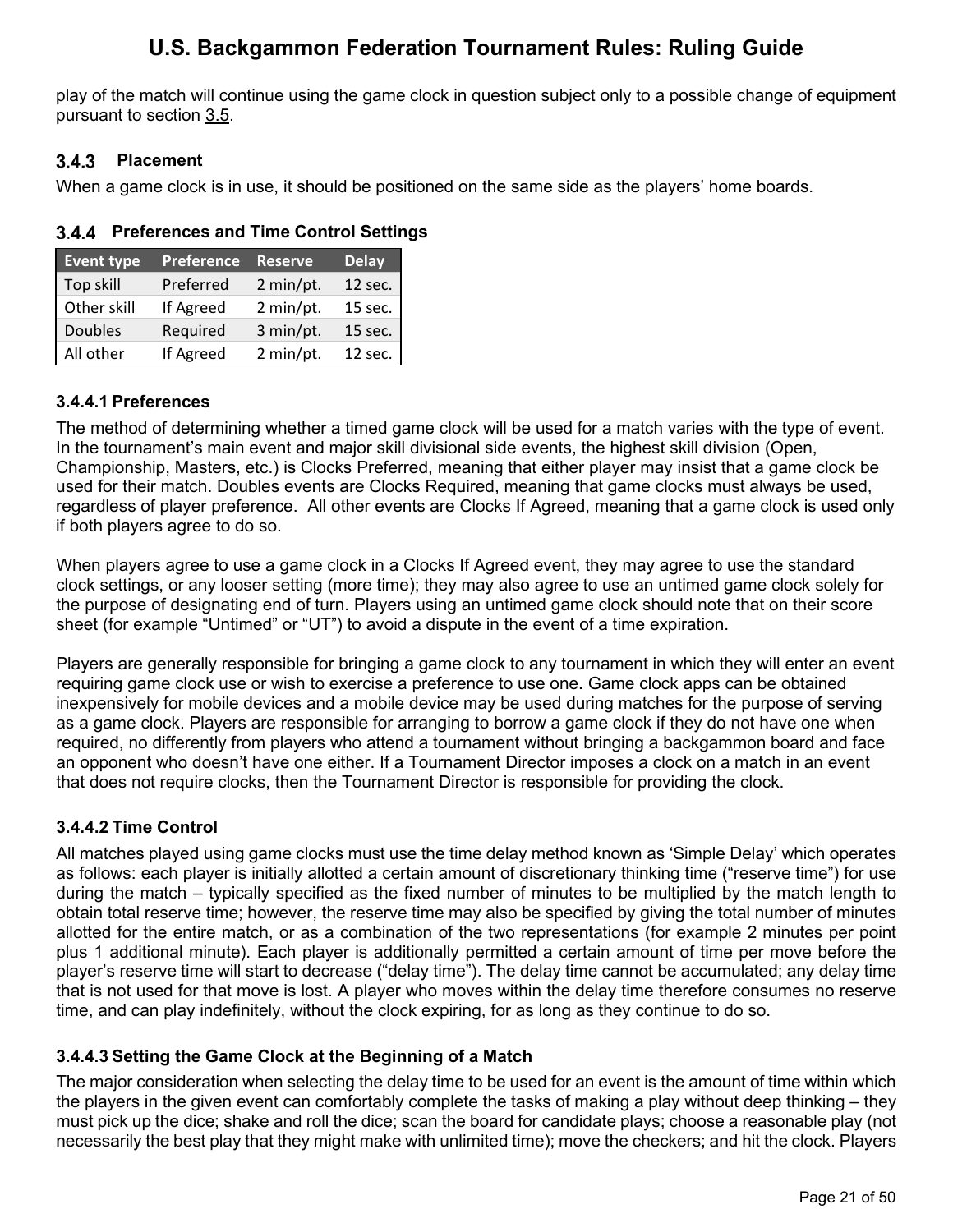of lower skill levels will on average scan and filter candidate plays slower than those of higher skill levels, and so it is reasonable to allow them a longer delay time. That players in lower skill divisions are commonly expected to play slower is evidenced by the fact that match lengths in lower skill-level events are almost always shorter than in top skill-level events. In doubles matches, a longer delay time should be selected, since the player moving the checkers has the task of confirming the selected play with their partner, in addition to the normal tasks of making a move.

In singles matches, each player's starting reserve time will be equal to two (2) minutes per point (for example, each player will receive eighteen (18) minutes of reserve time at the start of a 9-point match). In the tournament's main event and major skill divisional side events, for the highest skill division (Open, Championship, Masters, etc.), each player's delay time per move shall be twelve (12) seconds; in other skill divisional events (Advanced, Intermediate, Limited, Novice, Beginner, etc.), each player's delay time per move shall be fifteen (15) seconds. The delay time for all other events shall be set at the Tournament Director's discretion, with twelve (12) seconds being the standard delay time if not otherwise specified.

In doubles matches, each player's starting reserve time will be equal to three (3) minutes per point, and each player's delay time per move shall be fifteen (15) seconds.

In all other side events, including so-called "speed gammon" events, the Tournament Director has discretion to determine the appropriate amount of reserve time and delay time consistent with the best interests of the event and the Tournament as a whole.

As a means of protecting against unnoticed clock expirations, particularly for players who are inexperienced with clock play, the Tournament Director may authorize game clocks to initially be set for a reserve time that is one minute less than the full reserve time applicable to the match, holding the remaining minute in trust in case it is needed. Then upon any expiration, the affected player shall summon the Tournament Director, who shall disburse the held minute of reserve time by adding it to their game clock and warn that player that another expiration will result in the loss of the match.

When players agree to use an untimed game clock solely for the purpose of designating the end of turns, the clock's sole purpose is to visually indicate whose turn it is. The untimed game clock may be used in a nonrunning state if the buttons physically toggle between an up and down state when pressed. Alternatively, the untimed game clock may be used in a running state, set with an arbitrarily large time control. Any expiration of an untimed game clock is without effect or penalty; the proper response to an expiration is either to add more time, or to reset the game clock, as if to start a new match.

#### <span id="page-22-0"></span>**3.4.4.4 Setting the Game Clock When Introduced During a Match**

If a game clock is introduced in the middle of a match already in progress, whether by mutual agreement, or if imposed by the Tournament Director pursuant to section [3.5,](#page-23-0) the game clock's reserve time is set to the same number of minutes for each player, and is computed as the product of the Partial Match Length that remains to be completed, and the number of Minutes Per Point of match length applicable for clocked matches in this event. The programming of any fractional number of minutes may be avoided by adjusting the calculated reserve time up or down to the next whole number of minutes.

#### Partial Match Length =  $(RA+RB)/2$ ,

where RA is the number of points remaining for player A to win the match and RB is the number of points remaining for player B to win the match. Note that at the beginning of the match, Partial Match Length equals the match length. For example, at a 2-away, 7-away score, Partial Match Length =  $(2+7)/2 = 4.5$ .

Reserve Time = Partial Match Length \* Minutes Per Point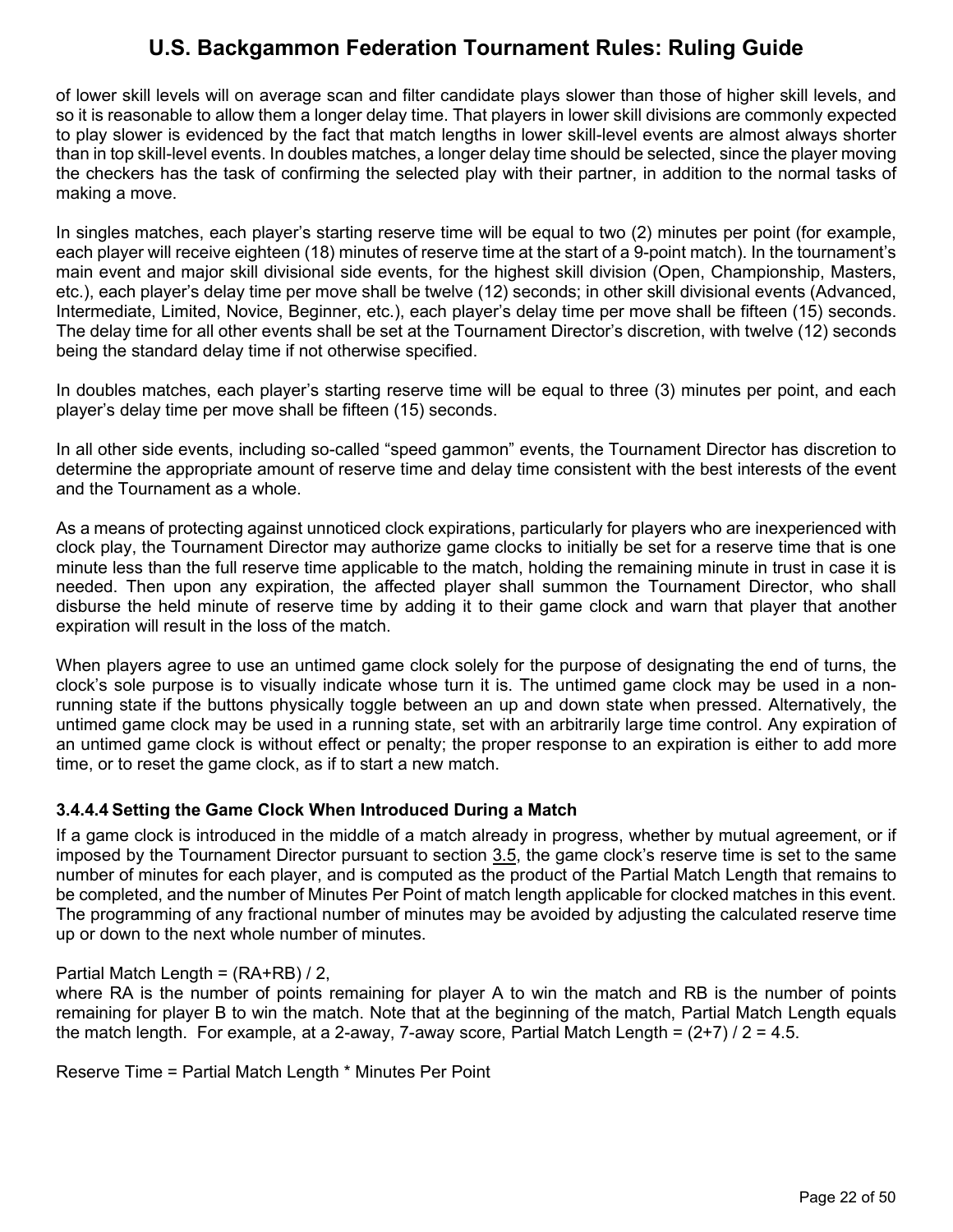## <span id="page-23-0"></span>**CHANGE OF EQUIPMENT**

*The Director may change or impose equipment at any time, including clocks for slow play. Players may change equipment between games by mutual agreement.*

### <span id="page-23-1"></span>**General**

The Tournament Director may change the equipment used at any time, without any obligation to provide a reason. Therefore, the imposition of equipment is not subject to appeal. The players are only permitted to change equipment while a match is in progress (a) if the equipment is defective; (b) between games, if the players are in mutual agreement; or (c) pursuant to the provisions of section [3.1,](#page-18-2) section [3.2.1,](#page-18-4) or section [3.2.3.2.](#page-19-2)

#### <span id="page-23-2"></span>**Game Clocks and Dice Randomization Devices**

A game clock may be imposed on a match by the Tournament Director at any time, for any reason (also see section [2.3](#page-17-1) - [Slow Play\)](#page-17-1). Notwithstanding the general player option (as opposed to player obligation) to replace defective equipment, a game clock or dice randomization device that is clearly operating improperly must be replaced immediately. The Tournament Director shall set the remaining times on the substitute game clock for each player based on all available information or, if such information does not permit individual remaining times, in accordance with the provisions of section [3.4.4.4.](#page-22-0) If a player objects to replacing the defective equipment, the Tournament Director should impose new equipment under section [3.5.](#page-23-0)

### <span id="page-23-3"></span>**4 THE GAME**

#### <span id="page-23-4"></span>**4.1 DICE AND ROLLS**

#### <span id="page-23-5"></span>**Random Dice Rolls**

#### *Dice must not be manipulated.*

Dice must be used solely for purposes of generating uniform random numbers ranging from 1 to 6. Any other use of the dice is a most serious violation of these Rules and the spirit of the game. The word "manipulated" in this context means exerting some level of skillful influence over the dice with the intent to benefit. That is not limited to affecting the numbers on the dice; it can also include influencing whether or not a rolled die is valid. Simple reaction to a flying die that results in contact and alteration of the die's path, but without accompanying intent to benefit from the outcome is not manipulation.

#### <span id="page-23-6"></span>**Handling of Dice**

*A player should: … announce the roll before repositioning dice. Without notice of repositioning, ….* 

Touching the dice while they are live is discouraged. For purposes of these Rules, the dice are considered "live" when the turn in progress has yet to be completed. When necessary, however, the player on turn may slide the dice across the surface of the board to make room for moving the checkers. The player on turn should notify the opponent of the intent to reposition the dice before doing so. To avoid confusion and dispute, the player repositioning the dice, should announce the dice roll before touching them, and then hold the dice by their side faces while moving them, taking care that the top die face remains in plain view at all times. Failure to follow this protocol might end the offending player's turn; see section [4.1.7.3](#page-27-0) - [End of Turn](#page-26-0) / [Playing with Four Dice.](#page-27-0)

#### <span id="page-23-7"></span>**Change of Dice**

A player may require that all four dice be mixed before any game of the match. In that case, the player who has made the demand shall shake all four dice simultaneously in a single cup and roll them. The players shall then take turns selecting dice, starting with the player who did not demand the mixing of dice. Once a change of dice has occurred, neither player may require another change of dice until that game is completed.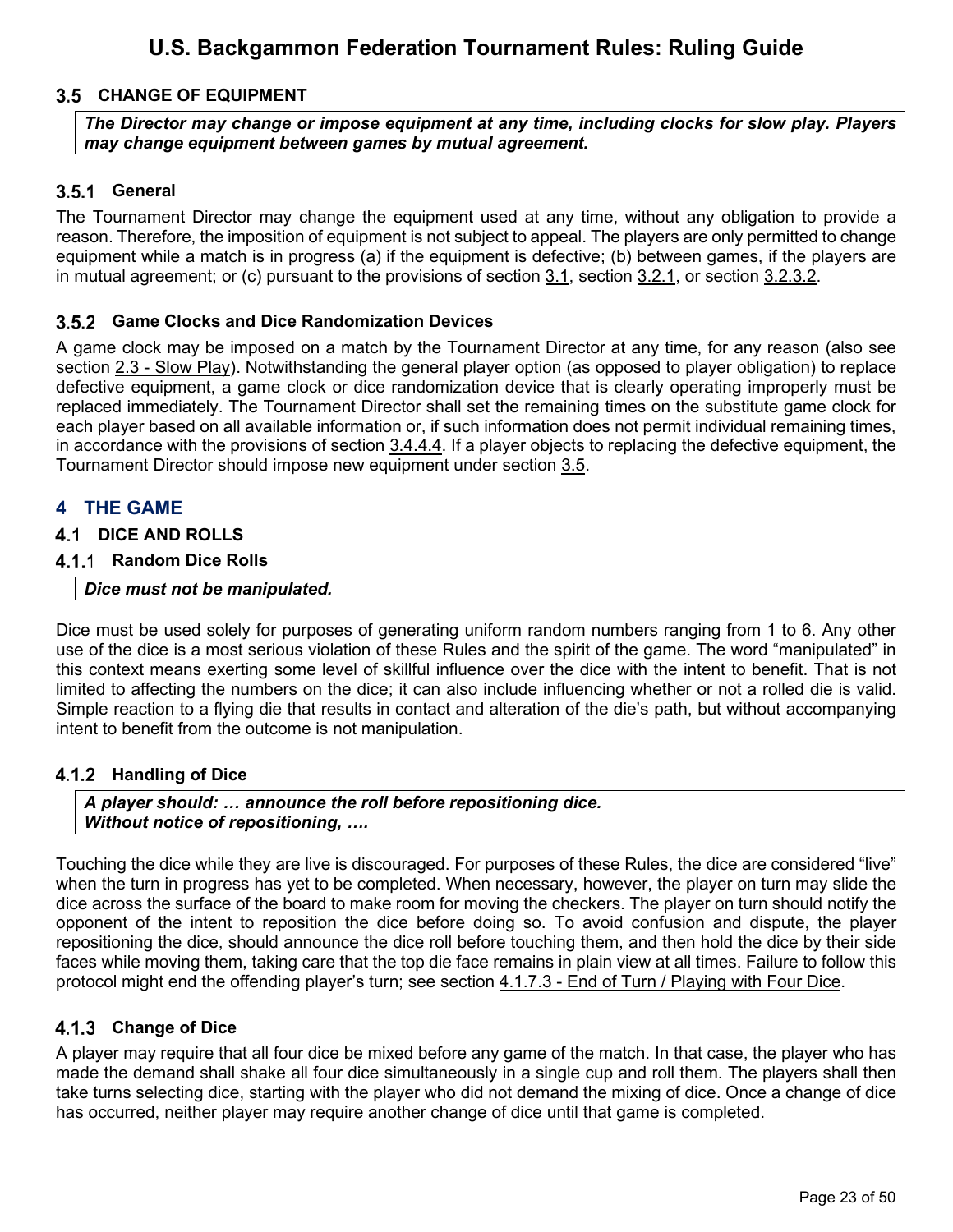## <span id="page-24-0"></span>**Valid Rolls**

### <span id="page-24-1"></span>**4.1.4.1 Producing Rolls Using a Dice Cup (No Baffle Box)**

*When using a cup, the dice must be vigorously shaken at least twice up and down and rolled together freely on the right-hand side of the bar from a minimum height of 2.5cm/1".* 

In matches played using dice cups, without a baffle box, the dice must be shaken vigorously in a cup and then rolled together out of the cup onto the playing surface of the board, on the roller's right-hand side of the bar. While rolling, the dice should not touch the roller's hand. The dice must exit the cup at a height that is at least 2.5 cm, or 1 inch above the playing surface. The dice must roll freely out of the cup at or about the same time; specifically, both dice must have emerged from the cup before either die has touched the board or checkers. If any of the foregoing does not occur, the roll shall be deemed invalid and retaken. If in the process of rolling, the dice cup contacts the playing surface (excluding an accidental dropping of the dice cup), then it should be ruled that the roll did not occur from the minimum required height. A roll is not invalidated simply because a die made contact with objects other than game equipment along its path (even if outside of the board), or if the dice cup was accidentally dropped onto the playing surface as part of the natural motion of rolling the dice. If the dice cup (or any other foreign object) is dropped later, after a die has come to rest, and interferes with the resting die, the number on the die prior to this interference shall prevail. A roll is not automatically invalidated if a die makes contact with a person, however, if there is uncertainty about whether the random outcome was affected by such contact, the ruling should tend to be against the player who created the uncertainty.

#### <span id="page-24-2"></span>**4.1.4.2 Producing Rolls Using a Baffle Box**

4.1.4.2.1 Generally

#### *When using a baffle box, the dice are dropped together from a cup … or hand into the baffle box.*

In matches played using a baffle box, the dice must be dropped together, either from a cup, or directly from one of the player's hands into the baffle box. Shaking the dice is allowed, but it is not required. The dice must be dropped at or about the same time; specifically, both dice must have entered the baffle box before either die has exited from the baffle box. The dice must come to rest within the playing area of the board, on that side of the bar adjacent to the baffle box. If any of the foregoing does not occur, the roll shall be deemed invalid and retaken.

#### 4.1.4.2.2 The Opening Roll

*The opening roll is decided either without the baffle box, or with each player selecting a different color die and either player dropping both dice through the box.*

The opening roll shall be handled as a special case in matches using a baffle box. Players must not individually drop a single die through the baffle box; this method is prone to creating disputes. There are two permitted ways to produce the opening roll (method 1 shall be used unless both players agree to use method 2):

- 1. The players may roll conventionally using dice cups, rolling on opposite sides of the bar, without using a baffle box for the opening roll only.
- 2. At the beginning of the match, the players shall each preselect a die of a different color that will represent them during all future opening rolls. Then, for the opening roll of each game, one and only one of the two players shall drop both dice through the baffle box. The opening roll is awarded to the player who had preselected the color of the higher numbered die. It is recommended that as a mnemonic, a player chooses a die color to match the color of their checkers to the extent possible. At the beginning of the match, the players should agree upon a method for determining which player will roll the dice for each opening roll. It is recommended that the loser of the prior game rolls in the next game rather than alternating since there is no need to remember who rolled in the prior game.

#### <span id="page-24-3"></span>**4.1.4.3 Validity of a Dice Roll**

*To be valid, a die must come to rest on the playing field or checkers on the same side of the bar as rolled. If the die is supported by a vertical surface, balanced on its edge or corner, or descends below the top surface of all checkers on which it rests, then a re-roll is required.*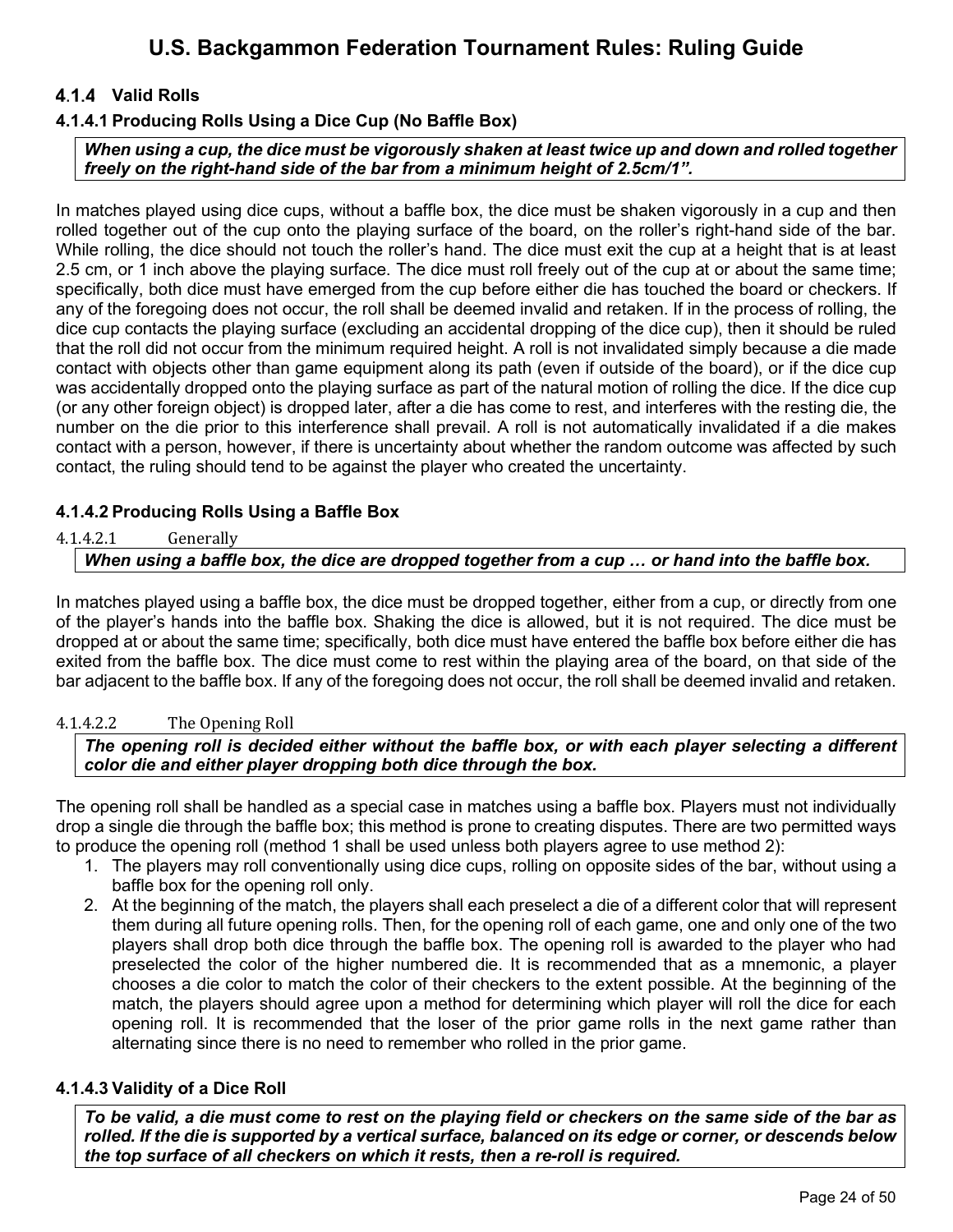The dice must come to rest within the playing area of the board, on the same side of the bar as rolled. In cases of uncertainty, a die has "come to rest" once it has stopped moving for at least two (2) seconds. Each individual die must come to rest either on the playing field, or on top of one or more checkers, but not both. If one die comes to rest on top of the other, it does not meet the requirement of being on the playing field or checkers. This test applies only to the final resting place of the dice; it does not matter where a die had travelled, or what it had contacted along its path, provided that there was no attempt made to manipulate the dice as defined in section [4.1.1.](#page-23-5) If any of the foregoing does not occur, the roll shall be deemed invalid and retaken.

The word "flat" does not appear in the rule because the word is inherently confusing in the context of horizontal surfaces that are not perfect planes. Flatness is therefore not a requirement for validity. Instead, there are three specific tests for invalidity. Given that both dice have validly come to rest as required above, then the roll shall nevertheless be deemed invalid and retaken if any of the following conditions apply to either die:

- The die is *supported by a vertical surface*. The side rails of the board or bear-off tray, the bar, a side face of the other die, and the side face of any checker are vertical surfaces. A die is supported by a vertical surface if the die would drop by even the slightest amount if that vertical surface were suddenly erased from existence. Imperfections and contours of the playing surface or the tops of checkers, or anything else that cause those horizontal surfaces to deviate from a true plane are not considered vertical surfaces. Examples of such imperfections and contours to horizontal surfaces include stitched on points, points that are peeling up, finger dips in checkers, and raised edges of checkers. In cases where a die is in contact with a vertical surface, support is most often indicated visually by the die lifting off of or falling from the horizontal surface. For cases where it is not possible to tell by eye whether vertical support exists, a destructive physical test may be applied as the last resort by the Tournament Director. To test if a die on the playing surface is vertically supported, the die is pushed downward on its top face, near the vertical surface in question. If the die is felt to move downward to a new resting position, then it was vertically supported. To test if a die on top of a checker or checkers is vertically supported, the checker or checkers on which it rests are carefully slid on the playing surface ever so slightly away from the vertical surface in question. If the die is visually observed to drop by any amount, then it was vertically supported. Without convincing evidence of vertical support, the ruling should be that no vertical support exists. A die that is vertically supported is invalid.
- The die is *balanced on its edge or corner*. This refers to a die that is perfectly balanced, with a single edge or corner being its only contact with the playing surface or the top of a checker. Normally, such a die quickly tips over and lands on a face, but it might balance for long enough to be considered at-rest. A die so balanced is invalid.
- The die *descends below the top surface of all checkers on which it rests*. This typically refers to a die that is supported by the tops of two or more checkers but is falling off of the checkers into the space between them. A die might straddle or be supported by the tops of multiple checkers, but if any part of the die has descended below the tops of all of the checkers, then it satisfies this condition and is invalid. A die which is touching both the top edge of a checker and the playing surface satisfies this condition and is invalid. A die which straddles two or more checkers of varying heights, while remaining fully above the top surface of the lowest checker does not satisfy this condition – that height variation is considered to be an imperfection in the plane of the horizontal surface of the checker tops.

## <span id="page-25-0"></span>**Equipment changes**

As per section [3.5.1,](#page-23-1) the Tournament Director may order that the remainder of a match and/or subsequent matches involving any player(s) be completed using different dice, a baffle box, or other alternative dice randomizing device. No inference of player misconduct should be drawn from the Tournament Director ordering the player(s) to do so.

## <span id="page-25-1"></span>**Requests**

If a player observes a pattern of improper dice rolling or has concern about dice rolls not being entirely random, the player may request that the Tournament Director (a) order that the remainder of the match be played using a baffle box or other alternative dice randomizing device provided that one is available, or (b) appoint a match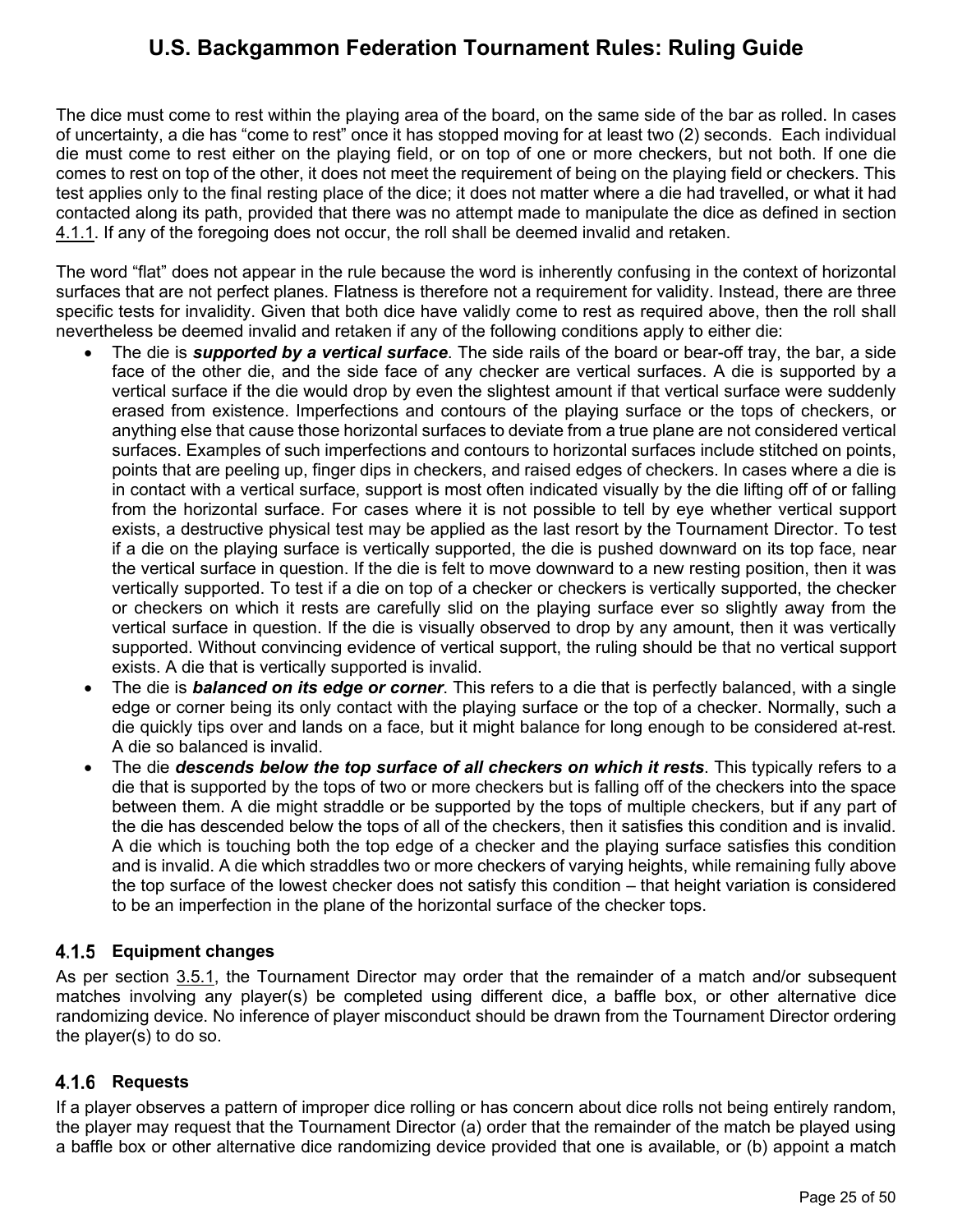monitor, or (c) order that the dice used for the match be replaced. Subject to the Tournament Director's duty to investigate and impose sanctions if appropriate, the Tournament Director should undertake to accommodate the player's request for a remedy regardless of whether the Tournament Director believes that a violation of these Rules has actually occurred. No inference of player misconduct should be drawn under such circumstances.

### <span id="page-26-0"></span>**End of Turn**

#### <span id="page-26-1"></span>**4.1.7.1 Using a Game Clock**

*When using a game clock, players must end every turn by activating the opponent's time, even if one player can neither move nor double. If a player fails to do so, their lost reserve time shall be fully restored.* 

When a game clock is in use, even if solely to identify the end of each player's turn, a player signifies the end of their turn by pressing the clock button nearest them. This stops the player's time and activates the opponent's time. If the opponent can neither make a valid move nor double, the player must still hit the clock to signify the end of their turn and wait for the opponent to hit the clock to end their turn. Aside from clearly delineating the turns, this ensures that the player receives a full delay time for each move. The rules of backgammon do not permit a player to pass their turn. If a player can potentially make a valid move but signals the end of their turn prior to rolling the dice, then the turn has not actually occurred as required; the opponent must inform the player of the irregularity, hit the clock to restart the player's time and the player shall then properly begin their turn by rolling the dice.

If a player fails to activate the opponent's time, the affected player's lost reserve time shall be fully restored, upon detection of the clock error (because the original player never validly ended their turn by activating the opponent's clock). Note that while the player is at fault for failing to hit the clock, the opponent is equally at fault for failing to immediately point out the infraction as required by section [1.1.](#page-5-1)

If a player both activates the opponent's time to end their turn and picks up the dice, the game clock shall be stopped, the dice shall be handed to the player on roll, any reserve time lost by the player on roll shall be restored, and the delay time shall be reset to the full amount before reactivating the time of the player on roll.

When restoring lost reserve time, the players may agree upon the size of a fair adjustment and apply the correction to the clock. Otherwise, they shall summon the Tournament Director to adjudicate. While the fair adjustment can only be determined with the knowledge of the facts regarding the number and nature of moves played without hitting the clock, a few generalities apply to any such correction. The lost reserve time is exactly equal to the amount of delay time that would have been used had the players been hitting the clock to end turns. It is reasonable to presume that the average amount of reserve time lost per move will not be less than 7 seconds, nor can it ever be more than the per-move delay time. Moves played during a close-out will tend to be straightforward, without significant thinking time being required, and in the situation at hand, no additional time was consumed to hit the clock. Therefore, it should be estimated that on average, 7 seconds of reserve time was lost per move, if there is no other information to suggest that a larger number is more appropriate for the circumstance. It is also necessary to determine or obtain a best estimate for the number of turns that were not properly ended by hitting the clock. The number of seconds of reserve time to be added back is then the average number of seconds lost per move times the number of turns for which the clock was not hit. For example, if it is believed that 5 moves were played without hitting the clock and the clock was finally hit on move 6, then there would be  $5 * 7 = 35$  seconds added back to the player's reserve time.

For further information regarding errors in game clock management, see section [4.3.3.](#page-37-0)

#### <span id="page-26-2"></span>**4.1.7.2 Playing with Two Dice (Untimed)**

*In an untimed game using two dice, players may use a non-expiring game clock (Preferred) to end turns. Otherwise, a player ends their turn by tapping the bar.*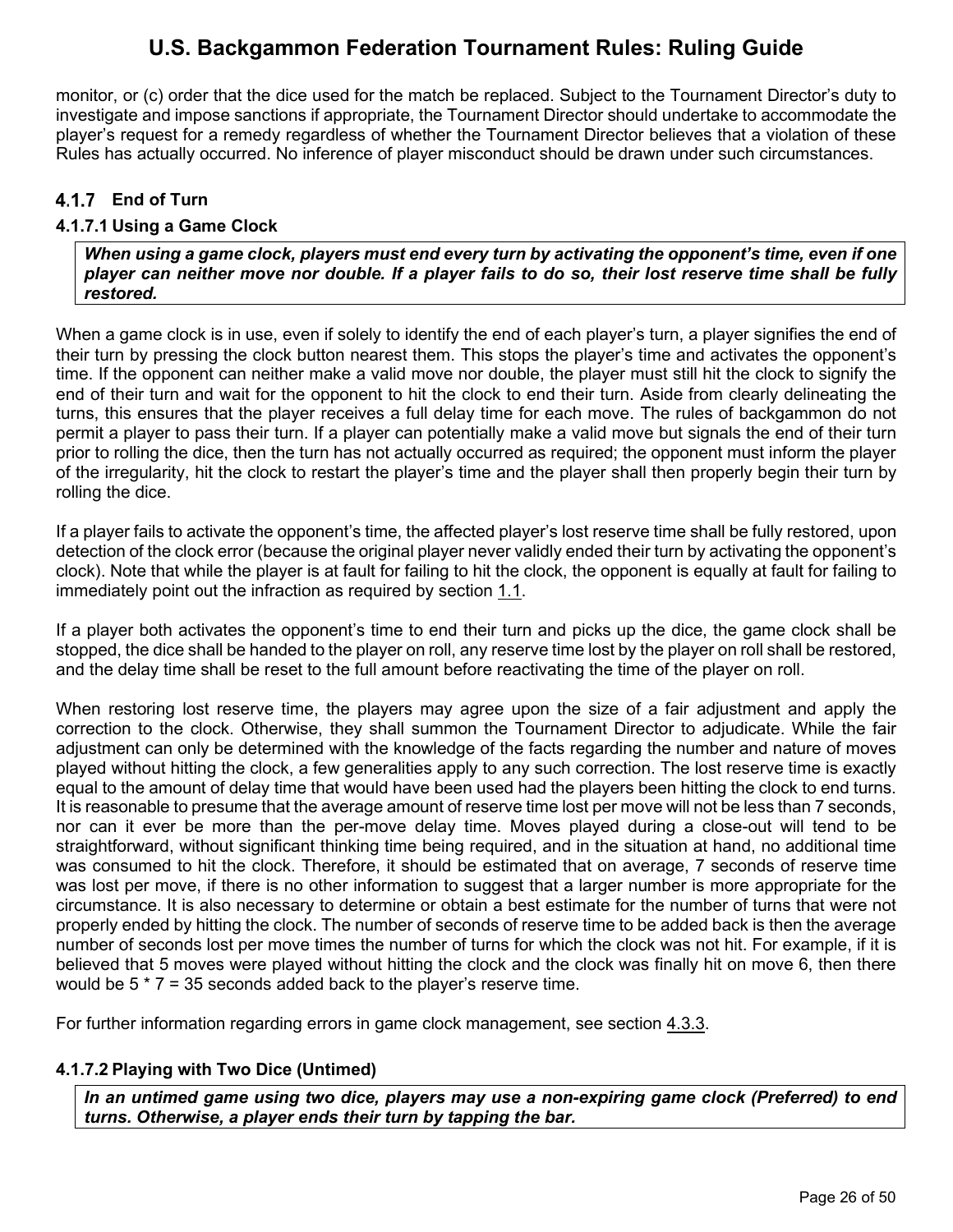When playing with two dice in an untimed match, the preferred means to signify the end of turns is by using an untimed game clock in accordance with section [3.4.4.3.](#page-21-4) Subject to availability, an untimed game clock shall be used to signify the end of turns unless both players agree not to do so.

When an untimed game clock is used, turns must be ended as described in section [4.1.7.1](#page-26-1) - [Using a Game](#page-26-1)  [Clock,](#page-26-1) without concern for the actual amount of time displayed. The only concern is to ensure that at all times, the game clock clearly indicates which player is on turn – either by the position of its buttons in an up or down state, or by virtue of which of the two clocks are currently running.

When a game clock is not in use, a player taps the bar to signify the end of their turn. Note that the bar should be tapped to end the turn - not the playing field. Aside from the mechanical difference of tapping the bar instead of hitting the game clock, the same protocol shall be followed as if a game clock were being used to end turns.

The bar should be tapped with the fingers of an open hand, away from the edge of the board to convey the clearest signal of intent to end the turn. The rule specifies tapping the bar instead of the playing field to end the turn because the hand moving the checkers is normally in close proximity to the playing field. Additionally, a player may commonly touch the playing field as an aid to visualization. Thus, there is a greater chance of a dispute occurring due to a touch of the playing field that is not intended to end the turn. There is also a greater chance that an intentional tap of the playing field might not be seen and cause delay. While players might commonly understand and interpret tapping of the playing field as an end of turn, tapping the bar is the best practice that should be followed, and players are encouraged to ask their opponents to do so. Any dispute that arises because a player tapped the playing field after making a legal move should tend to be decided against the player who so tapped if they have often been tapping the playing field to end turns, and in their favor if they have been consistently tapping the bar to end turns. In the case of a dispute over whether a player's contact with the board has signaled the intent to end their turn, the moment at which the player who claims that they did not end their turn had first evidenced an objection to the lifting of the dice by their opponent is key. If a legal play had been made, and the first evidence of objection occurred after the opponent had rolled the dice and either die had hit the playing surface, it should be ruled that the turn had been ended; otherwise, it should be ruled that the turn had not been ended - the original dice roll shall be restored, and the player shall be permitted to complete their turn.

Unless either player objects, a player may end their turn by lifting the dice if and only if their opponent is closed out and has no access to the doubling cube. If the closed-out player has cube access, they may explicitly grant permission to skip the exchange of taps for the duration of the close-out. Neither player should be penalized simply for failing to follow the proper turn-ending protocol; this is commonly accepted practice. But players should consider that this increases the likelihood of a dispute due to an illegal move and creates bad habits for when a timed game clock is in use. If a dispute occurs, a player who failed to follow proper turn-ending protocol will be at a disadvantage.

## <span id="page-27-0"></span>**4.1.7.3 Playing with Four Dice**

*When playing with four dice, players end their turn by picking up their dice. Without notice of repositioning, touching a die after making a legal move ends the turn.*

When playing with four dice, a player picks up their dice to signify the end of their turn. If a player makes a legal move and then touches either die without first announcing the intent to reposition them, then the turn is signaled as ended at the moment that the first die was touched (see section [4.1.2](#page-23-6) - [Handling of Dice\)](#page-23-6). If a player makes an illegal move, and then lifts either die, then the turn is signaled as ended at the moment that the first die was lifted, and must subsequently be handled in accordance with section [4.2.3](#page-33-0) - [Illegal Moves.](#page-33-0)

## <span id="page-27-1"></span>**Premature Actions**

## <span id="page-27-2"></span>**4.1.8.1 Premature Rolling of the Dice (Fast Roll)**

*If the opponent rolls before the player has completed their turn, the player must point out the premature roll and state their choice: requiring the roll to stand, or to be redone. They may revise*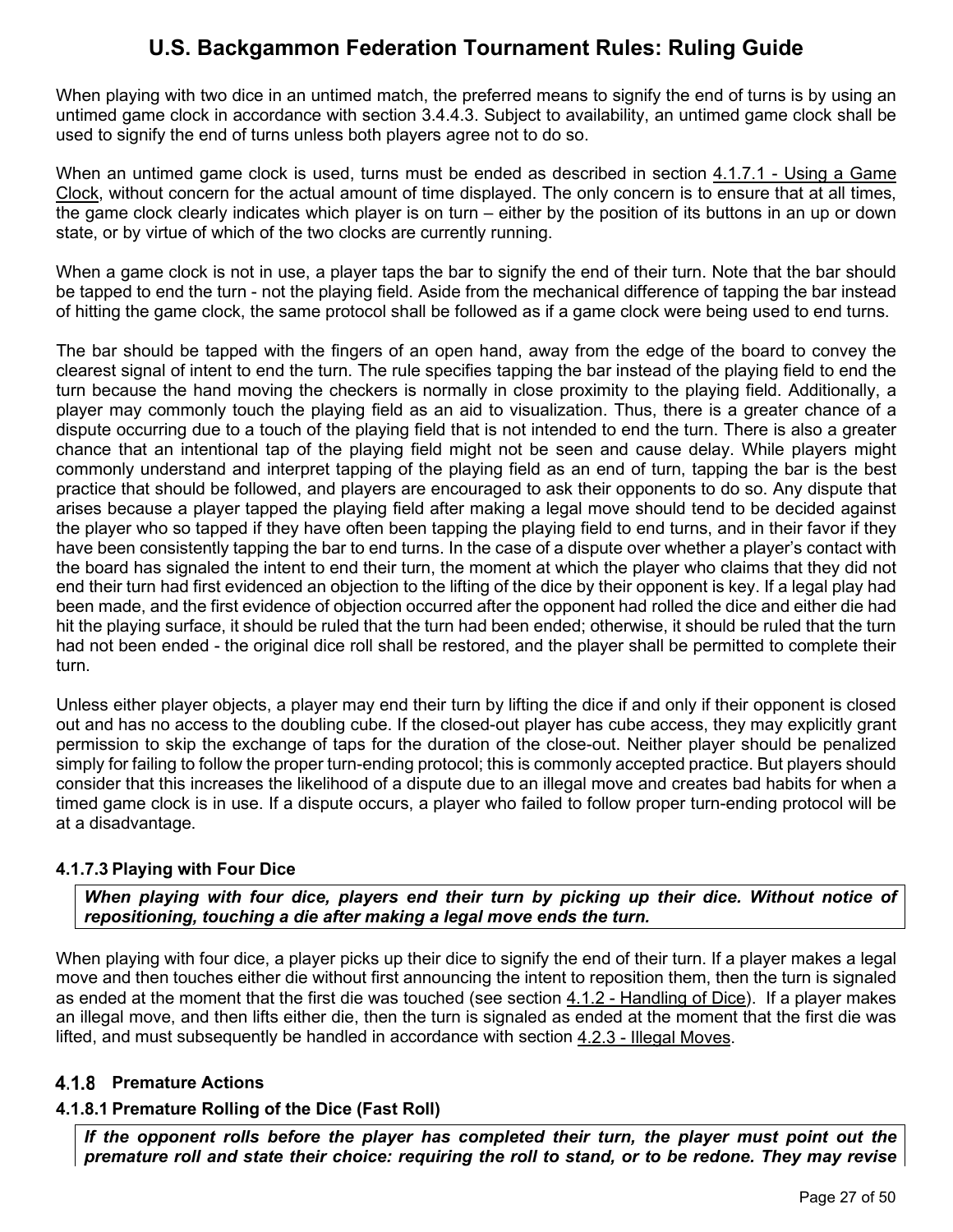#### *and complete their move on that basis. A player who repeatedly fails to point out premature rolls may lose the option to require a reroll.*

The opponent of the player currently on turn must wait until that player's turn has been signaled as completed before they may roll the dice. If the opponent rolls prematurely, the player on turn must immediately point out the premature roll to the opponent; silently condoning the infraction is not permitted. The player on turn has the option of allowing the opponent's roll to stand and may revise or complete the move based on the foreknowledge of the opponent's premature roll. Alternatively, the player on turn may refuse to accept the player's premature roll and instead require the player to roll again once the current turn has been signaled as completed. This prohibition and handling of premature rolls applies in all circumstances including, for example, if the initial roller's play is forced, if the initial roller rolls a number that prevents a checker on the bar from re-entering the opponent's home board, or if both players are bearing off checkers with no possibility of contact.

If one player repeatedly allows the other to roll prematurely and move without fulfilling their obligation under this rule to comment, warn, or object about the infraction, then, absent reasonable justification for the prior failure to object, that player should be penalized by the Tournament Director with the loss of the right to require a re-roll with respect to the current premature roll, and should be warned that their failure to object to each and every premature roll is a rule violation. Of course, the player rolling prematurely should similarly be warned regarding their infractions. Continued failure to consistently object to future premature rolls may result in the permanent loss of the option to require a re-roll for any later challenged premature roll; that player may still revise their move with the foreknowledge of the premature roll, as a continued disincentive for future premature rolling.

### <span id="page-28-0"></span>**4.1.8.2 Premature Lifting of the Dice (Fast Grab)**

In matches using two dice instead of four, the opponent of the player currently on turn must wait until that player's turn has been signaled as completed before they may pick up the dice. If the opponent lifts the dice prematurely (Fast Grab), the player on turn must immediately point out the premature lifting of the dice to the opponent; silently condoning the infraction is not permitted. If the problem repeats, the player on turn may call the Tournament Director for purposes of issuing a warning to the offending player. For matches played with a timed game clock, the Tournament Director should thereafter impose a reserve time penalty of thirty (30) seconds for each subsequent Fast Grab violation committed by the player not on turn. If the time penalty is imposed when the offending player has less than thirty (30) seconds of reserve time remaining, that player's reserve time shall be reduced to one (1) second. If the offending player then commits another Fast Grab, the Tournament Director may declare that player as the match loser by forfeit. Once low on time, the reserve time penalty, particularly in case of a forfeit can be severe. However, the player who committed the Fast Grab may choose to preempt this penalty from being imposed by the Tournament Director simply by rolling their dice prematurely and accepting the consequences of the Fast Roll rule pursuant to section [4.1.8.1.](#page-27-2) If summoned, the Tournament Director should offer this option to the offending player prior to imposing the reserve time penalty. A player preparing to summon the Tournament Director regarding a Fast Grab after the initial warning has been issued may similarly offer this option to their opponent. While players must not knowingly violate any rule, or condone a rule violation, a Fast Grab and Fast Roll are considered to be two forms of the same rule violation – a single premature action. Once a Fast Grab violation has occurred, proceeding to roll does not actually create a second rule violation; it only changes the applicable penalty.

In matches played with two dice that either use an untimed game clock, or no game clock, a time penalty cannot be imposed. The Tournament Director should use their judgment regarding issuing further warnings, but in general has the authority to impose penalties to any player who repeatedly violates the rules. Compelling the offending player to complete the infraction by rolling their dice prematurely, and thus be subject to the consequences of the Fast Roll rule is a suitable penalty if the problem recurs after warnings have been issued. If after being informed of a Fast Grab, the offending player preemptively rolls and accepts the consequences of that action, it is not necessary for their opponent to summon the Tournament Director.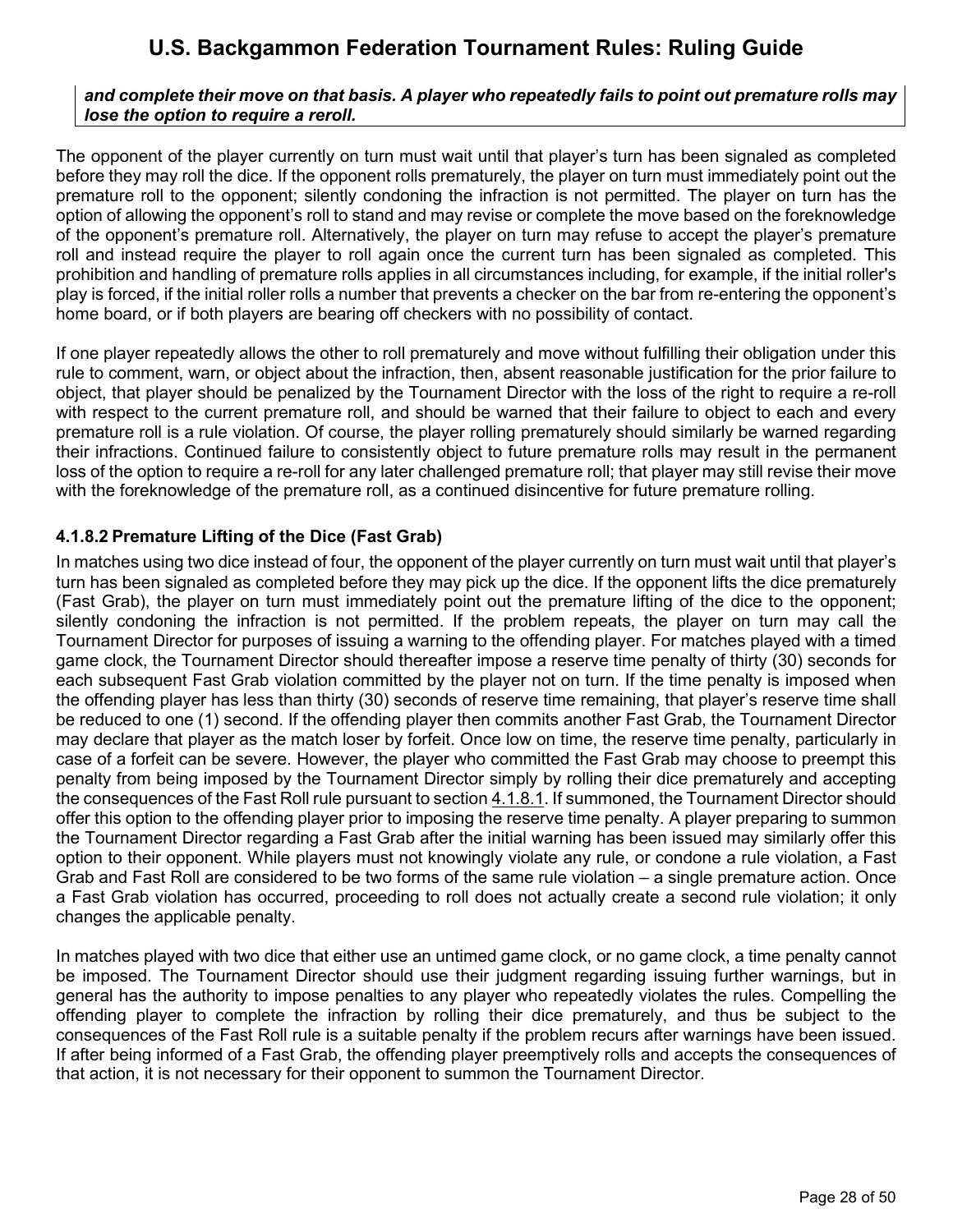## <span id="page-29-0"></span>**4.1.8.3 Premature Roll That Preempts a Double During a Close-out**

When a player has completed a close-out, their opponent can no longer move, but if they have cube access, they may still double. Therefore, it is possible that the rolling player might complete their turn, lift their dice, and then roll for their next turn before their opponent has had the opportunity to double.

When two dice are in use, the players must each continue to end their turns normally by hitting the clock or tapping the bar. However, if the player who is not closed out breaks from this protocol and ends their turn by lifting the dice, they have committed an infraction; the closed-out player must stop play to point out this infraction. If the player has already rolled, the closed-out player may still consider doubling. If they double, then the roll has preempted the double and is deemed premature; the closed-out player may require a reroll or allow it to stand and must announce that choice before the opponent considers whether to take or drop the cube. However, if they do not double, then the roll stands since it has not preempted any action and is therefore not premature. If the closed-out player fails to point out their opponent's infraction for failing to end their turn in the proper manner on each occurrence, then they are also in violation and lose the right to double after any subsequent roll while they remain closed out, unless they first reestablish proper turn-ending protocol.

When four dice are in use, lifting the dice to end the turn is proper protocol, so no infraction has occurred if the non-closed-out player then proceeds to roll the dice; therefore, no premature roll is considered to have occurred. If the closed-out player wishes to consider doubling at any time during the close-out, they must ask their opponent in advance to hold their next roll or similarly signal intent non-verbally such as by holding their hand out over the board where the opponent would normally roll the dice. Such a request or signal should typically be made as the opponent completes the turn in progress. Any roll that might be made after the opponent has conveyed such notice is void.

### <span id="page-29-1"></span>**4.1.8.4 Premature Lifting of a Rolled Die Not Yet at Rest**

The test for a roll's validity requires that both dice have come to rest. A player must therefore allow both dice to come to rest before the roll may be declared invalid. Only then may the dice be lifted and rerolled. A player who prematurely lifts a rolled die before both dice have come to rest is in violation. In some cases, the grab of the rolled dice is an attempt by the player to declare "no roll" - for example, if the player notices that an illegal move has occurred. Voiding an unsettled roll for cause is not an infraction. Generally, when an infraction does occur, it is appropriate for the opponent to warn the player, or to summon the Tournament Director, who should issue a warning to the offending player on the first occurrence. Thereafter, a penalty may be appropriate if the infraction occurs while one die has come to rest validly, but the other is not yet at rest. In that case, the appropriate penalty is to give the opponent the choice of whether the valid die should stand. If so, then only the second die is rerolled; otherwise, both dice are rerolled. If neither die has come to rest validly when they are lifted, the roll shall be declared "no roll". However, repeated infractions may still be subject to penalties. Generally, a player who catches a moving die that has escaped the perimeter of the board should not be considered to have committed an infraction; the roll is invalid.

## <span id="page-29-2"></span>**CHECKERS AND MOVES**

## <span id="page-29-3"></span>**Errors in the Starting Position**

*An error in the starting position must be corrected if noticed before the fifth valid roll of the game, or by mutual agreement thereafter, by moving all misplaced checkers to the point from which they were missing at the start of the game. A player starting with fewer than 15 checkers can still lose a gammon.*

This rule applies only to errors in the initial placement of the checkers. Errors in initial doubling cube position are addressed in section [4.4.1.](#page-38-1) Errors in scorekeeping are addressed in section [4.6.](#page-44-0)

An error in the starting position must be corrected immediately if the error is noticed before the fifth valid roll of the game. That means, once both players have completed two full turns and the next player rolls the dice validly,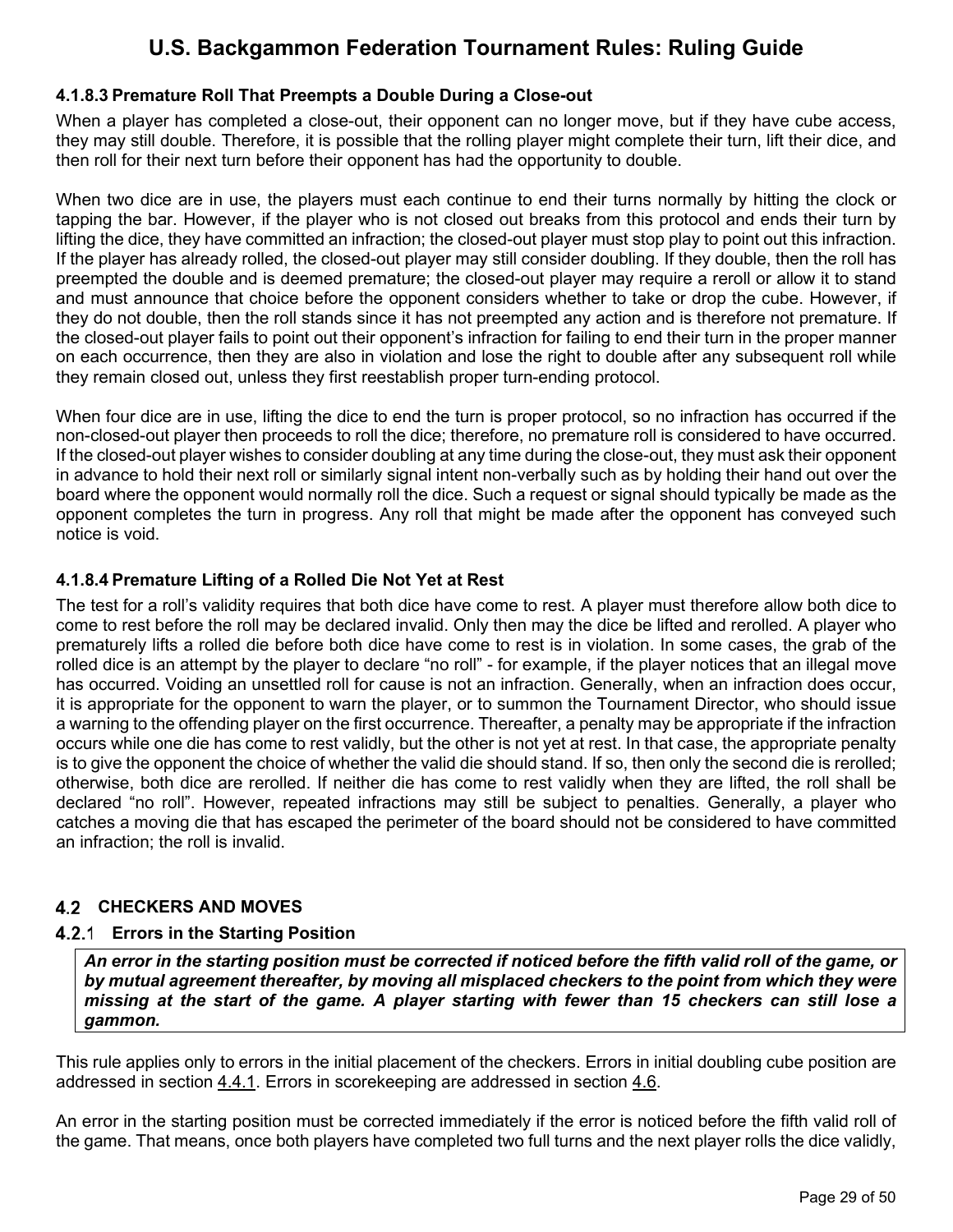correction is no longer mandatory. However, later corrections may still be made if both players agree to do so. If the error is detected later and the players do not agree to correct it, then the erroneous starting position and all subsequent play shall stand and the game will continue to completion from the existing position. In such a circumstance, a player starting with fewer than 15 checkers can still lose a gammon or backgammon, with any missing checkers remaining out of play for the remainder of the game – because saving gammon requires legally bearing off a checker, not simply having fewer than 15 checkers on the playing field.

When an error in the starting position is to be corrected, the following sequence of steps shall follow: the clock shall be stopped; the checkers, dice and doubling cube shall be reverted back to the state that existed after the last valid dice roll but before any checkers were moved (even if that player has already ended their turn or a cube action has occurred); the error in the starting position is corrected; the clock's delay time is reset and the clock is restarted; the player on turn completes their play; thereafter, play shall continue normally. It is the intent that if the last player has completed their move, but the next player has not yet validly rolled, that the entire play just completed, along with any intervening cube action is undone.

To correct the error in the starting position, all checkers that were misplaced when the game started must first be identified. Once those checkers have been identified, they are moved to the point or points from which checkers were missing when the game started. Most of the time, this correction will be obvious and straightforward, because the error in starting position will tend to be noticed as soon as a play being made interacts with the error in setup. However, there is the potential for complication and ambiguity otherwise. The process to be followed for making a correction is described in detail below.

It is first necessary to identify which specific checkers were misplaced; that is the set of checkers that began the game at the wrong location. Any checker that started the game either off the board or on the bar is misplaced. For any heavy point, meaning a point that had too many of one player's checkers at the beginning of the game, the extra checkers that started the game on that point are misplaced. The misplaced checkers shall first be selected from among any checkers remaining on that heavy point; a checker that was the last remaining checker on the heavy point when it was hit and sent to the bar shall still be selected under this criterion. If this does not suffice, the remaining misplaced checkers are then selected from among the checkers that have been moved off of the heavy point. The players may mutually agree on this selection from among the moved checkers; otherwise, they are selected in most-recently moved order. If multiple checkers were moved from that point on the same turn, they are considered to have moved simultaneously. Among the checkers that moved simultaneously, the checker having moved the smallest total distance from the heavy point since the start of the game shall be selected with higher precedence over those having moved further, except that any such checker that was subsequently hit and sent to the bar shall be selected with lower precedence over any checker that was not hit.

Once the misplaced checkers have been selected, they are removed from their current location and then restored to the points on the board that were missing checkers at the beginning of the game. If a checker is to be restored to a point that now contains one or more of the opponent's checkers, those opponent's checkers are first removed from that point and are then returned back to the point on which they started the game.

Additionally, if a setup error was such that either the 6, 8, 13 or 24 points started the game having only a single checker properly located on that point which had never been moved, and if that blot had subsequently been hit, then that checker shall also be deemed misplaced and shall be restored to its original point.

#### Example 1:

Situation: Player-A accidentally starts the game with 3 checkers on the 9-point instead of on the 8-point and they play the opening roll of 4-1 by playing 9/5, 6/5. Player-B has rolled a 2-1, completed their play and ended their turn. The setup error is noticed before Player-A rolls the dice.

Reverting the position: Since Player-B had the last valid roll, their roll stands, but all checkers that they had moved during their play are undone; the dice are restored to show 2-1.

Correction of the setup error: The 9-point was a heavy point and had 3 more checkers on it than required by proper setup. First it is observed that two checkers remain on the 9-point. Those are selected as two of the three misplaced checkers. Then it is observed that the third misplaced checker had moved to the 5-point. That is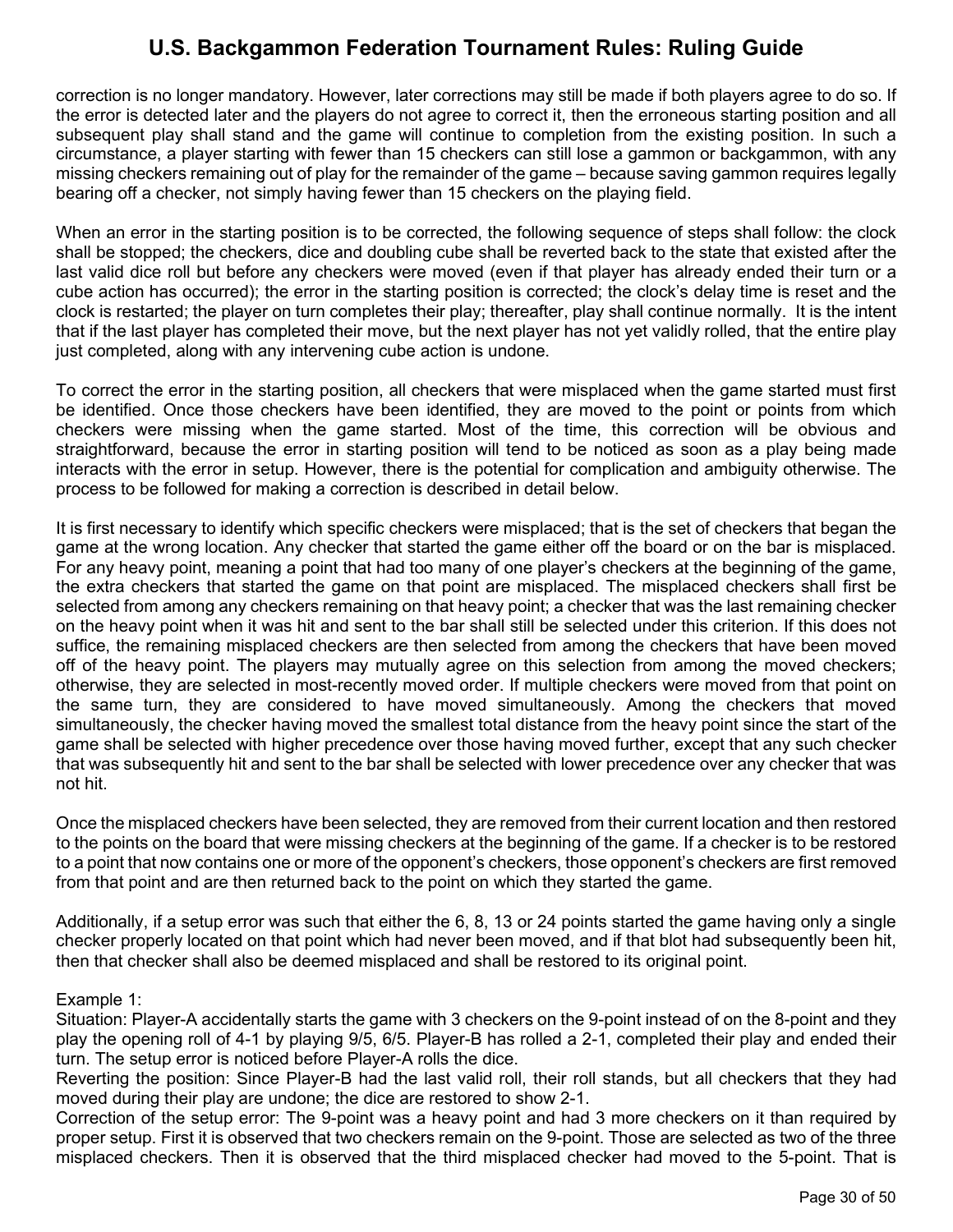selected as the third misplaced checker. To correct the error, those three checkers are restored to the 8-point. The resulting position is the original position, except that Player-A's checker that was moved 6/5, having been played from a point unaffected by the setup error remains as a blot on the 5-point.

Resumption of play: Player-B now has a 2-1 to play, and the game shall proceed normally from this point forward.

#### Example 2:

Situation: Player-A accidentally starts the game with only one checker on the 24-point; the second back checker is misplaced on the 13-point. Player-A wins the opening roll, 6-1, and makes the bar point: 13/7, 8/7. Player-B then rolls 5-5 and plays 8/3(2), 6/1\*(2), sending the lone checker on the 24-point to the bar. Player-A has rolled a 2-1 and the setup error is noticed before they move any checkers.

Reverting the position: Since Player-A had the last valid roll, their 2-1 roll stands. Since Player-A has not moved any checkers, no checker movements are undone.

Correction: The 13-point was heavy at the start of the game, having one extra checker. This is the only misplaced checker. Since there are still 5 checkers remaining on the 13-point, one of those checkers is selected as the misplaced checker; the checker that moved 13/7 is not selected because remaining checkers take precedence over moved checkers. The misplaced checker is to be returned to the 24-point. However, there are now two of Player-B's checkers on the 24-point; those two checkers must first be returned to their original point: Player-B's 6-point. Player-A's misplaced checker from the 13-point can now be placed back onto the vacated 24-point. Furthermore, since the 24-point started the game with a single checker that had never moved, but that blot was sent to the bar, that checker is also deemed misplaced and is therefore moved from the bar back to the 24-point. The resulting position is the original position, except that Player-A has made their bar point: 13/7, 8/7, and Player-B has only made their 3-point: 8/3(2).

Resumption of play: Player-A now has a 2-1 to play, and the game shall proceed normally from this point forward.

### <span id="page-31-0"></span>**Move and Checker Handling Best Practices**

Every move must be played legally, and any action that increases the likelihood that an illegal move or a dispute will occur should be avoided. Players should follow best practices when moving and handling their checkers in order to minimize any possibility of a dispute over where the checkers originated (the original position) and what move was actually made. This section enumerates many of these best practices. Repeated violations of this section that cause confusion or dispute shall result first in a warning from the Tournament Director, and subsequently in any sanctions that the Tournament Director deems just and appropriate.

#### <span id="page-31-1"></span>**4.2.2.1 Moves**

*A player should: move checkers clearly to a specific location, using one and the same hand throughout their turn; …*

The goal when moving is to avoid causing confusion and for both players to be able to follow the move being made with minimal effort. Some players might believe that as long as the final position at the end of their turn is legal, they have done nothing wrong; they are mistaken. While the end result must be valid, that result must be achieved solely by making a series of discrete checker movements in a specific order, each of which is a valid act according to the rules of the game. The ends do not justify the means.

A player should move checkers clearly to a specific location. This means that each checker movement made should be from its starting position directly to its destination position and correspond exactly to one of the dice to be played. To avoid ambiguity regarding position, checkers should be placed and maintained so that they are centered on their points rather than drifting toward one of the adjacent points. A player should not hold any checker in their hand for an extended period of time while making a move. A checker should promptly be moved to its destination or returned back to its origin.

Players should take care not to disturb any other checkers that are not involved in the move being made, and if a disturbance occurs, it must be promptly rectified.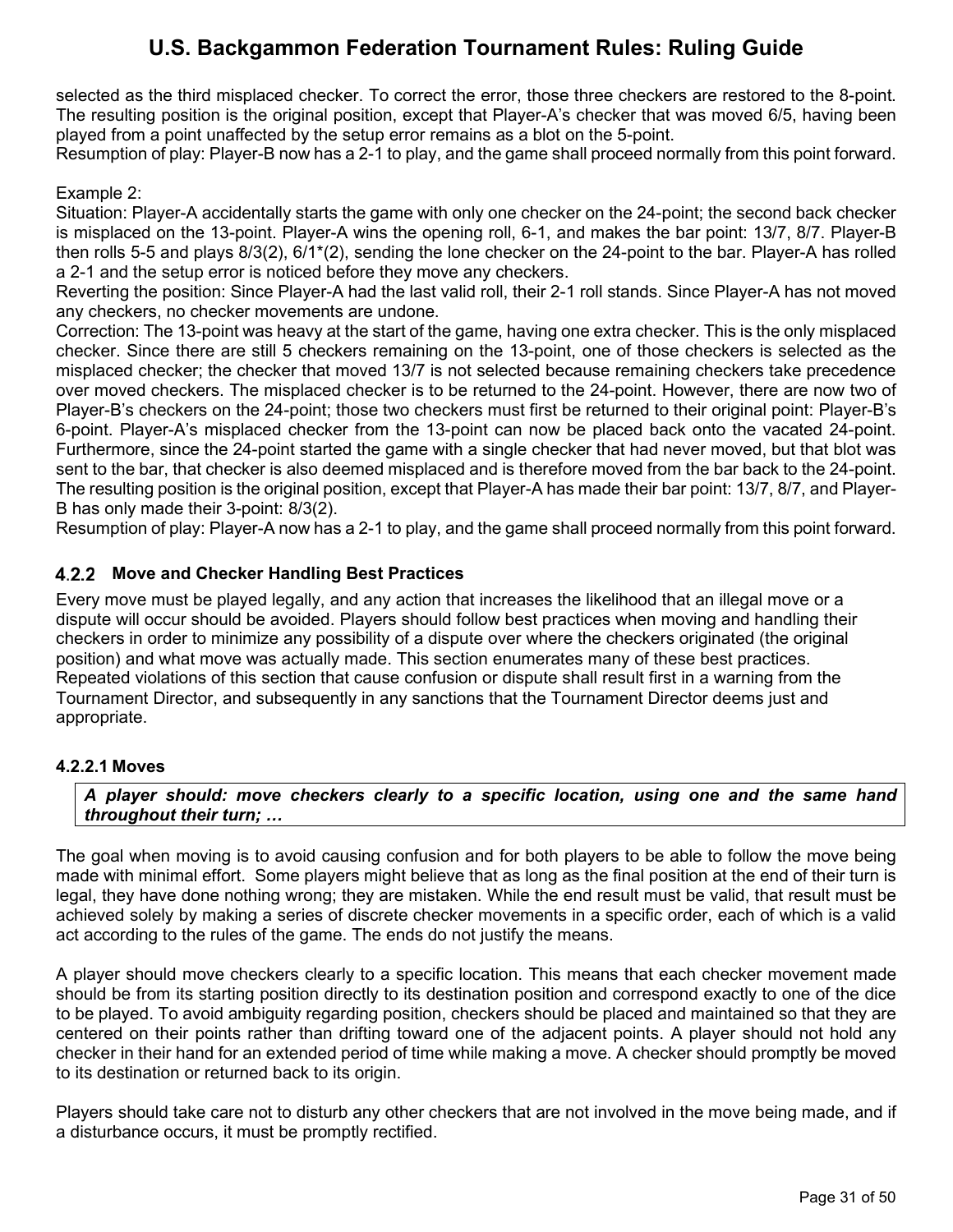A player should use only one and the same hand to move all checkers until the turn is completed. Using two hands gives the players more simultaneous actions to follow, thus creating more opportunity for error, while also clouding intent and creating more ambiguity.

Checkers on the bar must be re-entered into play before any other checker may be moved. Conversely, checkers that have been hit must remain on the bar until they are able to be re-entered into the game in a legal manner. These are rules of the game and therefore doing otherwise automatically creates confusion. A checker that falls off of the bar must promptly be returned to the bar.

#### <span id="page-32-0"></span>**4.2.2.2 Handling of Checkers**

*A player should: … keep borne off checkers away from the playing surface ... A player should not touch any checkers during the opponent's turn.*

There is enough room for error, accidents, mix-ups, and disputes purely through the complex process of a player making their move in backgammon. So, it is important that effort be taken to avoid any other means of erroneously altering the game's position.

Checkers borne off or erroneously removed from play must be kept away from the playing surface of the board until the end of the game. A player should not hold borne off checkers in their hand for any significant length of time. This helps avoid the accidental reintroduction of checkers into the game. Building high vertical stacks of borne off checkers should be avoided because the stack might topple onto the playing surface.

The only player who should ever touch the checkers while a game is in progress is the player who is currently on turn. The player who is not on turn should not touch any of the checkers. If the player who is not on turn believes that there might be a problem with the position or the move being made, they should inform their opponent, stopping the clock if necessary, until the problem is resolved. If there is any dispute remaining as to a checker's position either before or after a move, or regarding the legality of a move itself, the Tournament Director should be called.

In a consulting doubles match, only one and the same player on a doubles team should ever touch the game equipment for the duration of each game. The team member responsible for handling the game equipment on behalf of a team may be changed between games.

#### <span id="page-32-1"></span>**4.2.2.3 Checker Shuffling; Testing of Alternative Plays**

These Rules do not employ touch-move, because backgammon is a highly visual game. The player on turn may temporarily move the checkers to examine one or more candidate plays before making a final move and signaling the end of their turn. This shuffling of the checkers introduces many opportunities for the position to be erroneously altered, and for an illegal move to be made. Many of those errors can result from the players losing track of what the original position was, not noticing that a moved checker was returned to the wrong location, or that a moved checker was not returned to the original location before another play is made. To minimize the likelihood that any error of position or move is introduced into the game, players should follow the best practices stated in this rule when making their moves, particularly, when testing alternative plays.

#### 4.2.2.3.1 Offset Moved Checkers

#### *While testing a play, a moved checker should be offset above its intended destination.*

When making a move that is still under consideration rather than being final, the player should place the checkers being moved at least 1 centimeter (1/2 inch) above any checkers that are already on the intended point or an equal distance from the base of the intended point if the intended point is empty. Offsetting all moved checkers in this manner clearly differentiates the moved checkers from the unmoved checkers, and therefore leaves no question about which checkers must be moved back in order to restore the original position, if another play is to be tested. Only when the player is ready to signal the end of their turn should the offset checkers be shifted to their final position against the rail or the other checkers on the same point.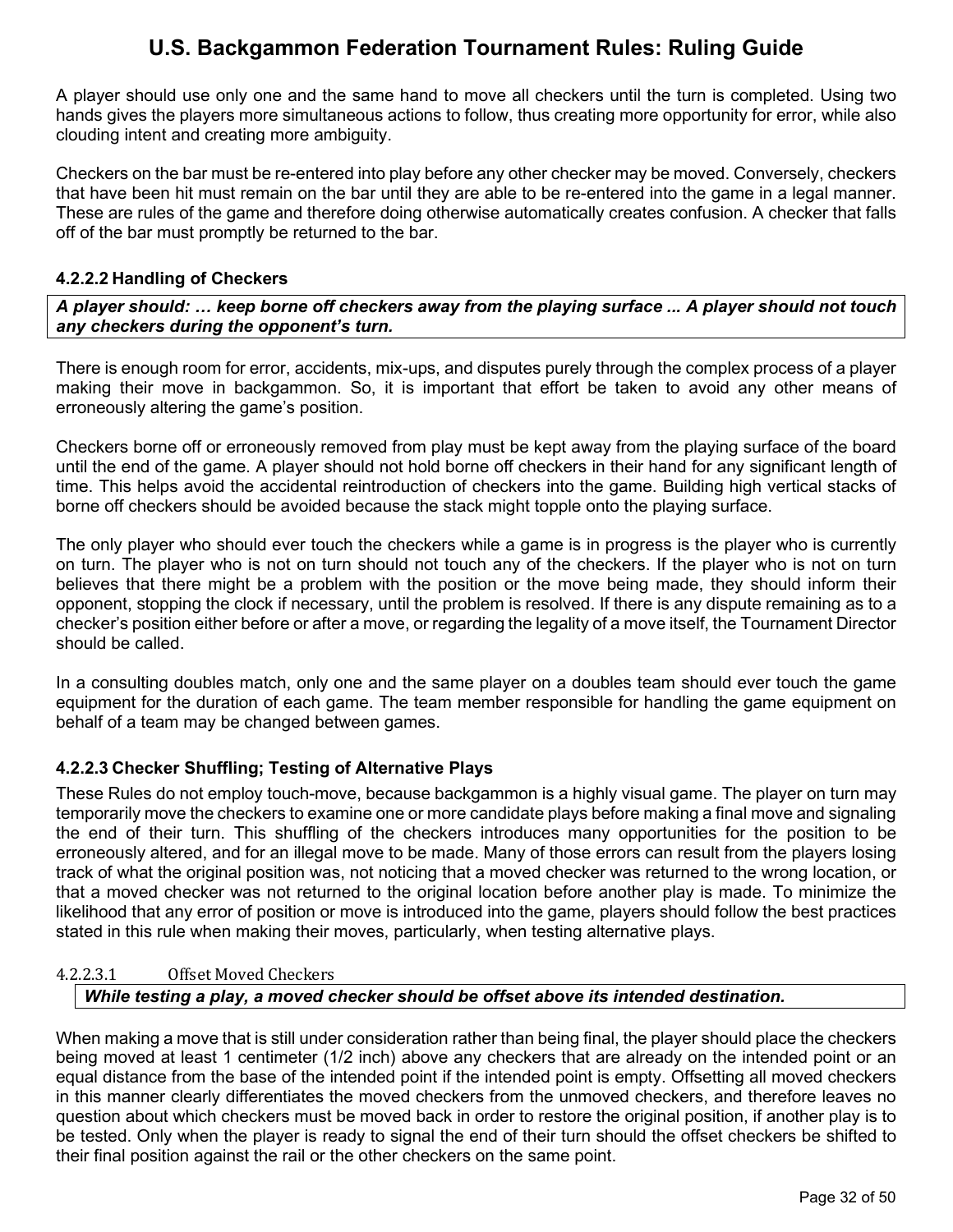#### 4.2.2.3.2 Restore the Original Position Between Alternative Plays *The original position should be restored before testing another play.*

The player should test possible plays slowly and otherwise in a manner that minimizes difficulty for the opponent to understand what is taking place. If a player wishes to look at a different play, all checkers should first be returned to their original location, then the checkers may be moved for the alternative play. Even if the player is certain about the move for one die and all alternatives being considered are variations of moves for the other die, all checkers should still be restored to their original position for the sake of clarity and consistency. Every move should therefore come about legally - directly from the original position.

#### 4.2.2.3.3 Do Not Move Hit Checkers to the Bar

### *A hit checker should either be covered by the hitting checker or moved to the tip of the point it is on, rather than to the bar. A hit checker so positioned when the turn is ended must be placed on the bar.*

If a contemplated move involves hitting an opponent's checker, the hit checker should not initially be moved to the bar, since doing so risks losing track of where the hit checker originated; the hit checker should remain on or near its point of origin. Instead of moving the hit checker to the bar, the hitting checker may temporarily be placed on top of the hit checker. Alternatively, and necessarily in cases where the hitting checker will continue moving to another point, the hit checker may be temporarily moved to the tip of the point it is on. Either of these alternatives allow the resulting position to be visualized without the loss of information about where the hit checker originated. Only when the player is ready to signal the end of their turn should the hit checker(s) be moved to the bar. Even if the player fails to move a hit checker so positioned to the bar before ending their turn, the hit checker is considered to have been hit; it is not an illegal move, but rather it is considered equivalent to a hit checker that had actually been placed on the bar, but that had fallen off of the bar without having been noticed before the turn was ended. In such a situation, the hit checker belongs on the bar and it must be placed on the bar as soon as it is noticed that it is not on the bar. The intent of this rule is to indemnify the player who follows this best practice from the risk of forgetting to move the checker to the bar, so that nobody is discouraged from following the best practice.

#### 4.2.2.3.4 Disputes

If a dispute arises as to the original checker location due to checker handling inconsistent with the above requirements, then, absent additional information, the Tournament Director should resolve any uncertainty against the player who moved the checkers.

#### <span id="page-33-0"></span>**4.2.3 Illegal Moves**

A move is illegal if, given the dice roll, the position at the end of the turn cannot be reached from the position at the beginning of the turn by adhering to the rules of the game of backgammon; that includes a failure to make any move when a legal move is possible. An illegal move is also considered to have been made if the dice are not rolled at all when a dice roll exists that would require a move to be made.

Only the players, the Tournament Director, or a designated match monitor may point out an illegal move. A thirdparty match monitor or transcriber may be designated if both players agree, or if imposed by the Tournament Director. Pursuant to section [1.6.1,](#page-10-6) spectators are required to remain silent unless asked to assist on a specific move by both players or by the Tournament Director. Ethical play should be presumed, but players and spectators can and should privately bring suspected irregularities and other concerns to the attention of the Tournament Director or, if the Tournament Director is unavailable, a Tournament staff member.

#### <span id="page-33-1"></span>**4.2.3.1 Obligation to Point Out and Correct Illegal Moves**

*Both players must promptly point out and correct all illegal plays noticed before the opponent has made a valid roll. Any illegality that is unrelated to the dice roll or the number of pips moved (for example, a player places their own checker on the bar, or invalidly passes their turn), must be*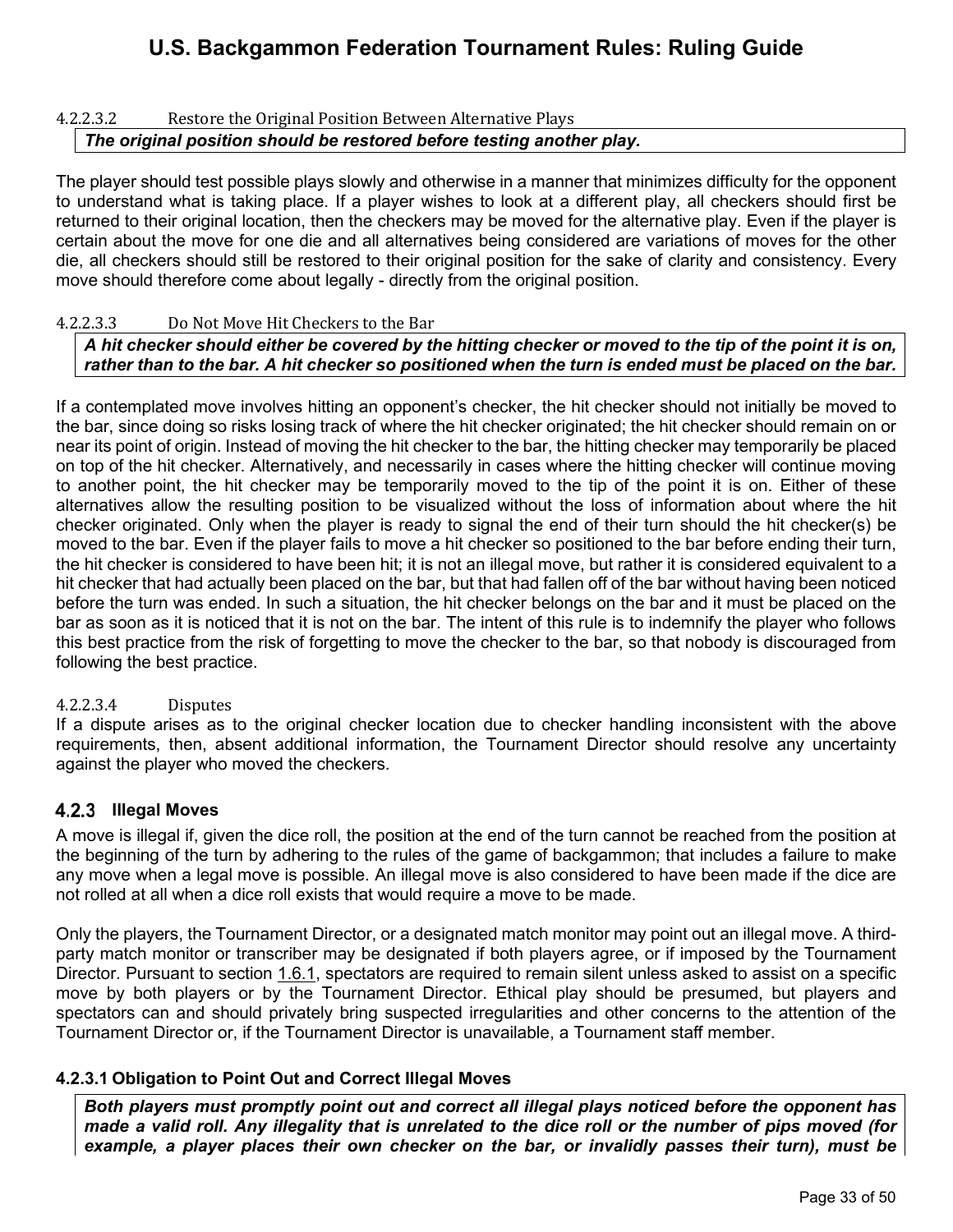### *corrected if noticed before the offending player has made their next valid roll. … Players may make later corrections by mutual agreement.*

- <span id="page-34-2"></span>(a) Players are obligated to immediately point out any move made by themselves or by their opponent that does not conform to the rules of backgammon. Except as noted in sub-sections [\(b\)](#page-34-0) and [\(c\),](#page-34-1) below, such "illegal moves" must be corrected before the offending player's opponent has completed a valid roll for the next turn. Otherwise, the illegal move will stand and the game will continue without correction. When playing with a game clock, if the offending player's dice have not yet been lifted, the offending player's time shall immediately be restarted, and the illegal move shall be pointed out; otherwise, the game clock shall be stopped. To be clear, this time limit on correction does not permit the opponent to condone an illegal move by rolling the dice; the intent is only to establish a statute of limitations for cases where the illegal move is not noticed right away. The offending player must also point out their own illegal move as soon as they notice it; however, there can be a race against time for a player to point out their own illegal move before their opponent rolls the dice, which ends the notice period. As long as the offending player demonstrates the intent to point out the illegal move during the notice period, the notice shall be deemed timely and any roll that the non-offending play might have subsequently made shall be void. For example, if they say words to the effect of "illegal", "stop", or "no roll", attempt to stop the game clock or restart their own time, reach their hand over the playing surface so as to stop the roll, or to call attention, then they have demonstrated such intent. Any player who is uncertain but thinks that there is a reasonable possibility that the play just made was illegal should clarify the facts with their opponent before proceeding, pausing the game clock if necessary.
- <span id="page-34-0"></span>(b) When a player makes an "illegal move" that is unrelated to the dice numbers rolled or the number of pips moved, correction is required if noticed at any time before the offending player validly rolls to start their next turn. This provision extends the time limit established for correction in sub-section [\(a\)](#page-34-2) for a limited class of illegal moves. An occurrence of this class of illegal move is often referred to as an "impossible move" because it involves a specific action that can never be legal. Typically, such an illegality can be judged without knowledge of the dice roll simply by witnessing the improper movement of a single checker rather than the totality of the move. Some examples of this class of illegal moves are: placing one's own checker on the bar; moving an opponent's checker to a location other than the bar; moving a checker that is on the playing field while a checker is on the bar awaiting reentry; bearing off a checker while all checkers in play are not in the home board; moving the checkers in the wrong direction around the board (this does not include errors made while restoring the original position when testing different plays). Additionally, when a player illegally passes their turn by signaling the end of their turn without rolling their dice while having the potential for a legal play, that irregularity must also be corrected as if it were an illegal move belonging to this special class; this case is explicitly listed in the rule to eliminate any ambiguity over whether this "didn't-move" irregularity shall be handled the same as an illegal move. An illegal move in which a player moves too many or too few checkers (including zero) does not qualify as part of this special class. An illegal move in which a player moves their checker over a 6-point prime, or a total distance of 13 pips does not qualify as part of this special class because although such moves can never be legal with any position and dice roll, the illegality of these plays are still related to the number of pips moved. The reason for the extended time limit is that these kinds of illegal moves – being illegal on their face independently of the dice rolled or the pips moved - require far less attention to detail in order to be noticed, and therefore it is reasonable to say that the non-offending player should have noticed such an illegal move and so they must be accepting of the fact that their entire turn must be undone. Additionally, these types of illegal moves tend to have an exceptionally large impact on the game if not corrected, warranting the greater opportunity to get it right.
- <span id="page-34-1"></span>(c) When an "illegal move" results in an impossible position that prevents game completion, that position must always be corrected whenever it is detected, without any time limitation on correction. If the players are unable to agree on a suitable correction, the Tournament Director shall take appropriate corrective action. While this class of illegal move is not specifically addressed by the rule, it is clear that upon discovery of such a condition, the impossible position must never be condoned, and that the position must be altered so that it is both valid and playable. Some examples of impossible positions are: both players have checkers on the same point; a checker is on the playing field, but it is not clearly positioned on any specific point; both players have a checker on the bar against mutually closed boards.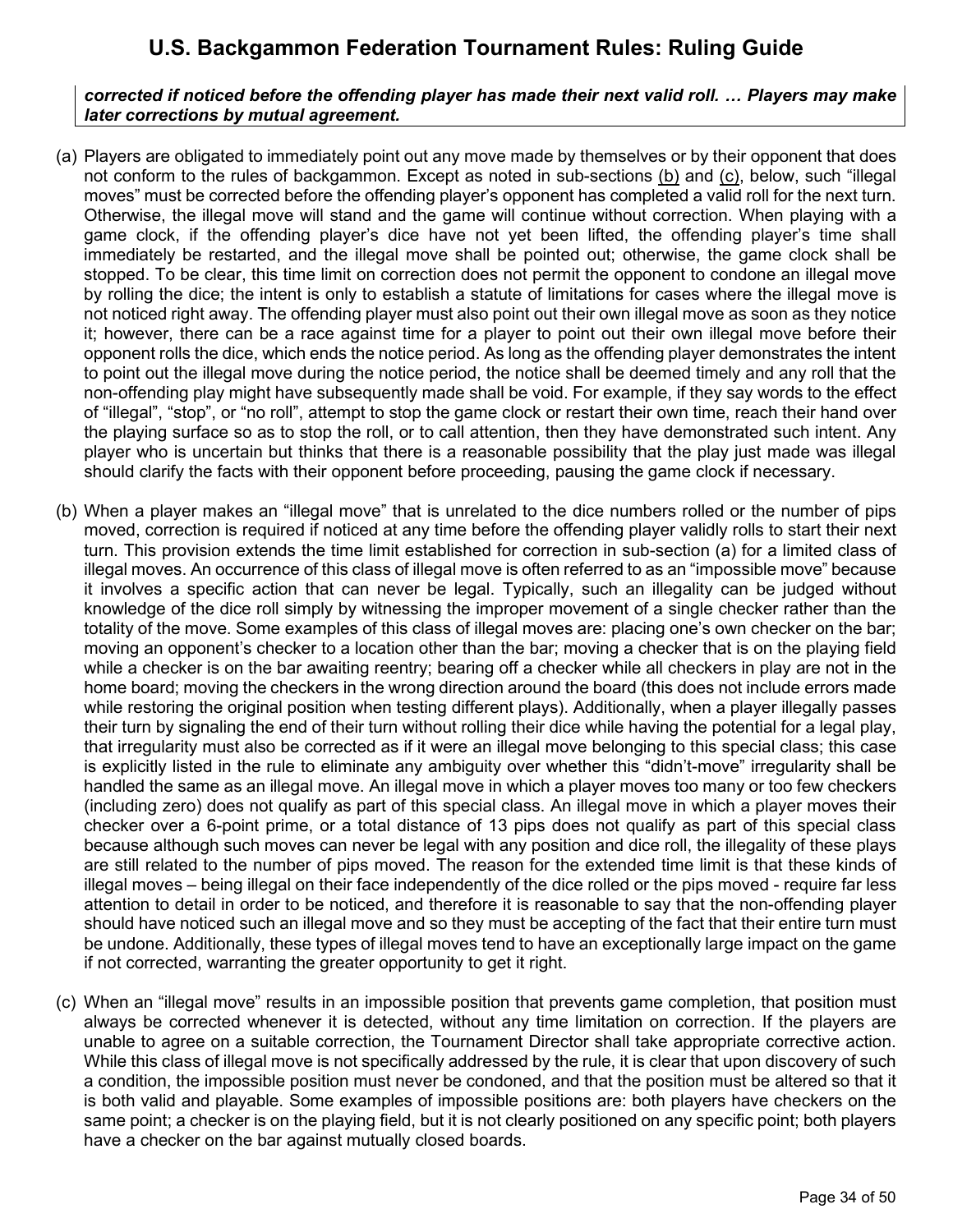(d) The players may mutually agree to correct any illegal move that is noticed after the time limits for correction defined above have passed. After the time limit for mandatory correction has passed, players are still obligated to point out any prior illegal move that they notice, even if they have no desire to make a late correction.

### <span id="page-35-0"></span>**4.2.3.2 Correcting an Illegal Move**

### *Correction requires reverting to the original dice roll and position and resuming play from there.*

If the offending player's game clock has been restarted, either player may stop the clock if facts related to the validity of the play or of the original position prior to the illegal move are uncertain or in dispute. The game clock must be stopped whenever the correction will take place after the offending player's dice have been lifted from the board, due to the greater complexity of such a situation.

If the Players agree on the facts, then the illegal move and all subsequent game actions shall be undone. This also applies to the special class of illegal plays that have a later time limit for correction. The checkers, dice, doubling cube, and match score shall revert back to the game and match state that existed after the dice were rolled, but before the illegal move took place. The offending player's time is restarted on the game clock, with a full delay time. The offending player shall then make a legal play and the game shall continue normally. The offending player should not have any expectation that any game clock reserve time that they might have consumed while making the illegal move will be restored. However, the Tournament Director has discretion to make any reserve time adjustment deemed fair given the facts of the circumstance.

If the players have agreed to correct an illegal move after the time limit for mandatory correction has passed, they may either use the "full rollback" method of correction prescribed above for mandatory corrections, or they may mutually agree upon a more targeted correction that repositions the illegally moved checker(s) without disrupting the rest of the position. However, neither player is under any obligation to make a late correction, and any such agreement requires not just consent, but informed consent. A player proposing a late correction to their opponent, and the Tournament Director, if summoned, should ensure that the players understand that the time limit has passed, that the rules no longer require that the illegal move be corrected, and that declining the late correction is not only allowed, but is a perfectly acceptable choice.

#### <span id="page-35-1"></span>**4.2.3.3 Checker Illegally Removed from Play**

There are circumstances when correction of an illegal move is not required, such as when the illegal move is noticed after the time limit for mandatory correction has passed. If a checker is illegally removed from play, and that illegal move is not corrected, then the illegally removed checker is not considered to be borne off; the offending player can still lose a gammon or a backgammon. The illegally removed checker shall remain out of play for the remainder of the game. The handling of this situation is the same as in section [4.2.1](#page-29-3) - [Errors in the](#page-29-3)  [Starting Position](#page-29-3) when the game begins with one or more checkers off the board and is not noticed on time for correction.

#### <span id="page-35-2"></span>**4.2.3.4 Penalties**

Repeated violations of this section shall result first in a warning from the Tournament Director, and subsequently in any sanctions that the Tournament Director deems just and appropriate**.** To be clear, and blunt, a player is cheating if they are aware of this rule and notice an illegal move, whether their own or their opponent's, but then choose not to point it out.

#### <span id="page-35-3"></span>**Settlement Agreements and Time Travel Prohibited**

Except as provided in these Rules, all games and matches must be played to completion in strict accordance with the rules of backgammon. Players must not collude or otherwise agree to alter the normal sequence of random dice rolls, legal moves based upon those dice rolls, and positions resulting from those moves that comprise a complete and proper game and match. Players must neither agree to end a game or match, nor alter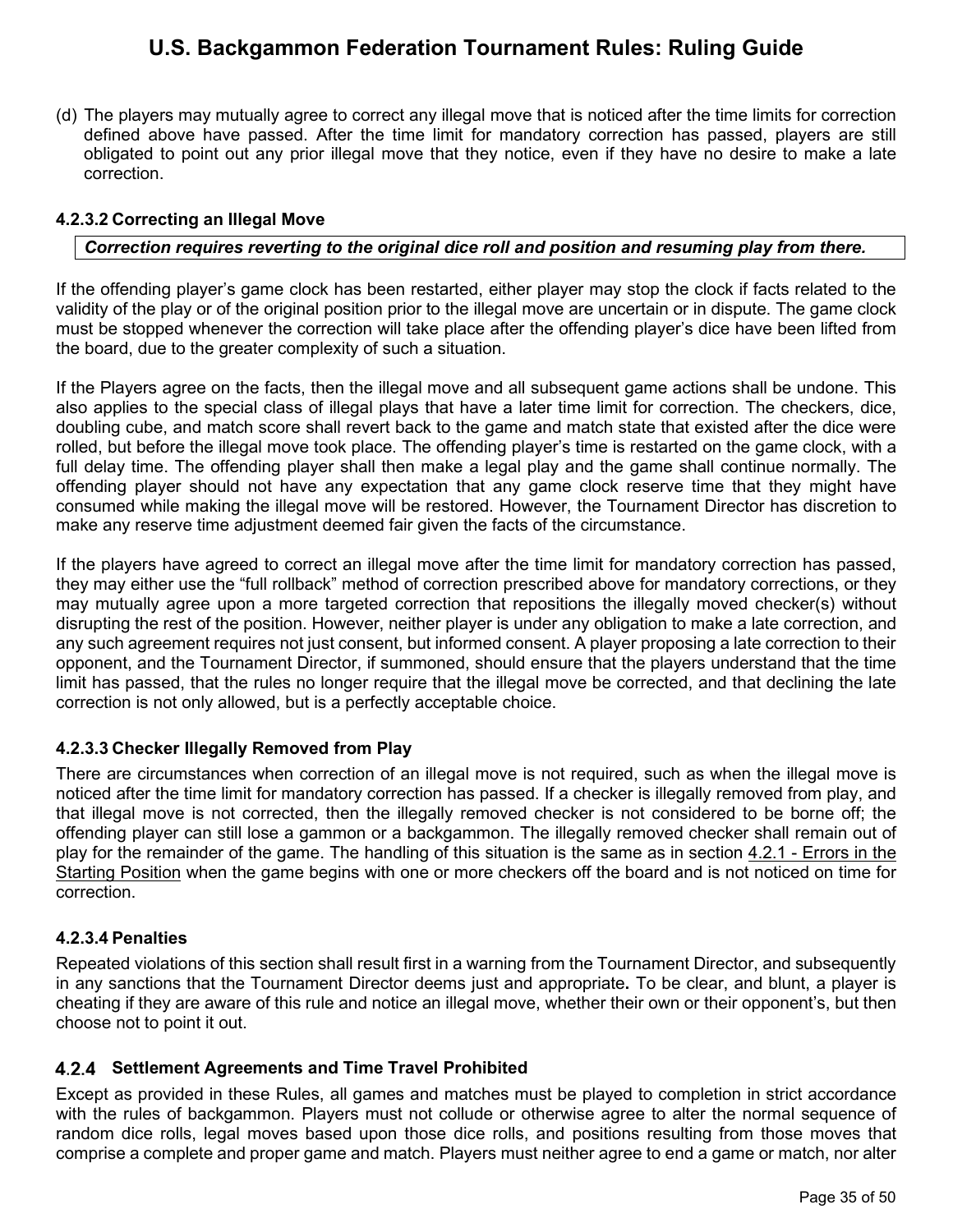an existing checker and cube position, nor agree on any non-random dice roll based on a negotiated settlement agreement. It is also prohibited, for any moves to be made with the foreknowledge of future events, such as by agreeing that one player is to be given the "best play" of a specific roll where said "best play" would only be determined and made after the other player's next roll and move are known. Any such agreements are prohibited and shall be considered invalid and unenforceable. While section [4.1.8.1](#page-27-2) - [Premature Rolling of the Dice \(Fast](#page-27-2)  [Roll\)](#page-27-2) might seem to contradict this, that actually occurs as a prescribed penalty for a prior unilateral rule violation. This section makes clear that the players must not collude to violate the rule in the first place.

## <span id="page-36-0"></span>**GAME CLOCKS**

### <span id="page-36-1"></span>**Handling of the Game Clock**

Players should stop and start the game clock with the same hand used for moving the checkers. This helps to avoid confusion by making it easier to follow the sequence of events and ensuring that the position is not altered after the turn has been ended.

#### <span id="page-36-2"></span>**4.3.2 Stopping the Game Clock**

*Game clocks should only be stopped in limited circumstances, most notably when a die falls on the floor, between games, and during a dispute.* 

In some situations, the game clock might be stopped at the option of the players; in others, stopping the game clock is required. In cases where stopping the game clock is required, the player whose time was improperly running is entitled to a restoration of the lost time. If both players agree on the proper adjustment, they may adjust the clock if they feel capable of doing so. In case of a mishap, it is best to note the clock times before adjusting the clock. Another knowledgeable person may be enlisted by the players to assist with adjusting the clock. Otherwise, to claim this time restoration when uncertainty remains, the Tournament Director must be called immediately. The Tournament Director shall then make a determination regarding how much time is to be restored on the game clock based on all available information from recording devices, the players, and any witnesses, estimating a fair time adjustment if necessary. For the sake of efficiency, the players may agree to defer making the clock adjustment and instead to apply the agreed or determined time adjustment later in the match, only if it turns out that the extra time is needed. Any such agreement should be recorded on the scoresheets. However, players are forewarned that such an agreement is strictly between the players. If a dispute over the time arises later on, the Tournament Director may be called to adjudicate; they may take that agreement into account, but are not obligated to enforce the agreement, and might be particularly reluctant to do so if a time expiration has occurred.

Stopping the game clock is only permitted in the eight circumstances listed below.

- (a) When a game has ended. The game clock must be stopped between games;
- (b) During breaks. The game clock must be stopped during breaks, which can potentially occur mid-game. If one or both players are leaving the game table, both players should write down the game clock times on their scorecards.
- (c) When a die falls on the floor. The game clock may be stopped at the option of the players any time the die escapes the confines of the game board. Once either player leaves their seat to search for the missing die, the game clock must be stopped;
- (d) When there is a dispute, or if the Tournament Director is called. The game clock should be stopped if discussion regarding a dispute by the players continues for more than a few seconds, and must be stopped if the reserve time is decrementing or once it is decided to summon the Tournament Director;
- (e) When a player has picked up the dice and started their opponent's time in accordance with section [4.1.7.1;](#page-26-1)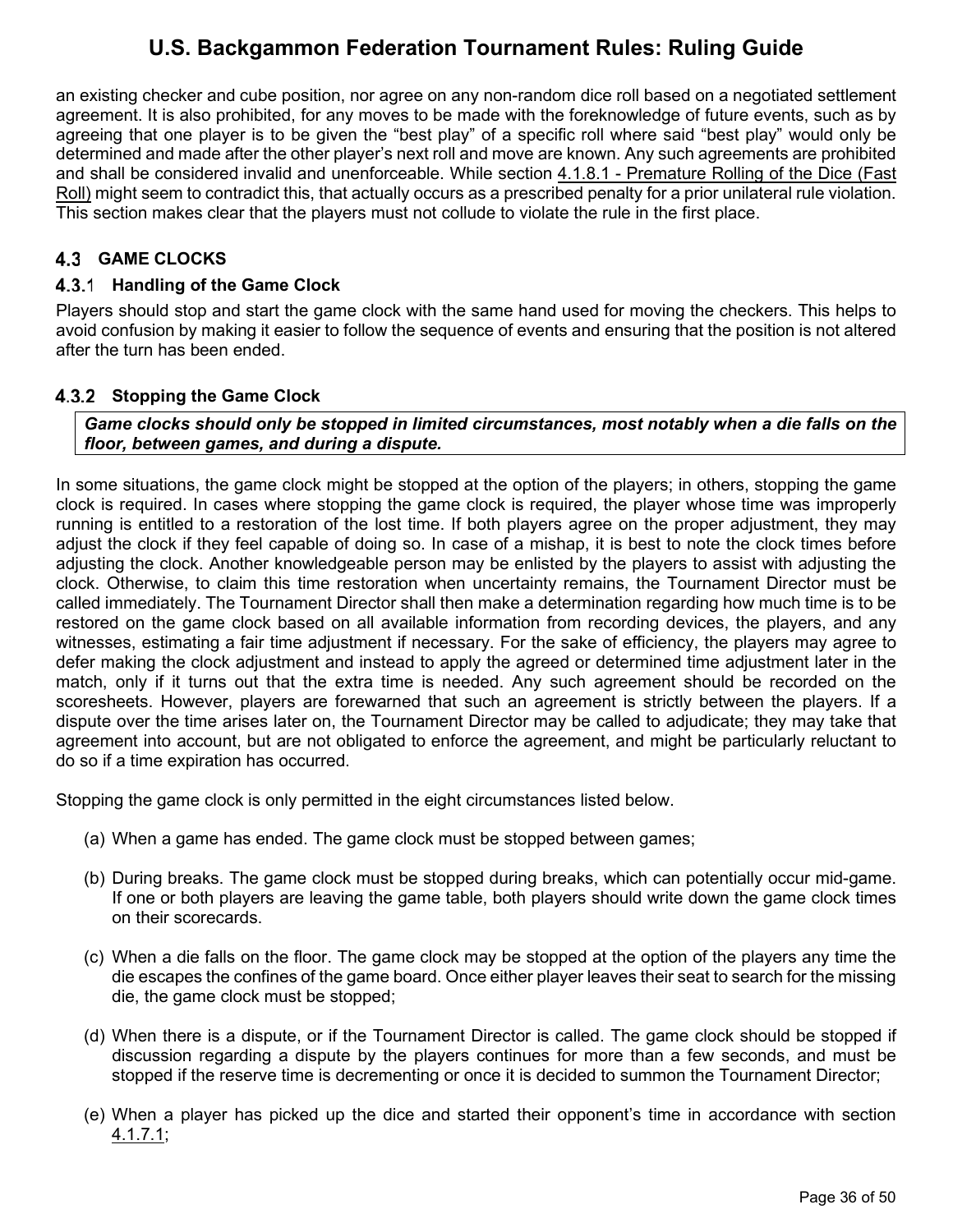- (f) When a player has picked up the dice before the opponent has ended their turn in accordance with section [4.1.8.1;](#page-27-2)
- (g) When a player notifies their opponent of an alleged illegal move that has taken place in accordance with the provisions of section [4.2.3;](#page-33-0) and
- (h) When a player wishes to resign or claim the game currently in progress in accordance with the provisions of section [4.5.](#page-42-3)

### <span id="page-37-0"></span>**Errors in Clock Management**

**Players must immediately announce and rectify any instance where the game clock has been set incorrectly, is not paused when required or is running against the incorrect player.**

Both players are responsible for properly setting and managing the game clock throughout their match to ensure that it is assessing time against the appropriate player and not operating during any of the circumstances listed in sections [4.1.7](#page-26-0) or [4.3.2.](#page-36-2) Both players are obligated to immediately announce any instance when noticing that the game clock has been set with an incorrect amount of reserve or delay time, is running against a player at a time when the clock is required to be paused or is running against the incorrect player. Any such error must be corrected. If the game clock was incorrectly running against a player, they are entitled to restoration of any lost reserve time. Similarly, a player whose time was not running when required might be subject to an adjustment. The goal is to adjust the clock times and settings to the state that would have existed had no errors in clock management occurred. The Tournament Director should be summoned if the players are unable to agree on a fair time correction. Game clocks are intended primarily to ensure that matches are played on a level playing field and proceed at a suitable pace, not as opportunities for one player to take advantage of another player's faulty clock management. The Tournament Director should sanction any player who intentionally causes or fails to announce any such irregularity.

#### <span id="page-37-1"></span>**Consequences of Reserve Time Expiration**

#### **A player automatically loses the match when it is noticed that their reserve time has expired, unless they can then validly claim the game and match.**

The purpose for using game clocks in backgammon match play is to provide a level playing field via a fixed budget for thinking time, and to keep the tournament on schedule. The purpose is not to provide players with an alternate way to win the match aside from reaching the designated match length first. While players are ultimately responsible for a failure to properly manage the use of their reserve time, it is preferable that whenever a time expiration occurs, that the player was at least aware of the fact that they were low on time. Therefore, as a matter of generous sportsmanship, players noticing that their opponent has less than one minute of reserve time remaining on their clock should provide a one-time warning to their opponent that they are low on time.

Time is deemed to have run out when one of the players, a designated match monitor, or a member of the Tournament staff correctly announces that a player's reserve time has expired. If a player's time has run out, play must cease immediately, and the game clock must be stopped if the non-timed-out player's time is currently active. If a player notices that their own time has expired, this rule becomes applicable and to continue play is a rule violation; therefore, they must announce it. If it is determined that the expiration might have been caused by an error in clock management as covered by section [4.3.3,](#page-37-0) the Tournament Director must be summoned and shall first apply the rules related to that section. Unless the Tournament Director makes a time adjustment that eliminates the expiration, the timed-out player is first given an opportunity to claim the game according to the provisions of section [4.5.](#page-42-3) We can assert that any timeout will have occurred while the timed-out player's clock was running; therefore, this claim shall be assessed based upon the board state that existed at the last moment when the timed-out player's time was activated – generally, at the moment of announcement if they are currently on turn, or at the end of their last turn if they are not currently on turn. This means that no dice roll or checker movement by the opponent is relevant to the claim assessment if the opponent is on turn. The Tournament Director has discretion to invalidate the claim if it can be conclusively determined through available evidence that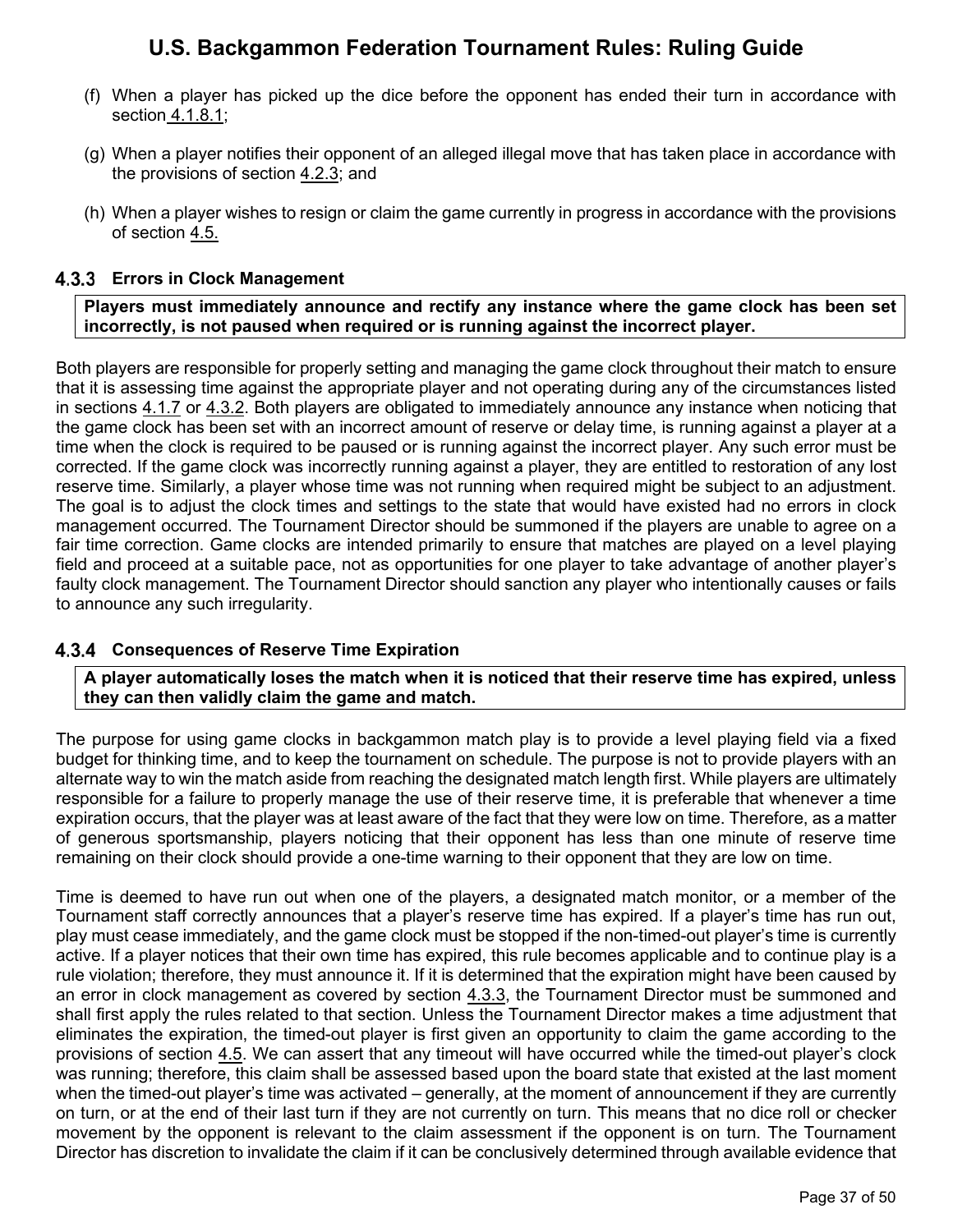the expiration occurred before a valid claim could be made; such evidence constitutes the notice of reserve time expiration referred to by the rule. If the claim is valid, the score shall be updated accordingly. If the updated score decides the match in favor of the timed-out player, then that player is the match winner. Otherwise, the timedout player loses the match and their opponent is the match winner, regardless of the current score. In summary, a valid claim prevails over a loss on time if both conditions occur simultaneously. If both players' reserve time has expired before anyone announces the expiration of time and it is not possible to determine which of the players' time ran out first, the remainder of the match shall be played with a nominal amount of reserve time reinstated on both players' clocks to be determined by the Tournament Director. The Tournament Director may also impose time or penalty point sanctions against one or both players concerning their next match in the Tournament.

## <span id="page-38-0"></span>**4.4 DOUBLING CUBE**

### <span id="page-38-1"></span>**4.4.1 Initial Position of the Doubling Cube**

At the start of every game, a single doubling cube shall be positioned with the '1' or '64' facing up and centered either to the left side or right side of the board, off the playing surface. If both sides of the board are occupied by equipment such as a game clock on one side and a baffle box on the other side, then the doubling cube may initially be placed centered on the bar or to either side of the game clock or baffle box by mutual agreement. If the doubling cube has not been placed in one of those locations between the players, then it must be placed in one of those locations as soon as either player notices the error. There is no time limit for correcting an error in initial doubling cube placement. The initial value of the doubling cube is considered to be '1' and its initial position is considered to be centered and owned by neither player, regardless of where the doubling cube is actually located and what cube face is actually pointing upward, prior to any doubling cube action. As noted in section [1.6.1,](#page-10-6) a spectator may point out an error in initial cube position directly to the players before the opening roll of the game has been played. After that point in time, spectators should inform tournament staff rather than the players regarding any perceived error in initial setup. During the "Crawford" game (see section [4.4.7\)](#page-41-0), the doubling cube is removed entirely from the board area to clarify that it is not in play. No other doubling cubes should be in plain view within the playing area during a match.

## <span id="page-38-2"></span>**Proper Time for Doubling and Redoubling**

A player may only offer to double the game's current value at the beginning of their turn, prior to their first attempt at rolling the dice. Once the dice have been rolled, even if the resulting roll was invalid, a double is prohibited for the remainder of that turn. An attempt at rolling is deemed to have been made if the dice cup was turned over and at least one die has emerged, or if at least one die touches the baffle box when dropping the dice directly from the hand. If a die emerges from the dice cup during shaking, an attempt to roll has not been made. Either player may offer an initial double of the game's value. Once a player accepts a double, that player takes sole possession of the doubling cube by placing it on the side of the board nearest to them, off the playing surface, but otherwise in plain view with the upper face showing the accepted current cube value. Thereafter, only the player in possession of the cube may offer to redouble the game's current value. Prior to an initial double being made, or when a player is in possession of the cube, that player is said to have access to the cube. When a player's opponent owns the cube, that player is said to not have access to the cube. Only a player who has access to the cube may double. While cube access is a necessary condition for doubling, it is not sufficient – there are other conditions that disallow doubling, as described in sections [4.4.7](#page-41-0) - [Crawford Rule](#page-41-0) and [4.4.8 - Dead](#page-42-0)  [Cubes.](#page-42-0)

## <span id="page-38-3"></span>**Current Cube Value**

The correct and current value of the doubling cube is defined to be 2 to the Nth power, where N is the number of times that the doubling cube has been legally offered and accepted during the course of the current game. Only during the time interval between the offer of a double or a redouble, but prior to a take/pass decision shall the value displayed for a non-centered cube be anything other than the current cube value – in that case, the offered value, which is one level higher, shall be displayed. This correct and current cube value holds and is in force, regardless of whatever number is actually displayed on the doubling cube at any moment in time. If it is noticed that the cube value displayed for a non-centered cube is not the same as the current cube value, the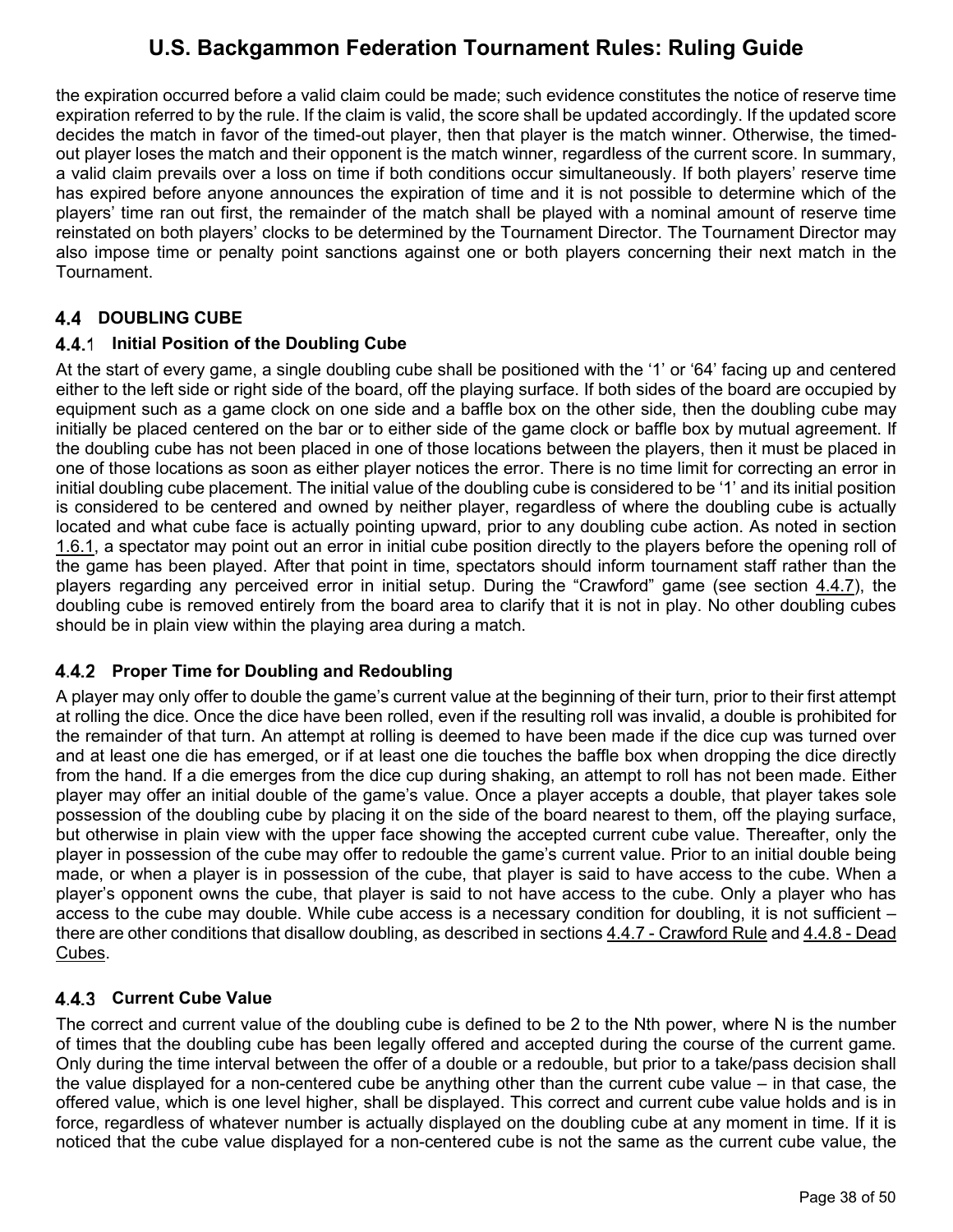error must be corrected immediately in accordance with section [4.4.9.](#page-42-1) The correct scoring of the game at its conclusion is based on the current cube value at that time, not any value that is erroneously displayed.

### <span id="page-39-0"></span>**Actions that Constitute Doubling and Redoubling**

*If a player touches the cube or makes any statement or gesture that reasonably implies an intention to double, then they must double at that time, or on their next turn if not yet legal. Merely reaching for the cube does not by itself imply an intention to double. A player wishing to move the cube without doubling must first state that intent prior to handling the cube.*

#### <span id="page-39-1"></span>**4.4.4.1 Best Practice**

A player should convey that they are making an initial double by placing the doubling cube on the playing surface to the right-hand side of the bar so that the cube shows the value of '2' being offered (the physical act) and by simultaneously saying the words "I double" or similar language (the verbal act). Although it is best practice for a player to perform both the physical act and the verbal act when doubling, either the physical act or the verbal act alone is sufficient to constitute a valid double to which the player is bound. Once made, the verbal act must then be followed by the physical act. Any subsequent redoubles should be handled in the same manner; the cube value currently in effect is increased by a factor of two when placed on the playing surface to show the new value being offered.

In matches using a game clock, the player who has doubled shall immediately hit the clock to activate the opponent's time so that the opponent is "on the clock" while considering whether to accept or reject the offered cube. A player must not knowingly consider an offered cube on their opponent's time, and if aware must instruct their opponent to hit the clock. At a minimum, the doubling player's delay time must be reset when the double is accepted if the accepting player first notices then that their clock was not running. However, in cases where the double and take are nearly instantaneous actions, foregoing the exchange of clock hits may be overlooked.

#### <span id="page-39-2"></span>**4.4.4.2 Binding Actions, Gestures and Statements**

At a time when it is legal for a player to double, if that player touches the cube, or makes any other statement or gesture that reasonably implies an intention to double, then that player must double at that time. Absent accompanying evidence of intent, merely reaching for the cube, without touching it, is insufficient evidence to constitute a double. The intent of this rule is to the greatest extent possible define a clear and non-subjective test for whether or not a player has doubled. The act of touching the cube has been established by this rule as that test; the player has either touched the cube or they have not. If a player wishes to move or reposition the cube without the intention of doubling, then the player must first state "repositioning the cube" (or words to that effect) prior to handling the cube.

#### <span id="page-39-3"></span>**4.4.4.3 Premature Actions and Statements**

If a player who has access to the doubling cube performs the verbal or physical act of doubling before it is legal to do so, or verbally states that they are going to double, or words to that effect, then that player must double at the first legal opportunity to do so. If a player becomes so bound to double on their next turn, the opponent is entitled to first finish their turn, revising their play if desired, with the foreknowledge that the opponent will be doubling on their turn. There is nothing in the rule that precludes the "evidence of intent" regarding a double decision from including conditional statements of intent; such conditional statements of intent are binding if the stated condition is met. For example, if a player states "if you hit me, I will double", then they are bound to double if they are hit but are not bound to double if they are not hit.

As an exception, if the verbal or physical act of doubling is performed by a player during their turn, after they have made an invalid dice roll but before they have made a valid roll, that act is null and without effect; they should be told that it is too late to double as per section  $4.4.2$ ; however if instead of attempting to double during this period, they state that they will double on their next turn, they are bound to do so. As a second exception, if a player prematurely states that they are going to double while the cube is in its initial, centered position, and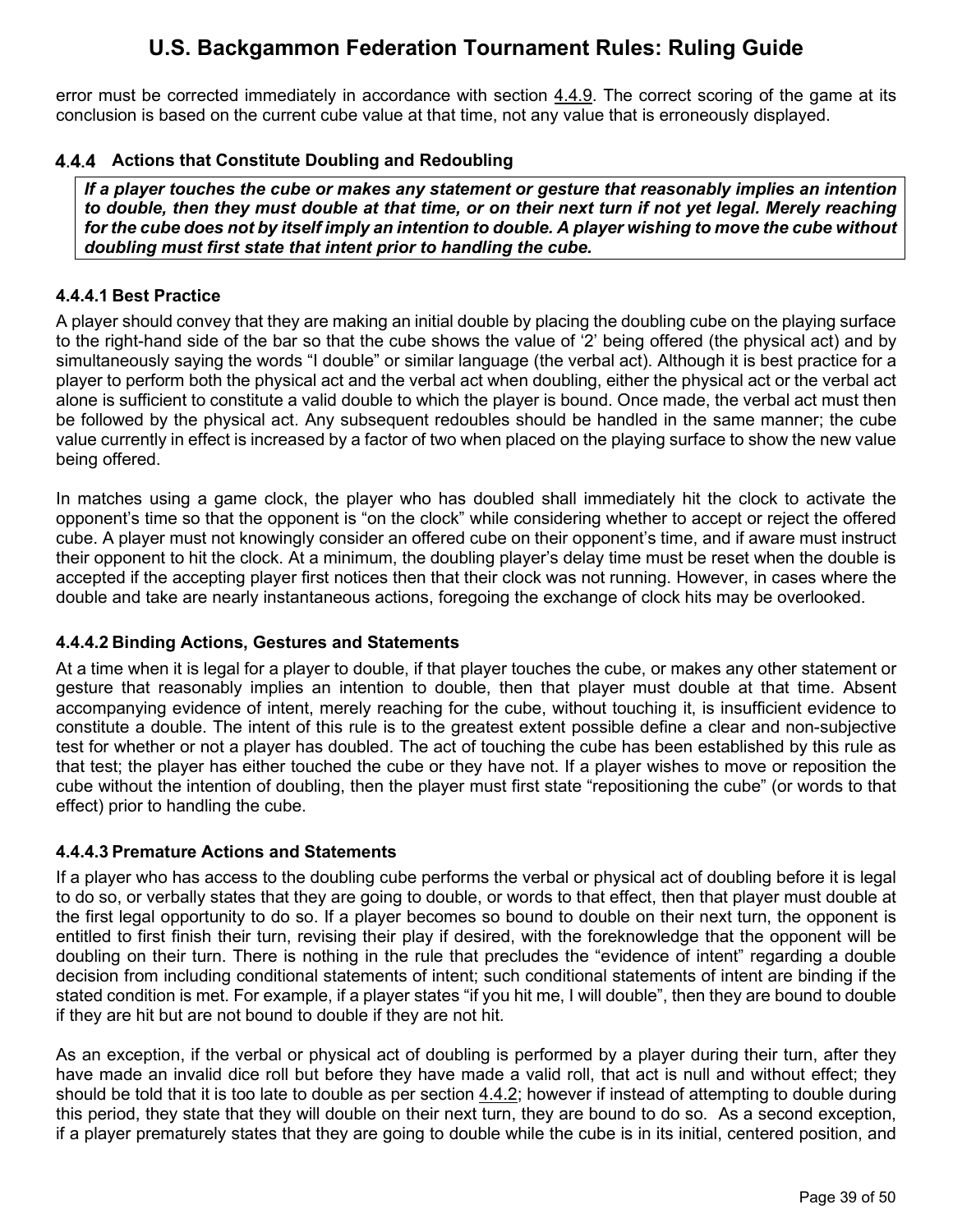their opponent subsequently doubles, the player is no longer bound by their statement of intent to double, because they did not express the intent to redouble.

### <span id="page-40-0"></span>**4.4.5 Actions that Constitute Accepting or Rejecting the Cube**

*Absent other evidence of intent, a take or pass occurs when the cube is placed down outside the playing field.*

### <span id="page-40-1"></span>**4.4.5.1 Best Practice**

A player should convey that they are accepting a double by moving the doubling cube to the side of the board nearest to them, off the playing surface with the new cube value showing face-up (the physical act) and saying "I take" or similar language (the verbal act). A player should convey that they are rejecting a double by returning the cube to its initial, centered position (the physical act) and saying "I pass" or similar language (the verbal act). Although it is best practice for a player to perform both the physical act and verbal act when accepting or passing a double, either one alone is sufficient to constitute a valid take or pass to which the player is bound. Once made, the verbal act must then be followed by the physical act. Any subsequent takes or passes should be handled in the same manner.

In matches played using a game clock, the player after accepting a double shall immediately re-activate the opponent's time so that the opponent is once again "on the clock" for purposes of the game continuing. If the player passes the double, the game clock must immediately be paused until the start of the next game.

### <span id="page-40-2"></span>**4.4.5.2 Binding Actions, Gestures and Statements**

If a player who is considering accepting or rejecting a double makes any other statement or gesture that reasonably implies an intention to accept or reject the cube, then the player shall be deemed to have so acted. Regarding the physical act, absent accompanying evidence of intent, no take or pass decision is implied by the lifting of the doubling cube, or by moving the doubling cube in any direction. It is the act of placing the doubling cube down outside of the playing field, combined with the location at which that touch-down of the cube occurs that commits the player to either a take or a pass decision. The player deciding whether to take or pass may therefore reposition the cube on the playing surface without notice. The intent of this rule is to the greatest extent possible define a clear and non-subjective test for whether or not a player has taken or passed the cube. The act of placing the cube down outside of the playing field has been established by this rule as that test; the player has either placed the cube down or they have not. Other unambiguous actions in response to a double that convey the intent to begin a new game such as updating the score or starting to reset the checkers are generally interpreted as intent to pass the double.

#### <span id="page-40-3"></span>**4.4.5.3 Premature Actions and Statements**

If a player states the intention to take or drop the cube if they are doubled, then that player is bound by that statement and must so act if the opposing player has cube access and elects to double at their next legal opportunity to do so (but not on subsequent turns). If a player becomes so bound to take or drop on their opponent's next turn, the opponent may consider whether or not to double with the foreknowledge of that player's take/pass decision. There is nothing in the rule that precludes the "evidence of intent" regarding a take/pass decision from including conditional statements of intent that precede and anticipate the act of doubling; such forward-looking statements of intent are binding. For example, if a player states "if I miss the shot, I will drop", then if they miss the shot, they are bound to drop a double if offered on their opponent's next turn but are not bound to any action if they do not miss the shot.

## <span id="page-40-4"></span>**Ambiguous and Inappropriate Cube Handling**

Players who handle the cube in a capricious, confusing, or careless manner are at risk for unfavorable rulings. If there is any ambiguity in the manner in which a player handles the doubling cube or in their actions, statements, or gestures with regard to offering or accepting a double, then the Tournament Director should resolve any dispute caused by that uncertainty against the player who created it. All actions that relate or that might be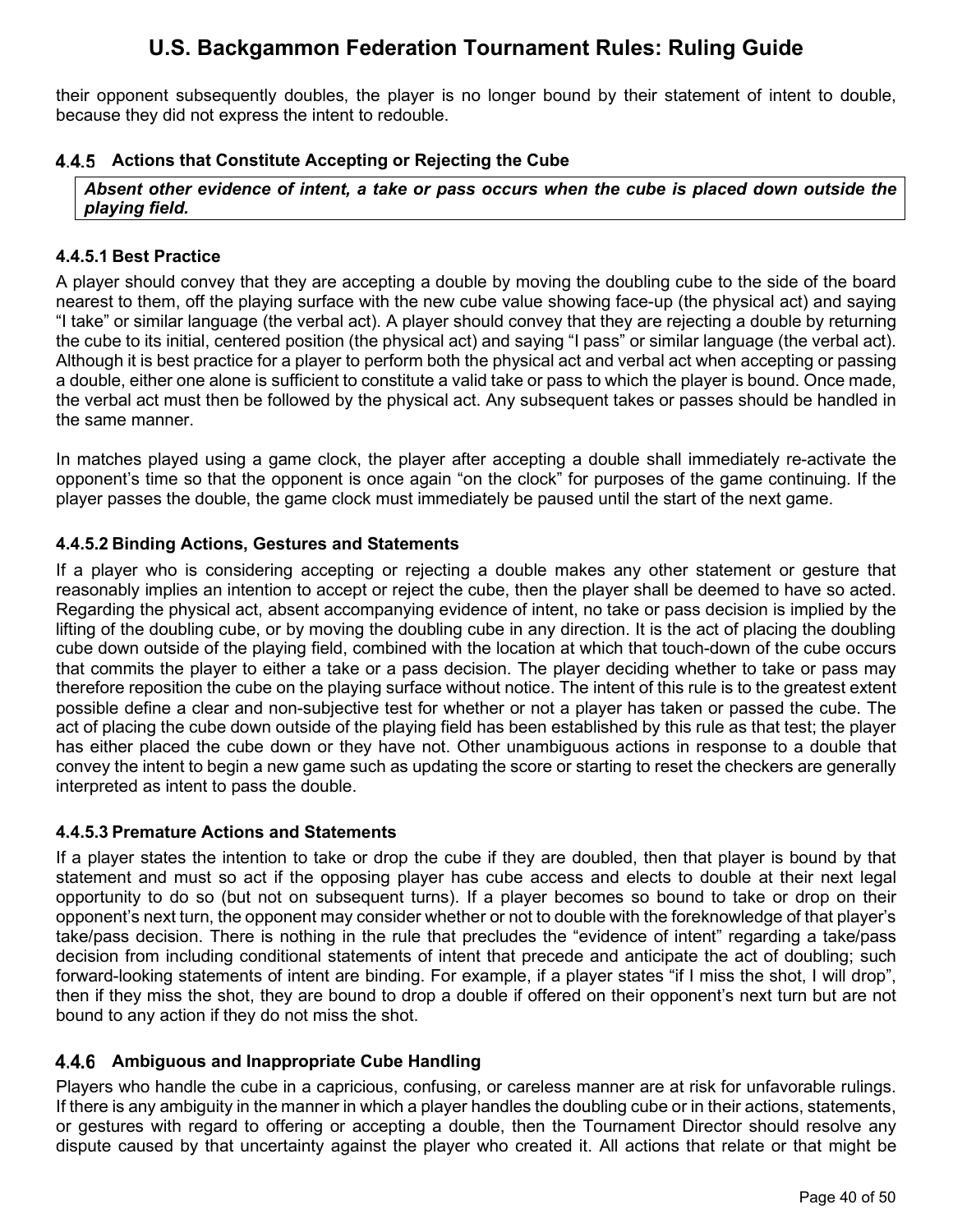perceived as relating to the cube should be deliberate and direct, in order to avoid dispute; actions, statements and gestures that are non-committal should be avoided. A player who reaches for the cube or performs any other action with the goal of drawing a reaction from their opponent prior to committing themselves to a cube decision, or who knowingly allows the cube to remain at the wrong level, is acting contrary to the spirit of the game and with bad sportsmanship and may be subject to sanctions by the Tournament Director.

### <span id="page-41-0"></span>**Crawford Rule**

*The doubling cube is removed from play for the first game after either player is exactly one point away from winning the match (the Crawford game). Any cube action during the Crawford game is void.*

The so-called "Crawford Rule" shall apply to all tournament matches, meaning that the doubling cube will be out of play for the first game, and only the first game, after either player is exactly one point away from winning the match ("the Crawford Game"). The doubling cube should be physically removed from the board during the Crawford Game to prevent its accidental introduction into play, but regardless of physical location, the doubling cube is not considered to be part of the game equipment during this game. During the Crawford Game, while neither player has access to the doubling cube, gammons and backgammons will continue to count as two and three points, respectively. After the Crawford Game has ended, the doubling cube shall be returned to play for allowable use in any subsequent "post-Crawford" games. If the Tournament Director concludes that either player has offered or accepted a double with intent to violate its prohibited use during the Crawford Game, then the Tournament Director should sanction the offending player in the form of penalty points, match forfeiture, and/or Tournament disqualification.

### <span id="page-41-1"></span>**4.4.7.1 Erroneous Acceptance of Crawford Game Double**

If a player erroneously doubles during the Crawford game, and the other player accepts, then the double shall be nullified and the match shall continue as if the erroneous double had never occurred. If the irregularity is detected after the Crawford Game has ended, it shall be treated as an error in scoring; the number of points awarded for the Crawford Game must be corrected to reflect the actual number of points required to be awarded for the game's outcome using a cube value of '1'. For more details on the handling of errors in scoring, refer to section [4.6](#page-44-0) - [Scorekeeping.](#page-44-0)

## <span id="page-41-2"></span>**4.4.7.2 Erroneous Pass of Crawford Game Double**

If an erroneous Crawford game double is passed, then the pass will be nullified if detected at any time prior to the start of the next game; the Crawford game will resume based on the checker position that existed when the improper double was made, with any doubts resolved against the player who made the double. If it is not possible to approximate the position, or if another game has already started, then the Tournament Director may consider the following two options for resolving the irregularity but may also consider any other alternative deemed to be fair and just given the circumstance and information available.

- 1. If the evidence suggests that the drop in the Crawford game was handled as if it were a "free drop" typically occurring when the trailer needs an even number of points, very early in the game, and in a position with the trailer having only a slight advantage - then the entire game is nullified, as if it had never been played, with the score adjusted accordingly; the current game, if one is in progress, and otherwise, the next game, shall then be played as the Crawford Game, with the cube removed from play.
- 2. If the evidence suggests that the drop in the Crawford Game was the result of a typical double, usually occurring later in the game with one player holding a sizable advantage, then a cubeless settlement for the Crawford Game shall be determined - noting that the game's outcome could have been different had the game continued without erroneous interference from the cube. For this purpose, it will be assumed that the dropped cube occurred in a position that was an efficient double, having a cubeless equity of 0.5. To settle the outcome, the players shall roll high dice. If the player who erroneously doubled obtains high dice, they shall score one point for the Crawford Game, and if not, they shall score zero points for the Crawford Game; the running match score is adjusted accordingly. Regardless of the settlement result,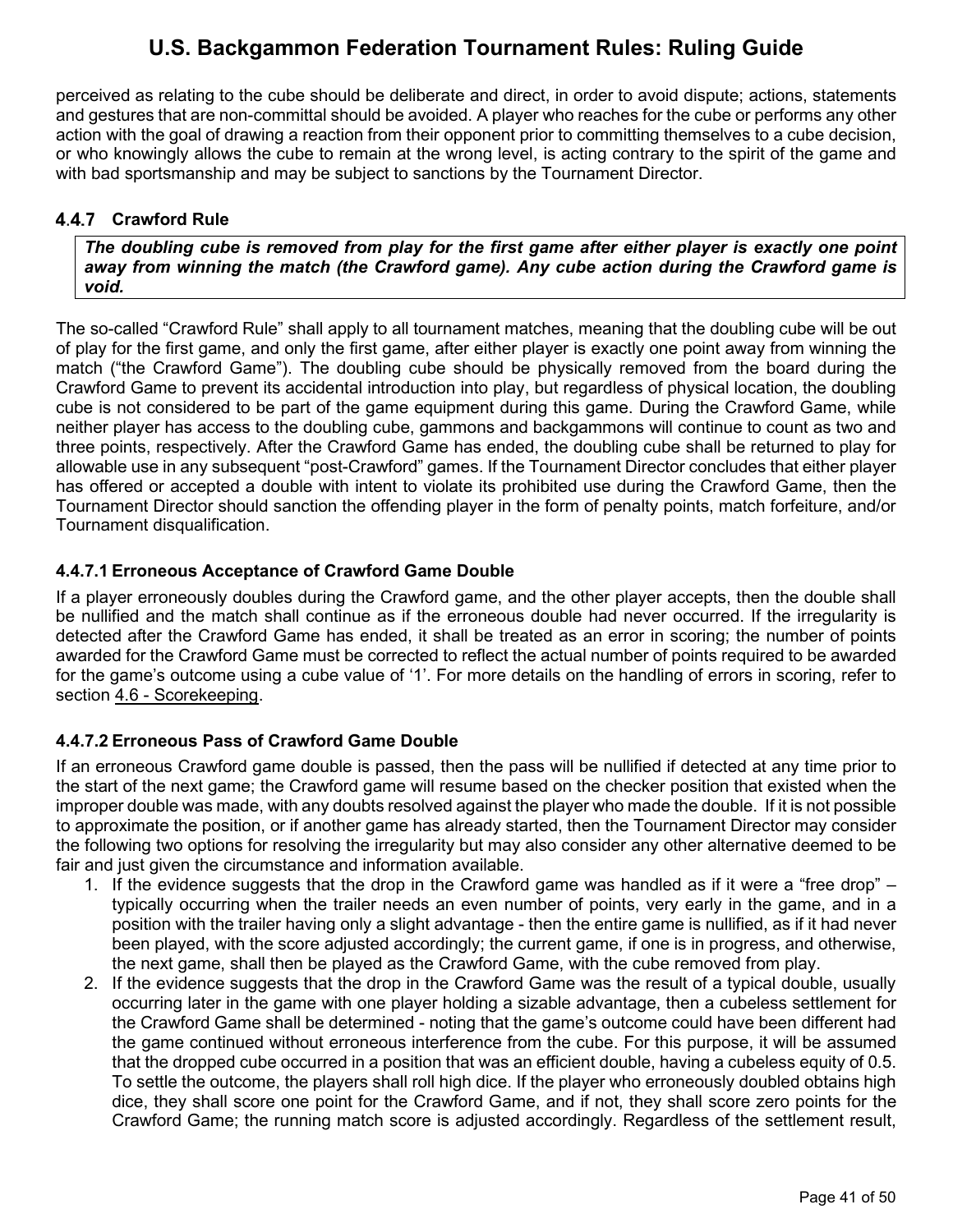the Crawford Game is considered to have been played, and all subsequent games shall be post-Crawford.

### <span id="page-42-0"></span>**Dead Cubes**

*A player shall not double when they would win the match at its current value simply by winning the game. Any such cube action is void.*

A player is prohibited from offering the cube when its current value is sufficient to guarantee that they will win the match simply by winning the game. In such a situation, the cube is considered to be "dead". In the case of an erroneous double when the cube is "dead", any further cube action shall be deemed invalid and void and dealt with in the same manner as an erroneous double during the Crawford Game (see section [4.4.7\)](#page-41-0), with the prior (dead) cube value determining the number of points scored for the prevailing player. The opponent of a player who offers a "dead" cube must immediately point out the irregularity; the illegal double must never be condoned. For example, if the score is 7-5 in a 9-point match, and the leader is holding a cube having a value of '2', then that player is prohibited from redoubling to '4' because if they simply win the game, they will receive 2 points at the cube's current value and will thereby win the match 9-5. However, if instead, the trailer is holding the cube at '2', they may freely double because they will not win the match simply by winning the game.

If doubling and taking a "dead cube" were to occur without correction, a subsequent redouble would create a situation where a pass of the redouble would give the redoubling player enough points to win the match. A player cannot lose the match by passing a double. If this situation occurs, then not only is the current double invalid, but so was the previous double, since it will have occurred on a dead cube. The original dead cube double must therefore be corrected as described above.

### <span id="page-42-1"></span>**Cube Displayed or Turned to Incorrect Level**

If a player doubles when it is legal to do so but presents the cube at an incorrect level (*i.e*., to a level other than twice the correct previous level), or if the opponent accepts or rejects a double at an incorrect level, then the cube action will be deemed valid but the cube value must be adjusted to the appropriate level and any resulting scoring error must be corrected. Careless handling of the doubling cube or allowing the wrong value to be displayed can result in a dispute and must therefore be avoided. If the players agree on the facts regarding the number of times the doubling cube has been offered and accepted, or if the Tournament Director renders a judgment on that number, then any error in the currently displayed value must be corrected accordingly. Similarly, if a game has ended on the pass of a double, the score must be corrected in accordance with section [4.6.3](#page-44-3) if the final cube value is determined to be different from what was used for scorekeeping.

#### <span id="page-42-2"></span>**4.4.10 Automatic Doubles, Beavers, and the Jacoby Rule**

Additional doubling rules that sometimes apply in the context of social backgammon play (including but not limited to "automatic doubles," "beavers," and the so-called "Jacoby Rule") are not permitted in tournament backgammon and any such improper change in the cube value shall be nullified and corrected whenever it is noticed that such an irregularity has occurred. Automatic doubles and beavers are cases of cubes turned to the incorrect level and are handled as such in accordance with section  $4.4.9$ . Failure to score a gammon or backgammon because the Jacoby Rule was improperly applied is an error in scoring and is handled as such in accordance with section [4.6.3.](#page-44-3)

#### <span id="page-42-3"></span>**4.5 COMPLETION**

*All moves, games, and matches must be played to completion unless ended either by the pass of a valid double, by the expiration of a player's game clock reserve time, or in non-contact positions by the resignation or valid claim of a single game, gammon, or backgammon. A resignation may be accepted even if continued play could result in a different outcome.*

The rules of backgammon match play must be strictly followed, and in general, all aspects of the match must continue under those rules to their natural and legal conclusion, except as noted below. All moves, games and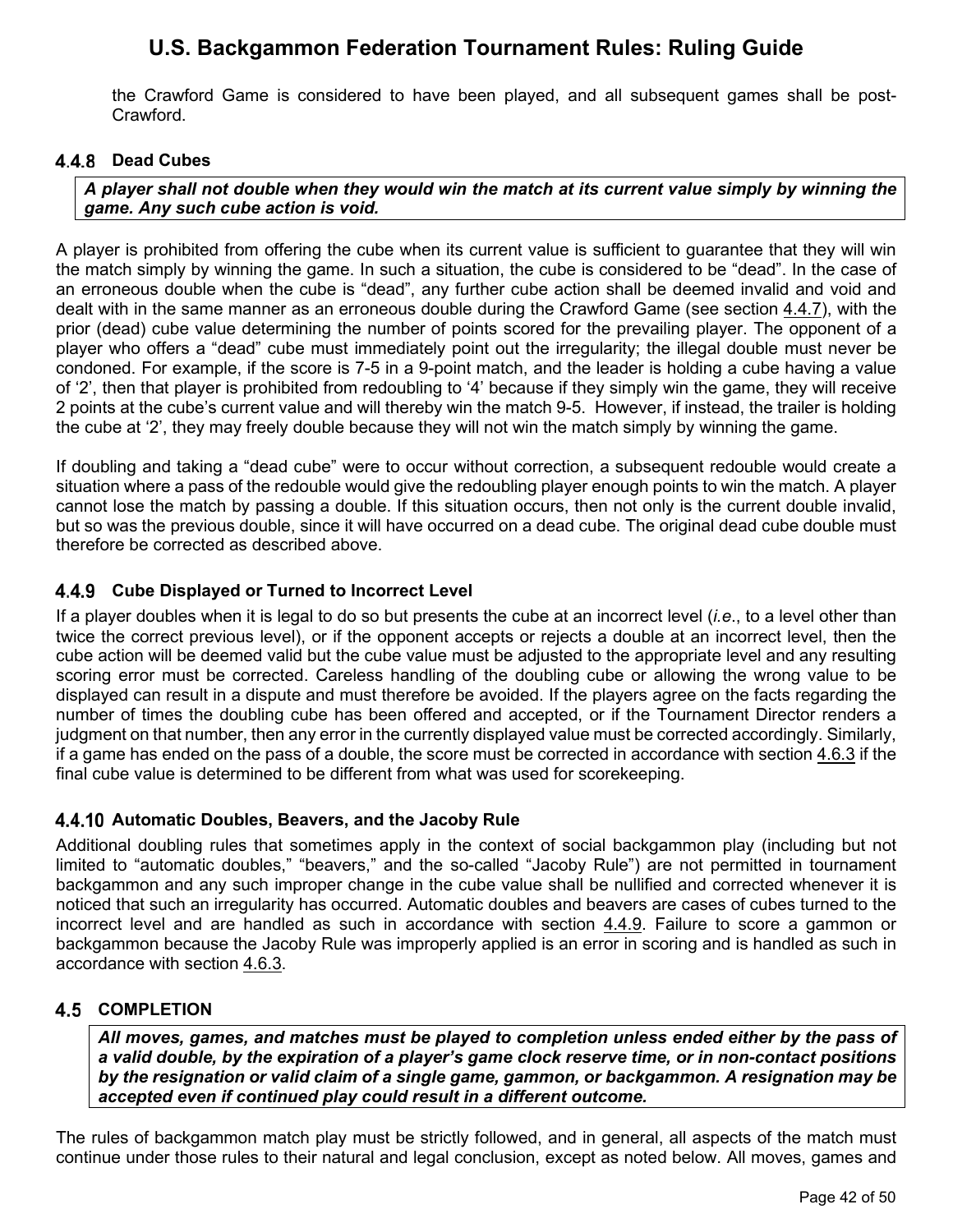matches must be played to completion unless brought to an end either by the pass of a valid double, the expiration of a player's game clock reserve time, or in non-contact positions the concession or valid claim of a single game, gammon, or backgammon. Otherwise, the players are not permitted to agree on the outcome of a move (*see* section [4.2.4\)](#page-35-3), a game, or a match.

Collusion between opponents to produce an agreed outcome is a serious matter and may face severe penalties, up to and including the expulsion of both players from the tournament and forfeiture of prizes. Even in the absence of overt collusion with their opponent, a player must always make their best effort to win every match. Deliberately making errors in an attempt to lose, or conceding games while substantial winning chances remain is a serious breach of ethics and should be penalized. A player who cannot complete their match due to time constraints, such as the need to catch a flight, must explain the situation to the tournament director, who may grant an exception and forfeit the match. While between matches, a player wishing to withdraw from future play in the tournament should inform the tournament director.

Except as provided in section [4.7,](#page-45-0) all matches must be played to their designated match length.

## <span id="page-43-0"></span>**Conceding the Game**

Once contact has been completely broken between the opposing checkers, a player may concede the game as a single game, a gammon, or a backgammon. The concession may be offered by a player at any time during their turn: before rolling, after rolling, or after moving one or more checkers. Except as noted below, a player may accept a concession by their opponent even if future dice rolls could result in a more (or less) favorable outcome for the conceding player. If the concession is accepted, the game shall immediately end and is scored the same as if the game had actually been played to completion and had ended with the conceded result. By implication, and as an exception to the above, a player is prohibited from conceding an outcome that is, according to the rules of backgammon, precluded by the current position – to concede a gammon, the conceding player must not have borne off any checkers; to concede a backgammon, the conceding player must also have at least one checker in their opponent's home board or on the bar. If the player being offered the concession is unsure about whether to accept the offer, they may pause the game clock to consider the offer and may make a counteroffer. If the concession is not accepted, the game clock is restarted and the game continues. A player who has offered to concede may retract that offer, even if the concession has been accepted - as long as there is no dispute over how to continue play. A concession should be viewed as a means of saving time in positions where there is little or no doubt about the outcome – not as an opportunity for one player to gain a sizable advantage over another who has miscounted checkers or cross-overs. Therefore, if a player knows that the chance of a different outcome is not insignificant, they should not accept the concession (for example, a gammon is being conceded and their opponent has at least one roll that saves the gammon). Players are on notice that the Tournament Director may sanction any player judged to be unreasonable and thereby causing delay to the match and the tournament. It is unreasonable to refuse to accept a concession that is instantly obvious as being the most severe outcome possible, and it unreasonable to concede a less severe outcome while knowing that a more severe outcome is possible.

## <span id="page-43-1"></span>**Claiming the Game**

Once contact has been completely broken between the opposing checkers, a player may claim the game as a single game, a gammon, or a backgammon. The claim may be made by a player at any time during their turn: before rolling, after rolling, or after moving one or more checkers. The claim may also be made by a player when it is noticed that the time on their game clock has expired (see section [4.3.4\)](#page-37-1), even if it is not their turn. If the claim is determined to be valid, the game shall immediately end and is scored the same as if the game had actually been played to completion and had ended with the claimed result. A claim is defined to be valid if the claiming player would achieve the claimed outcome (or better) if the game were to continue with the claiming player rolling 1-2 and their opponent rolling 6-6 on all future rolls. If the opponent disputes the claim, the players should generally continue playing until the outcome becomes clear and the opponent concedes or accepts another claim. However, either player may summon the Tournament Director to adjudicate the dispute. The Tournament Director may make a ruling on the validity of the claim. In the case of a claim made at the time of a game clock expiration, either player may challenge the Tournament Director's ruling, and insist that the claim's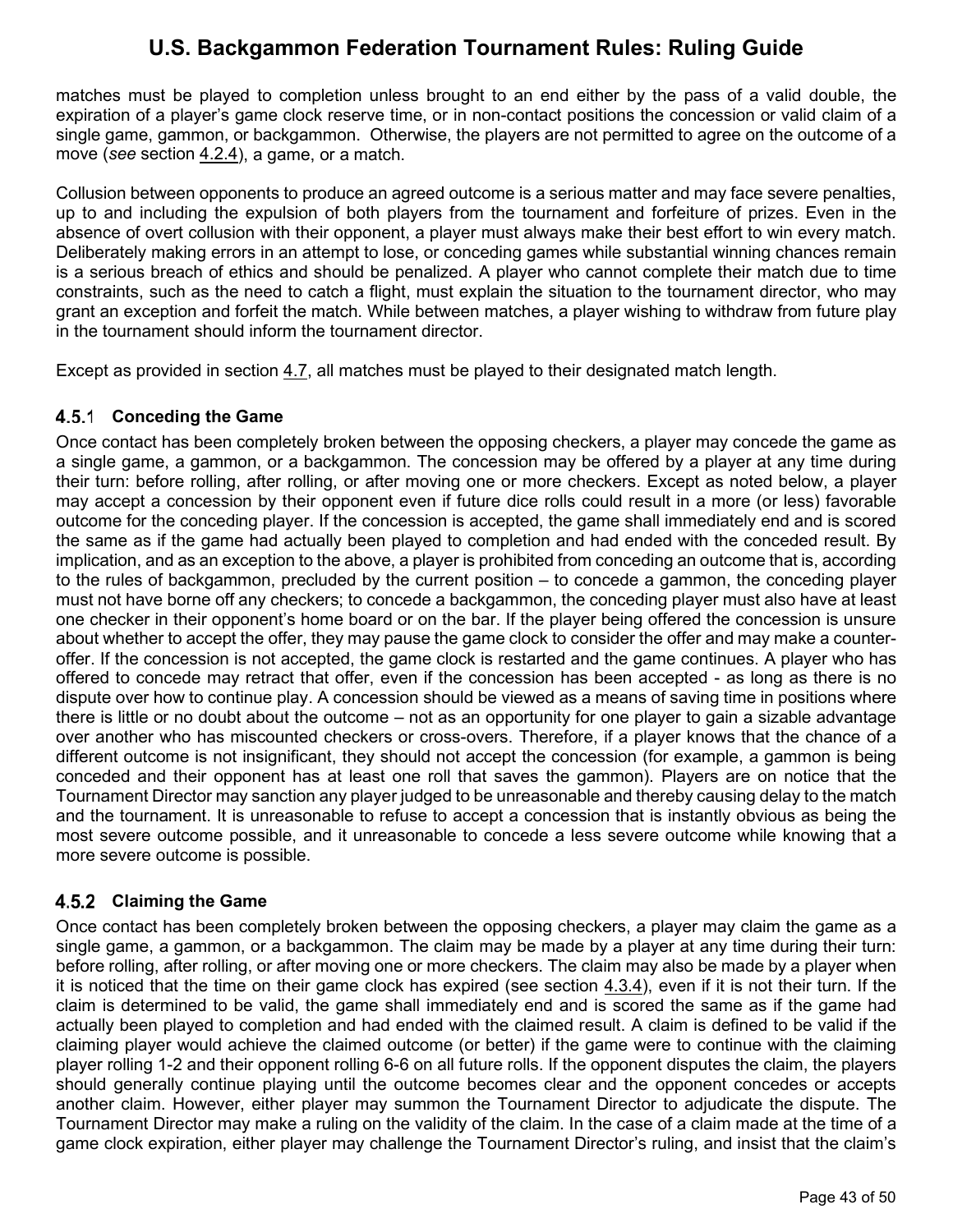validity be determined through play, in accordance with its definition, as stated above; given that such a ruling decides the match, the Tournament Director should indulge any such challenge. Players are on notice that the Tournament Director may sanction any player judged to be unreasonable and thereby causing delay to the tournament. It is unreasonable to refuse to accept a claim that is instantly obvious as being the least severe outcome possible, and it unreasonable to claim a more severe outcome while knowing that a less severe outcome is possible.

#### <span id="page-44-0"></span>4.6 **SCOREKEEPING**

*Both players should keep their own running, written match score. In any scoring dispute, if only one player has so maintained a written score, then it shall take precedence absent any undisputed evidence to the contrary.*

### <span id="page-44-1"></span>**4.6.1 Recording the Match Score**

Both players should keep their own running, written score of the match. Players may use a scoreboard, but that should be in addition to, not a replacement of keeping a running, written score. The players should update their individual score sheets after each game and should verbally agree on the score before starting a new game. Before the start of the Crawford Game, the players should announce that fact to one another. To minimize the possibility of dispute, each player should maintain the running score in two columns beginning at the top of the scoresheet, writing their own score in the left column and their opponent's score in the right column, and when announcing the score between games should state their own score first and the opponent's score second. Each line on the scoresheet should show the total number of points accrued by each player during the match – so that the number of points in any individual game is always the difference between the score on that line and the previous line. Scoreboards may also be used in addition to written score sheets at the option of the players or at the request of the Tournament Director. A scoreboard should be positioned to either side of the game board, between the players, with a player's score displayed on the side of the scoreboard nearest to them. The placement of the doubling cube, game clock and baffle box shall take precedence over the placement of a scoreboard.

## <span id="page-44-2"></span>**Updating the Score After the Completion of a Game**

The *final game value* is the number of points associated with the game's final outcome: 1 point for a single game, 2 points for a gammon and 3 points for a backgammon. The *final cube value* is the correct cube value in effect at the end of the game, as defined in section [4.4.3.](#page-38-3) The number of points to be added to the winner's score at the end of a game is the *final game value* multiplied by the *final cube value*.

## <span id="page-44-3"></span>**Errors in Scorekeeping**

The correct and legally binding record of score is always whatever an infallible scorekeeper would show on their scorecard, and the correct score shall prevail regardless of the record of score that either or both players have written on their scorecards. Just because both players have recorded and confirmed the same, but incorrect score after a game does not make that incorrect score binding going forward; it only makes it unlikely that the mutual error will be discovered.

Errors in scoring must be corrected as soon as noticed. There is no statute of limitations on correcting scoring errors. To correct the score, the game that was scored incorrectly is first adjusted to show the correct number of points scored, and the score recorded for each subsequent game thereafter is adjusted up or down accordingly. When adjusting the scores for subsequent games (and for any game currently in progress), if it is determined that erroneous doubles were unknowingly made in the Crawford Game (section  $4.4.7$ ) or in Dead Cube situations (section [4.4.8\)](#page-42-0), then those errors must be corrected as well. The Tournament Director shall resolve all scoring disputes with the proviso that if only one player has maintained an individual score sheet, then the information on that player's score sheet should take precedence absent uncontroverted evidence to the contrary. Some electronic scoreboard applications maintain a running record of the score that is equivalent to a written record and may be consulted by the players or by the Tournament Director in case of a scoring dispute. If the correction to the score results in a player reaching the match length, then that player is declared to be the match winner. If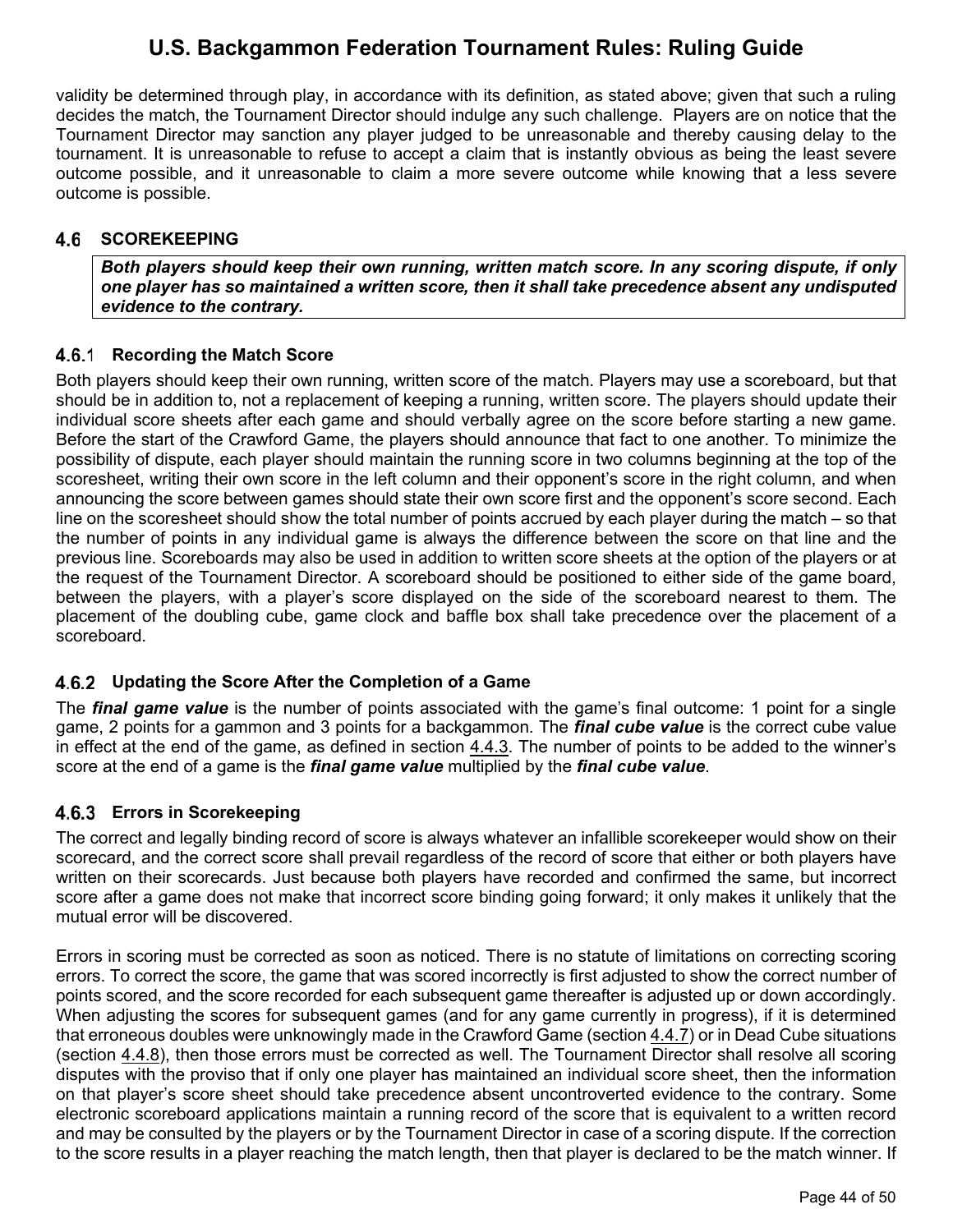the correction causes a player that had previously reached the match length to have fewer points than the match length, then the match is resumed and played to completion from the revised score; however, if the incorrect match result was already reported to Tournament staff, the Tournament Director shall first determine whether to void that reported result in accordance with section [4.7](#page-45-0) (if not voided, match resumption is moot).

As noted in section [1.6.1,](#page-10-6) spectators may call attention to errors in scoring between games and should bring scoring errors to the attention of the Tournament Director at other times.

## <span id="page-45-0"></span>**REPORTING RESULTS**

*Both players are responsible for immediately reporting their match result to the Director or other designated staff and verifying that the correct result has been posted on the Tournament draw sheet. Notify the Director immediately if an incorrect result is posted; it may be corrected even if the next match has started.*

When a match has been completed, the outcome must immediately be reported to the Tournament Director or another designated Tournament staff member. The reported result will then be posted by the Tournament official on the official Tournament draw sheet. Players must not themselves attempt to post any match result on official Tournament documents; only Tournament officials may do so. For some tournament formats, this posting entails recording a 'W' and 'L' (or equivalent) for the respective players. For conventional elimination bracket formats, this posting entails advancing the match winner and, if applicable, the match loser to their next match by writing the player's name on the corresponding line on the draw sheet. Both players, if they remain alive in the event, are responsible for immediately reporting the result of their match, and for verifying that the correct result has been posted on the Tournament draw sheet. It is not necessary for a player to report the result if they have personally verified that the correct result has already been posted. If an incorrect result is posted, it may be corrected within a reasonable amount of time even if one or both players have started their next match in the Tournament, provided that, in the Tournament Director's judgment, the balance of equities for all concerned parties still favors correcting the erroneously-posted result. The failure of players to promptly report a match result might cause tournament delay by preventing the start of the next match in accordance with section [2.2.1.](#page-14-5) A player who fails to uphold their obligation under the Rules to immediately report their match result, may be subject to sanctions by the Tournament Director, even if they are not otherwise subject to penalty points under section [2.2.4](#page-16-1) for causing explicit delay to the next match. To be clear – a player who takes an otherwise allowed break between matches before reporting their match result is in violation of this rule.

## <span id="page-45-1"></span> **MATCH LENGTH**

## <span id="page-45-2"></span>**4.8.1 Designated Match Length**

*Both players must verify the posted length of their match and must not knowingly play to another score.* 

Match lengths must be posted by Tournament staff on the relevant draw sheet, potentially varying between rounds. Match lengths may also be designated in writing within the official Tournament brochure, or website. Tournament Directors should take care to ensure that the match lengths documented in those official sources are consistent and should announce any necessary deviation to players in advance. To provide additional clarity to players, if the designated match length must be changed from what was published in advance, the Tournament Director should note "revised match lengths" or words to that effect on the draw sheet, in addition to writing the new match length numbers. Absent an express directive by the Tournament Director changing the designated match length based on the needs of the Tournament, the designated written match length shall take precedence over any other instructions given by Tournament staff or other players. The match length written on the draw sheet shall supersede the match length written on any other official source.

## <span id="page-45-3"></span>**4.8.1.1 Obligation to Verify Match Length**

Players are responsible for verifying the correct match length from the official sources and must play their match to the designated length. A player who notices a discrepancy between official sources should bring that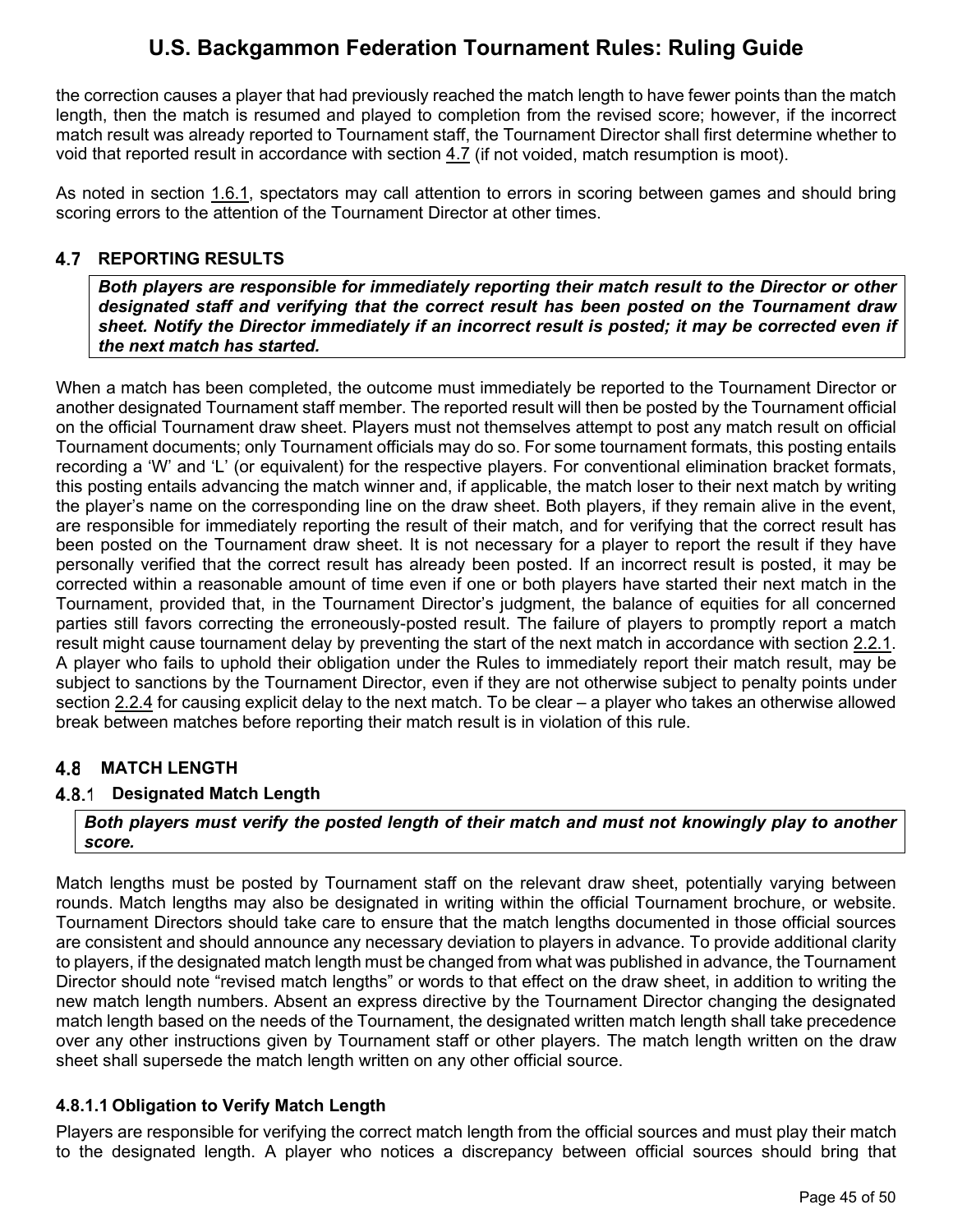discrepancy to the attention of the Tournament Director, unless it is already clear from an announcement or other posted notice that the Tournament Director is aware of the difference, and that the match length on the draw sheet is correct.

### <span id="page-46-0"></span>**4.8.1.2 Player Agreements Prohibited**

Players must not intentionally agree to play to a score that is different from the designated match length. If the Tournament Director concludes that the players have done so, then the Tournament Director may impose appropriate sanctions against one or both players. If both players mutually believe that special circumstances exist that could justify changing the designated match length, they may discuss the situation with the Tournament Director, who has the discretion (but not the obligation) to designate a different match length by posting such a revision on the draw sheet; only then shall the match be played to that new match length. An example where such a match length revision might be approved is for a finals match of a side-event in which there are no interested parties other than the two players making the request. Circumstances might also exist where the players wish to have their late-round match declared a draw. Players may similarly request such a declaration from the Tournament Director.

## <span id="page-46-1"></span>**Matches Played to the Incorrect Length**

*Upon discovery that the match length used is wrong, any game in progress shall be completed. The player having the higher score shall be declared the match winner if they have reached either the correct or wrong match length. If both players so qualify due to a tie, they shall play one more game to decide the match. Otherwise, the match shall continue to the correct match length.* 

If a match is being played to the wrong length, the irregularity must be resolved in strict accordance with the rule; players must not agree to complete the match in any other manner. Any player who is aware that they are playing to the incorrect match length and fails to disclose that fact promptly to their opponent and to the Tournament Director has committed a serious violation of these rules and is subject to sanctions. The Tournament Director may impose a remedy that deviates from this rule if they consider it likely that such a violation has occurred.

Particularly when matches are being played to a longer length than has been designated, a failure to correct the irregularity can cause delays to the tournament schedule. By its very nature, a match being played to the incorrect length creates a difficult situation for the players and for the Tournament Director. One player or another will necessarily be harmed to some extent, either by changing the match length or by leaving it at the incorrect length. The best that a rule can hope to achieve in attempting to resolve the situation is to protect the integrity and schedule of the tournament while minimizing the impact and perceived injustice to the players involved. Fortunately, this is a rare occurrence.

#### <span id="page-46-2"></span>**4.8.2.1 When a Game Is in Progress**

No changes are made to resolve a wrong match length situation while a game is in progress. If it is discovered that a match is being played to the wrong length while a game is in progress, that game, and only that game, shall be played to completion with the incorrect match length remaining in effect for the remainder of that game. The [Crawford Rule](#page-41-0) and [Dead Cubes](#page-42-0) rule continue to apply during that game, if applicable, based upon the score relative to the incorrect match length. After the game has been completed and scored, the irregularity is then resolved as described in section [4.8.2.2](#page-46-3) - [When a Game Is Not in Progress.](#page-46-3) Although the match length remains unchanged while the current game is played to completion, players may make their moves and doubling cube decisions with the foreknowledge that the match length might be corrected after the game is over; no inference of bad sportsmanship should be made from any such play that might occur.

#### <span id="page-46-3"></span>**4.8.2.2 When a Game Is Not in Progress**

If it is discovered that a completed match had been played to the incorrect match length, then the match result shall stand. In addition, if a match being played to the incorrect length is concluded as a result of the completion of any game in progress when the match length error is detected, then the match result shall also stand. Otherwise, lacking a match result, the length of the match in progress is corrected; the new match length shall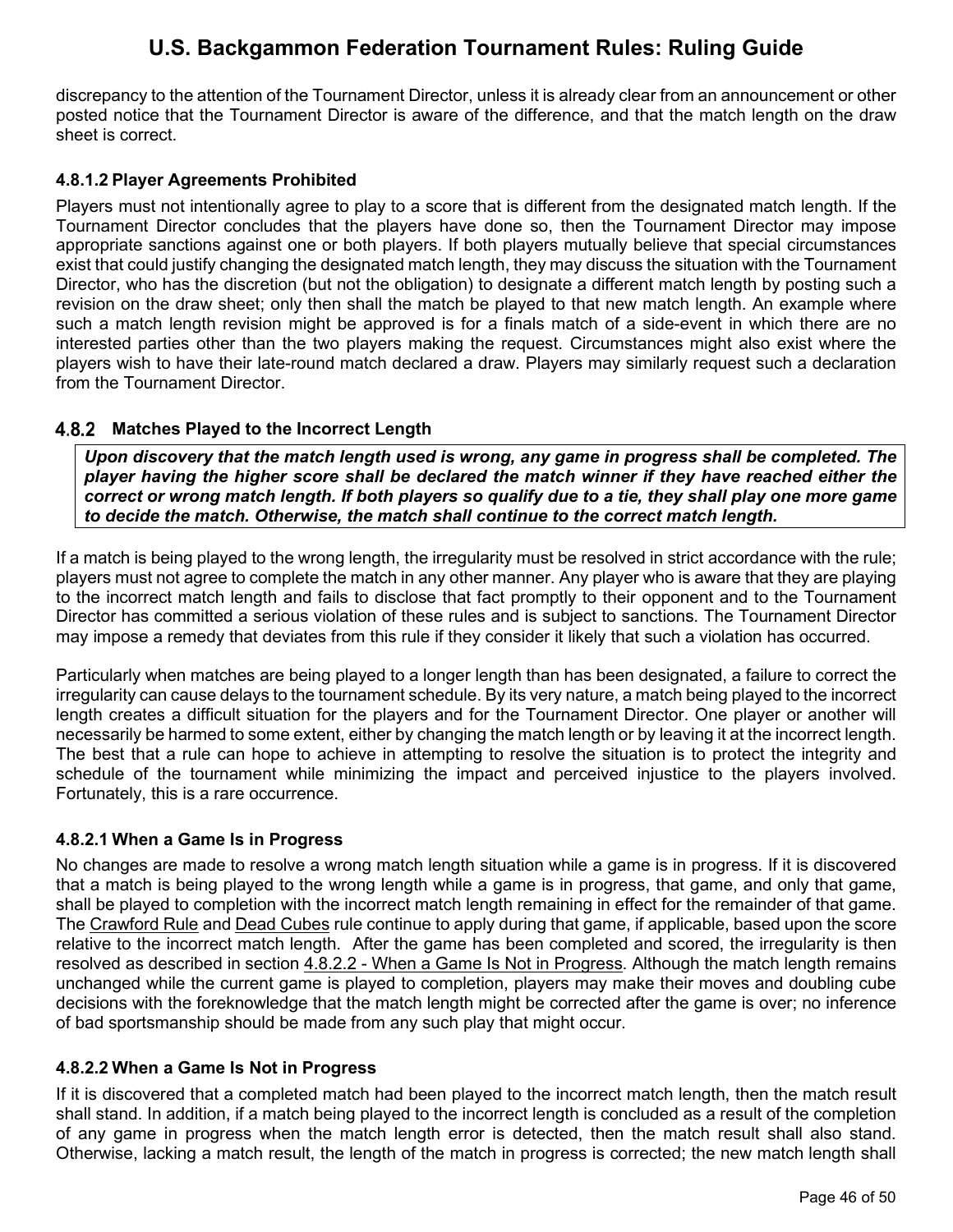be the designated match length. If at this point, neither player has reached the corrected match length, then play shall proceed normally to the corrected match length; due to the change, a second Crawford Game in the same match might validly occur. Otherwise, with the corrected match length having been reached by at least one player, the player having the highest score is declared to be the match winner. However, if no winner can be declared because the score is tied, then one additional game shall be played to completion, without the use of the doubling cube, and the winner of that game will be declared the match winner.

Due to the change in match length, it is possible that the game that resulted in a player reaching the corrected match length was won due to the pass of a double. It might be argued in this case that this violates the principle that a player cannot lose the match by passing a double. As unfortunate as this situation is, this argument should not be upheld. That is because the incorrect match length was in effect at the time of the passed double; the double was therefore not on a dead cube, and the pass did not cause the match length then in effect to be reached. It is this Incorrect Match Length rule itself, not the pass of the double that is responsible for deciding the match winner and loser.

### <span id="page-47-0"></span>**4.8.3 Adjusted Game Clock Settings**

### *Clocks may be adjusted by the Director.*

In all instances of match length errors, before play continues, the Tournament Director may make any adjustment to the reserve times on the game clock (including no adjustment at all) to best balance the needs of the tournament and fairness to the players. If the Tournament Director wishes to make a reserve time adjustment, the recommended method for determining the adjusted time is described below.

The *basic time adjustment* is the number of minutes of reserve time that corresponds to the number of points by which the match length is being changed. For example, if reserve time is normally allocated at 2 minutes per point of match length, then if the match length is being increased by 4 points (or decreased by 4 points), the *basic time adjustment* is 8 minutes.

If the corrected match length is longer than the original match length, then the reserve time of both players should be increased by the *basic time adjustment*.

If the corrected match length is shorter than the original match length, then the reserve time cannot blindly be reduced; this might cause a player to incur a time expiration, or to be extremely low on time. The Tournament Director should compute two different time values for each player. The *residual time* is equal to the player's current reserve time minus the *basic time adjustment*. The *prorated time* is equal to the player's remaining reserve time multiplied by the total of both players' away-points based on the corrected match length divided by the total away-points based on the original match length. Each player's reserve time shall then be adjusted to the larger of that player's *residual time* and *prorated time*.

Example: A match that was being played to 11 points is being corrected and will now be played to 7 points. The corrected match length is shorter. The score is 5-3 and Player-A has 16 minutes remaining, while Player-B has 9 minutes remaining. The match length is being changed by 4 points, so the *basic time adjustment* is 8 minutes. The *residual time* for Player-A is 16-8 = 8 minutes. The *residual time* for Player-B is 9-8 = 1 minute. Using the corrected match length of 7 points, the 5-3 score is 2-away, 4-away, for a total of 6 away-points. Using the original match length of 11 points, the 5-3 score is 6-away, 8-away, for a total of 14 away-points. The *prorated time* for Player-A is 16 \* 6/14 = 6.85 minutes. The *prorated time* for Player-B is 9 \* 6/14 = 3.85 minutes. For Player-A, the *residual time* of 8 minutes is larger than the *prorated time* of 6.85 minutes, so the reserve time for Player-A is adjusted to the *residual time* of 8 minutes. For Player-B, the *residual time* of 1 minute is smaller than the *prorated time* of 3.85 minutes, so the reserve time for Player-B is adjusted to the *prorated time* of 3.85 minutes.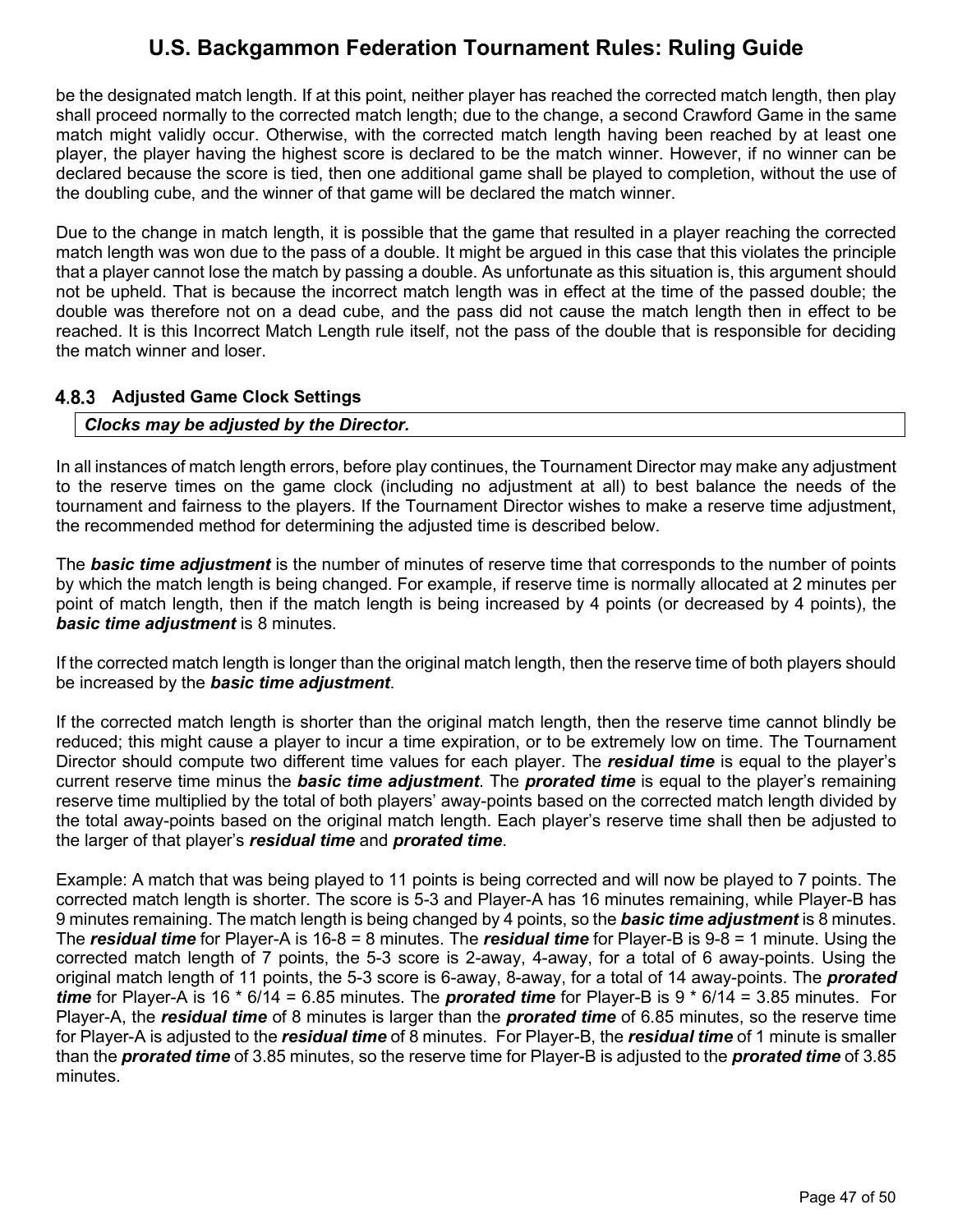## <span id="page-48-0"></span>**5 DUE PROCESS: COMPLAINTS, RULINGS, APPEALS**

## <span id="page-48-1"></span>**COMPLAINTS AND RULINGS**

*If a dispute arises, players must pause the game clock and leave all game materials undisturbed until the Director arrives.*

If a dispute arises between players, the game clock must be paused; they must not disturb the dice, checkers, doubling cube, scorecards, or any other relevant items while waiting for the Tournament Director to arrive.

The Tournament Director may also intervene in a match without being summoned by either player, and without a dispute existing between the players. This may be done as a result of the observation and report of a potential irregularity or anything else of concern about the match or players involved by any spectator or Tournament staff.

The Tournament Director shall determine the nature of the complaint, hear evidence and argument (see section [5.4\)](#page-50-0), explain any relevant rules and may first attempt to mediate a resolution between the players. If there is uncertainty or a challenge regarding the rules, the Tournament Director should have ready access to the Rules document and/or this Ruling Guide and be able to point the players to the applicable text. If a review of the Rules text by the Tournament Director makes clear beyond any doubt that their initial ruling was incorrect due to a misunderstanding of a rule, then the Tournament Director should articulate the new understanding of the rule to the players and can and should correct their initial ruling.

If the dispute remains unresolved, the Tournament Director shall render a decision, and if applicable – a remedy. As described in section [1.1.5,](#page-7-2) if the decision relates to a violation of the Rules, the Tournament Director may also impose a penalty.

The Tournament Director, in their role as arbitrator or judge, must be impartial regarding any dispute that they are called upon to settle and should avoid conflicts of interest. If one of the players is also a Tournament Director assigned to the Tournament, then the dispute must be settled by a different Tournament Director assigned to the Tournament. If no other Tournament Director is assigned to the Tournament, then the dispute shall be resolved as soon as reasonably possible by a Ruling Committee, and the Tournament Director shall play no role in making that decision.

## <span id="page-48-2"></span>**RIGHT TO APPEAL TOURNAMENT DIRECTOR RULING**

*An aggrieved player may promptly appeal any ruling and intended corrective action by the Director, except for disqualification or expulsion from the tournament area.* 

After the Tournament Director has made a ruling and explained any relevant rules to the players, both players may independently decide whether to accept the ruling or to appeal the ruling. It does not matter which player initially summoned the Tournament Director for a decision; either or both players may appeal the ruling, in whole or in part. The Tournament Director may also directly initiate an appeal on any question and may decline to make an initial ruling if doing so. Players are expected to carefully consider any explanation of the Rules and rationale for the decision that the Tournament Director provides. They may then appeal if they truly remain uncertain, unconvinced, feel that the decision is unfair or unjust, or that due to the circumstances, the application of the rule in question is contrary to the spirit or intent of the rule. Players should not appeal simply because the decision hurts their winning chances. A player who establishes a pattern of abusing the appeal process through frivolous appeals may be subject to sanctions for disrupting the Tournament. Conversely, a Tournament Director must not retaliate against a player who legitimately exercises their right to due process under these Rules. That being said, on occasion, a Tournament Director is faced with a situation in which it appears likely that bad sportsmanship is involved and yet the letter of the rule calls for the decision to be made in favor of the player who acted poorly. In such a case, it might be reasonable for the Tournament Director to inform that player that they will be subject to sanctions for their behavior, if they insist that a ruling be made. In this case, the Tournament Director is not retaliating because they were challenged but is acting to defend the integrity of the game.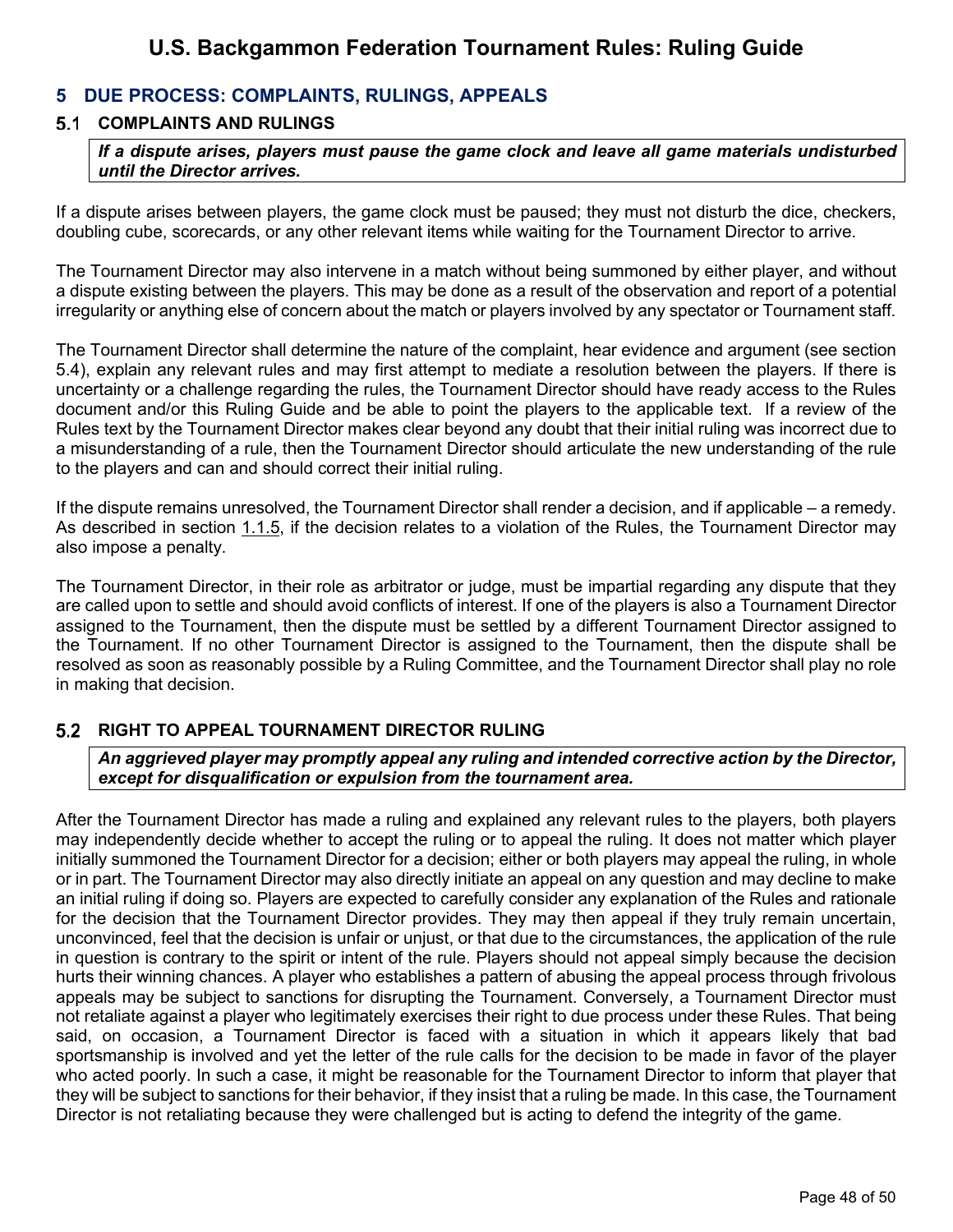No overt action is required by the players to accept the Tournament Director's ruling; they simply implement the decision and resume play. An aggrieved player wishing to appeal any ruling by the Tournament Director must do so promptly. To appeal a ruling, the player must explicitly state that they appeal, and explain which aspect(s) of the ruling that they are appealing if their appeal does not apply to the entire ruling. In most situations, any appeal should be made before any further tournament play that is affected by the ruling has occurred.

As noted in section [1.4.1,](#page-10-2) the Tournament Director has the unconditional authority to determine which players may register for the Tournament, and in that spirit, a player's privilege to continue to participate after the event has started, remains at the sole discretion of the Tournament Director. Therefore, any decision by the Tournament Director to disqualify a player from an event, or to expel a player from the tournament area is not subject to appeal.

### <span id="page-49-0"></span>**RULING COMMITTEE**

*The Director shall convene a ruling committee of qualified and disinterested players to independently consider evidence and argument, and vote to uphold, reverse, or modify the Director's ruling. The Director may then cast a vote or decline to do so. An absolute majority of votes cast is required to change the Director's ruling.*

An appeal lodged in accordance with section [5.2](#page-48-2) shall be heard and decided by a Ruling Committee formed as provided in section [1.3.2.](#page-9-5) The Ruling Committee shall hear the appeal as soon as possible and ideally, before the Tournament Director has imposed any sanctions on affected players for alleged violations of these Rules.

The Ruling Committee will collect evidence, hear argument, and discuss the questions at hand. If the Tournament Director had directly initiated the appeal without making an initial ruling, then notwithstanding any statements to the contrary below, they may fully participate in all activities of the Ruling Committee; otherwise, the activities of the Ruling Committee shall be conducted independently of the Tournament Director. Upon convening the Ruling Committee, it is appropriate for the Tournament Director to provide them with a summary of the known facts about the situation, the ruling that was made, and the aspects of the ruling that are being appealed. This should be done in the presence of both players, who should have an opportunity to comment regarding any perceived inaccuracies or omissions regarding the Tournament Director's summary. This summary is for the purpose of expedience, to quickly bring the Ruling Committee up to speed with what is known. This does not in any way preclude the Ruling Committee from directly gathering the same or new evidence or argument.

Once all evidence and argument has been gathered, the Ruling Committee will discuss the issues at hand in private. Neither the Tournament Director, nor the players are privy to that discussion. The Ruling Committee may uphold, reverse, or modify the Tournament Director's rulings. They may choose to consider and decide various aspects of the ruling separately, or they may consider them collectively. The members of the Ruling Committee should generally feel free and unencumbered when deciding whether to overrule the Tournament Director on questions of interpretation or application of the Rules. However, in situations not covered by the Rules, where the Tournament Director's ruling is a matter of exercising their pure judgment and discretion as allowed under section [1.1.4,](#page-6-2) the Ruling Committee should generally uphold the ruling, except in extreme cases where in their judgment, the decision made was clearly unjust.

The members of the Ruling Committee will vote separately for each decision that they agree to make. The vote will also take place in private. The vote tallies are then reported to the Tournament Director; only the total vote tally is reported for each decision, not how any individual member cast their vote. The Tournament Director, upon hearing the tally, has the option to cast a vote, or may decline to cast a vote. Any vote cast by the Tournament Director is added to the tally. If the Tournament Director chooses not to cast a vote, it is not counted as an abstention; the total number of votes cast is not increased for purposes of determining a majority. If an absolute majority of all votes cast (not a tie) support changing the Tournament Director's original ruling, then the Ruling Committee's decision prevails and must be implemented; otherwise, the original ruling shall stand. This exhausts the player's right to appeal.